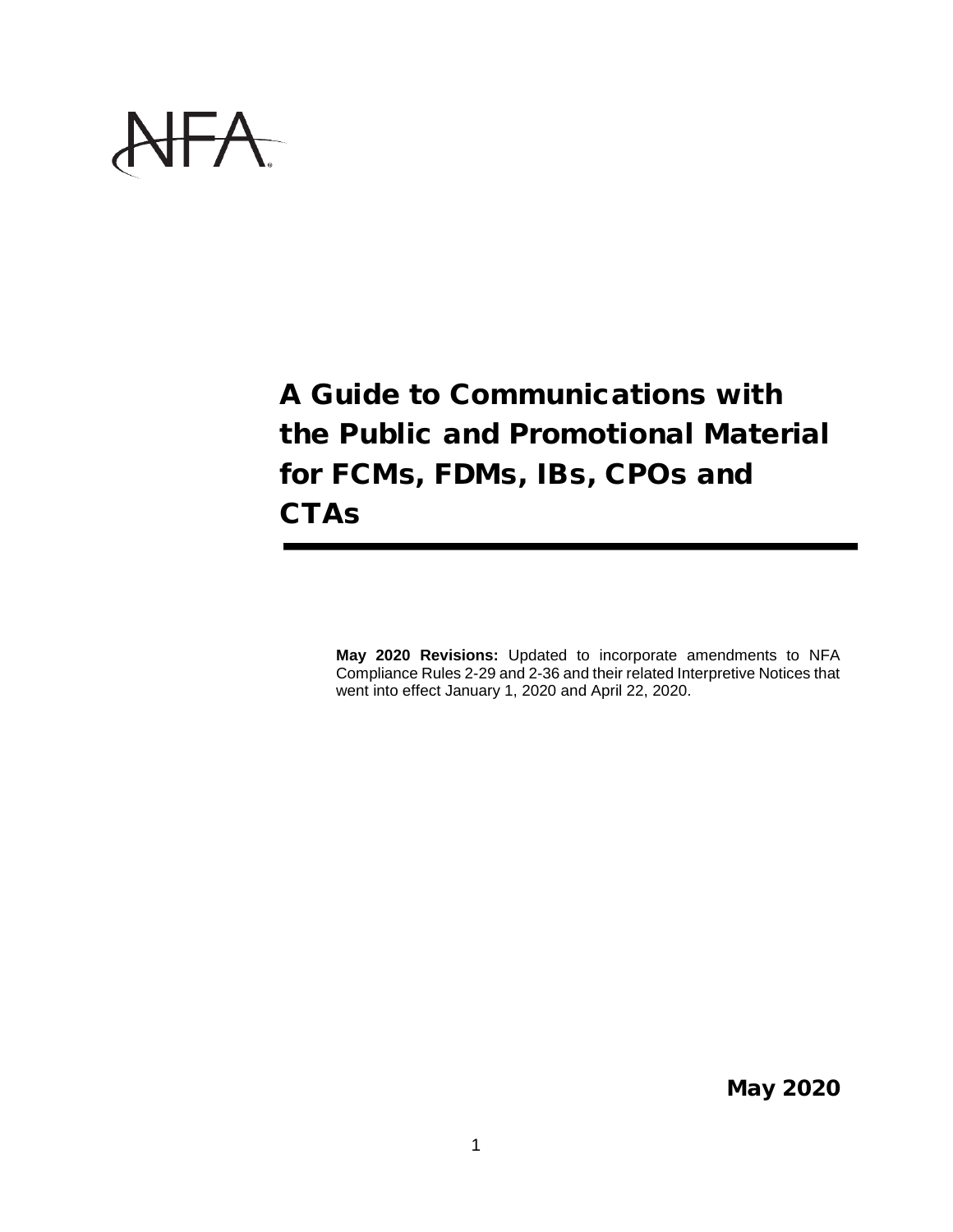# <span id="page-1-0"></span>**Table of Contents**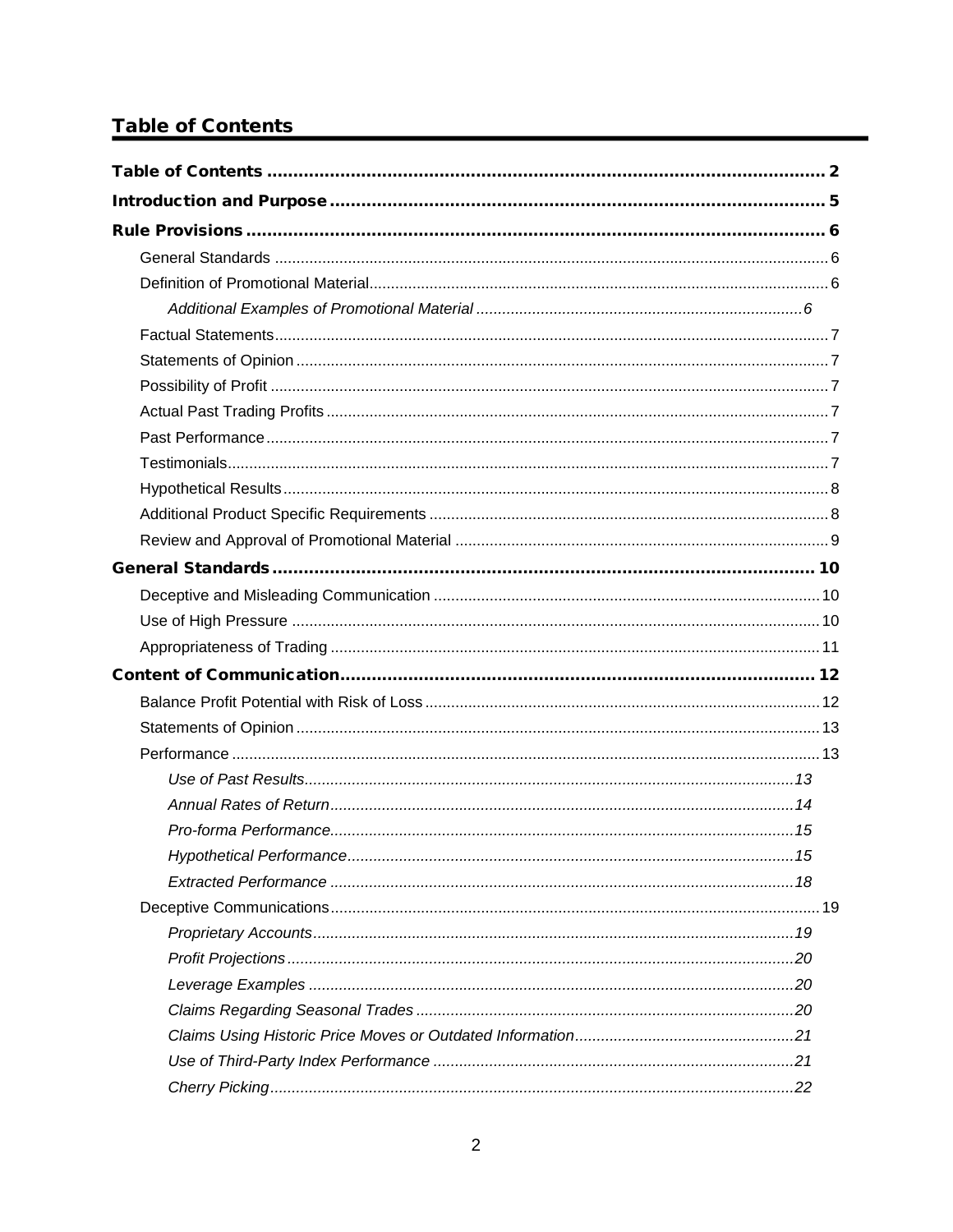| Website, Social Media Page, Other Internet-Based Forum and Electronic Communications 25     |  |
|---------------------------------------------------------------------------------------------|--|
|                                                                                             |  |
|                                                                                             |  |
|                                                                                             |  |
|                                                                                             |  |
|                                                                                             |  |
|                                                                                             |  |
|                                                                                             |  |
|                                                                                             |  |
|                                                                                             |  |
|                                                                                             |  |
|                                                                                             |  |
|                                                                                             |  |
|                                                                                             |  |
|                                                                                             |  |
|                                                                                             |  |
|                                                                                             |  |
|                                                                                             |  |
|                                                                                             |  |
|                                                                                             |  |
|                                                                                             |  |
|                                                                                             |  |
|                                                                                             |  |
|                                                                                             |  |
|                                                                                             |  |
|                                                                                             |  |
|                                                                                             |  |
|                                                                                             |  |
|                                                                                             |  |
| Disclosure Obligations for Any Other Activities in Underlying or Spot Virtual Currencies 39 |  |
|                                                                                             |  |
|                                                                                             |  |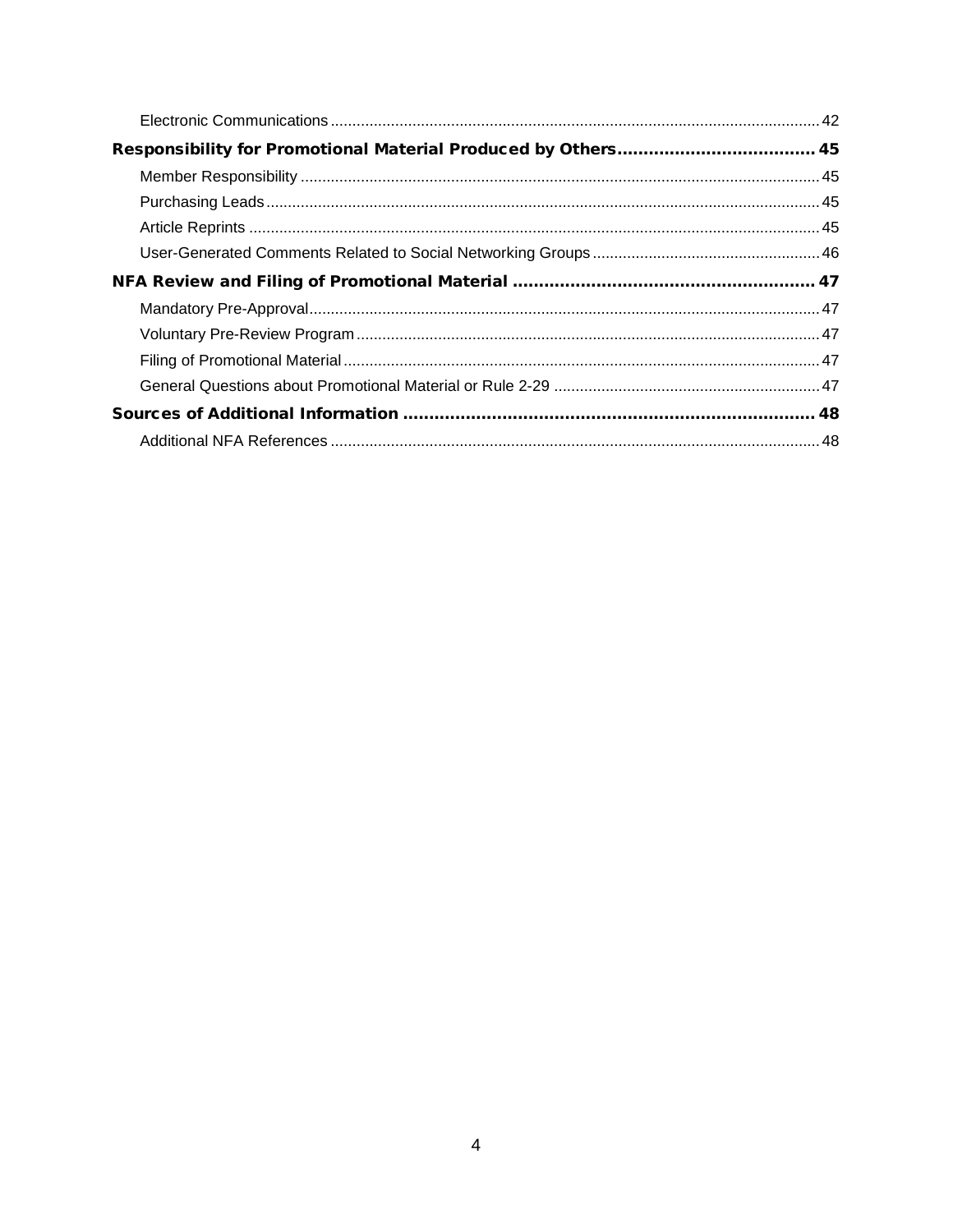# <span id="page-4-0"></span>Introduction and Purpose

NFA Compliance Rules 2-29 (Rule 2-29) and 2-36 (Rule 2-36) deal with all forms of communication with the public by NFA Member FCMs, FDMs IBs, CPOs, CTAs, (hereinafter referred to as Members), and their Associated Persons (APs). Rule 2-29 covers communications with the public by NFA Member FCMs, IBs, CPOs, CTAs, and their APs, while Rule 2-36 covers communications with the public by NFA Member FDMs and their APs. The rules were drafted and approved by committees of NFA Members and were developed to ensure that Members observe the highest ethical standards when communicating with the public. However, the rules are not meant to stifle the use of fair and effective marketing tools. Both rules are continually interpreted by the NFA Member Business Conduct Committee and NFA's Hearing Committee (Committees).

Since some of the rules' provisions are stated in general terms, Members may understandably seek more specific guidance on some points. The best source for that guidance can be found in the decisions NFA's Committees have made in specific disciplinary cases and NFA's Interpretive Notices.

The purpose of this guide is to provide Members with additional guidance in preparing their promotional material. It outlines the major parameters of Rules 2-29 and 2-36 and summarizes how NFA's Committees have applied the rules to recurring fact patterns. The information set forth in this guide is not intended to be all-inclusive. It is important to note that more stringent guidelines will be imposed on those Members previously named in disciplinary actions and the individuals associated with such Members.

This guide has been formatted to provide the rule provisions first which is then followed by sections that provides Members with detailed guidance as to requirements of the rules.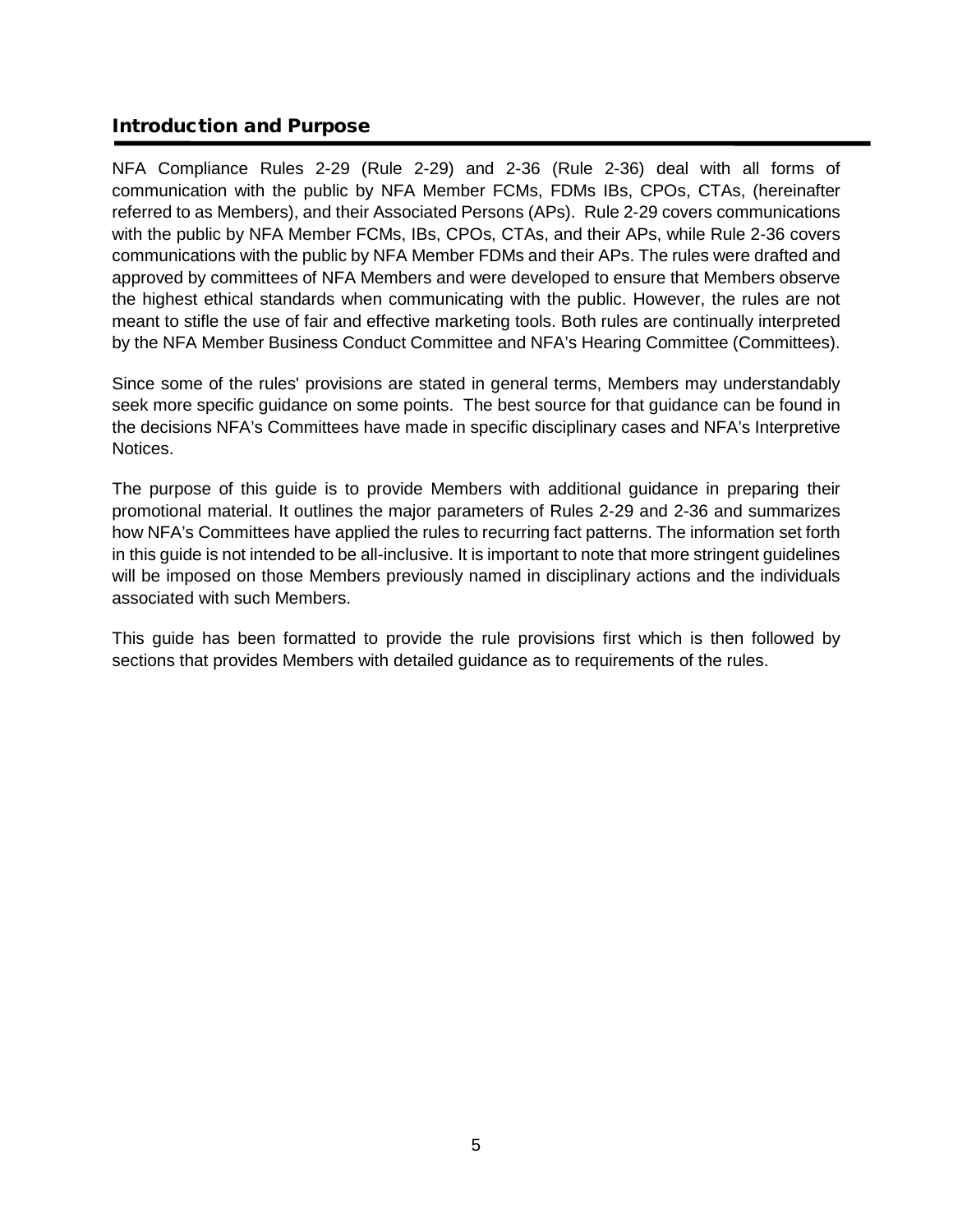# <span id="page-5-0"></span>Rule Provisions

#### <span id="page-5-1"></span>General Standards

- May not be deceptive or misleading;
- May not use high-pressure sales tactics;
- May not be part of a high-pressure approach; and
- May not say or imply that commodity interest trading, which includes forex trading, is appropriate for everyone.

## <span id="page-5-2"></span>Definition of Promotional Material

- Any text of a standardized oral presentation, or any communication for publication in any newspaper, magazine or similar medium, or for broadcast over television, radio, internet or other electronic medium, which is disseminated or directed to the public concerning a commodity interest account, agreement or transaction;
- Any standardized form of report, letter, electronic communication (e.g., email, text message or instant message), circular, memorandum, presentation or publication that is disseminated or directed to the public concerning a commodity interest account, agreement or transaction; and
- Any other written material disseminated or directed to the public for the purpose of soliciting a commodity interest account, agreement or transaction.

## <span id="page-5-3"></span>*Additional Examples of Promotional Material*

- Sales or educational literature distributed to the public, whether prepared by the Member, its employees, other NFA Members or non-Members;
- Seminar presentations and any advertising designed to encourage attendance at such seminars;
- Material used on the Internet, such as websites, social media, podcasts, videos, forums and ranking services;
- Newsletters, reports and hotlines;
- Standardized phone solicitations, including "cold calls"; and
- A prepared sales script, whether actually followed in making sales presentations or developed solely for training purposes.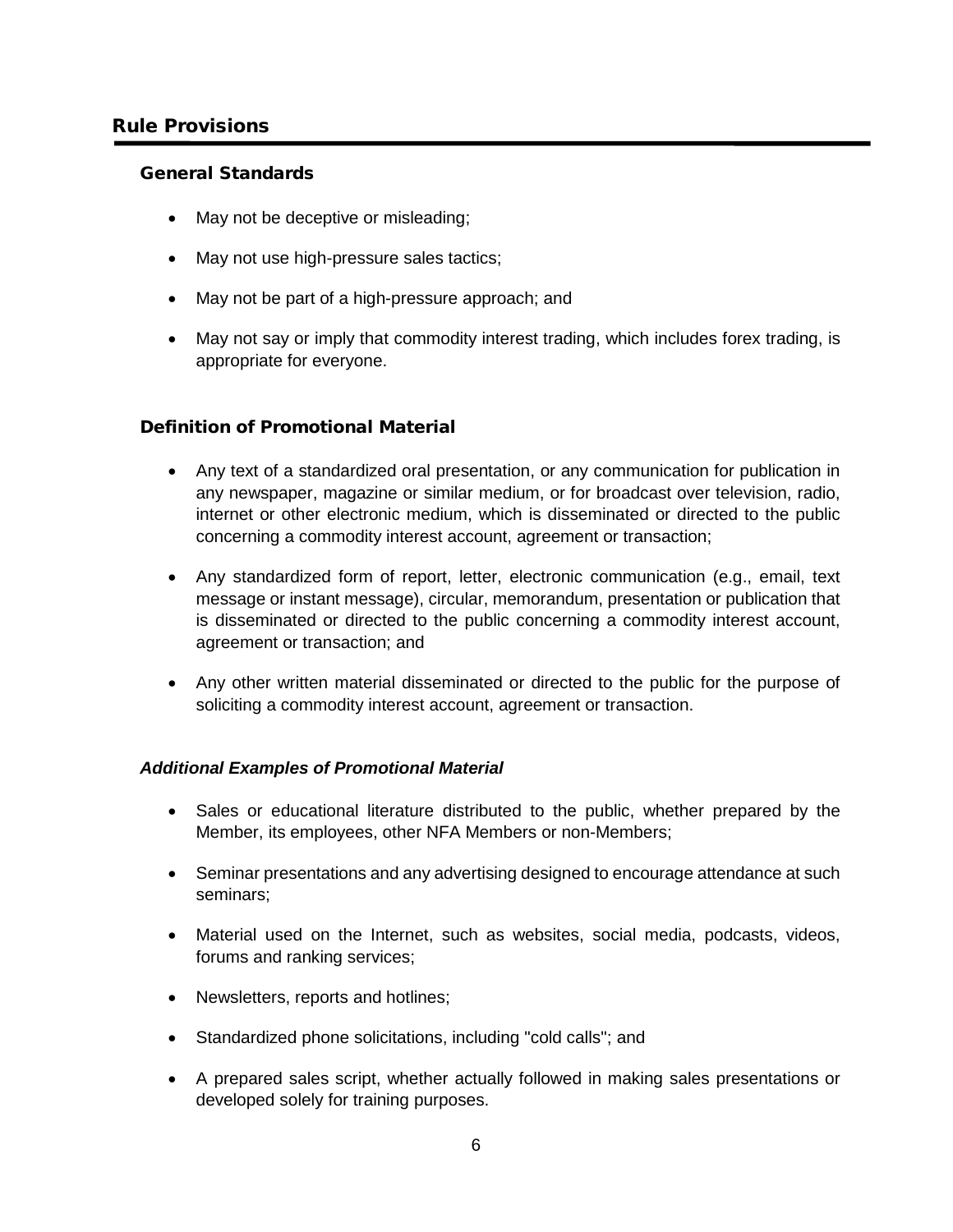# <span id="page-6-0"></span>Factual Statements

- Must be true; and
- Members must be able to support the accuracy of each statement.

## <span id="page-6-1"></span>Statements of Opinion

- Must be identifiable as opinions and
- Must have a reasonable basis in fact.

## <span id="page-6-2"></span>Possibility of Profit

• Must be accompanied by an equally prominent discussion of the risk of loss.

# <span id="page-6-3"></span>Actual Past Trading Profits

• Must be accompanied by a statement that past results are not necessarily indicative of future results.

## <span id="page-6-4"></span>Past Performance

- Must be representative of the actual performance of all reasonably comparable accounts for the same time period;
- Must be net of all commissions, fees and expenses (see Use of Past Results section on page [13](#page-12-2) for a limited exception); and
- Rate of return figures must be calculated in a manner consistent with CFTC Regulation [4.25](https://www.ecfr.gov/cgi-bin/text-idx?SID=2769bf01a54c1076b6652995d1533990&mc=true&node=se17.1.4_125&rgn=div8) for commodity pools, [CFTC Regulation 4.35](https://www.ecfr.gov/cgi-bin/text-idx?SID=100503b3f31cf7f73c7b768099fc68a1&mc=true&node=se17.1.4_135&rgn=div8) and [NFA Compliance Rule 2-34\(a\)](https://www.nfa.futures.org/rulebook/rules.aspx?Section=4&RuleID=RULE%202-34) for figures based on separate accounts.

## <span id="page-6-5"></span>Testimonials

- Must be representative of all reasonably comparable accounts;
- Must prominently state that the testimonial is not indicative of future performance or success; and
- Must prominently state that it is a paid testimonial (if applicable).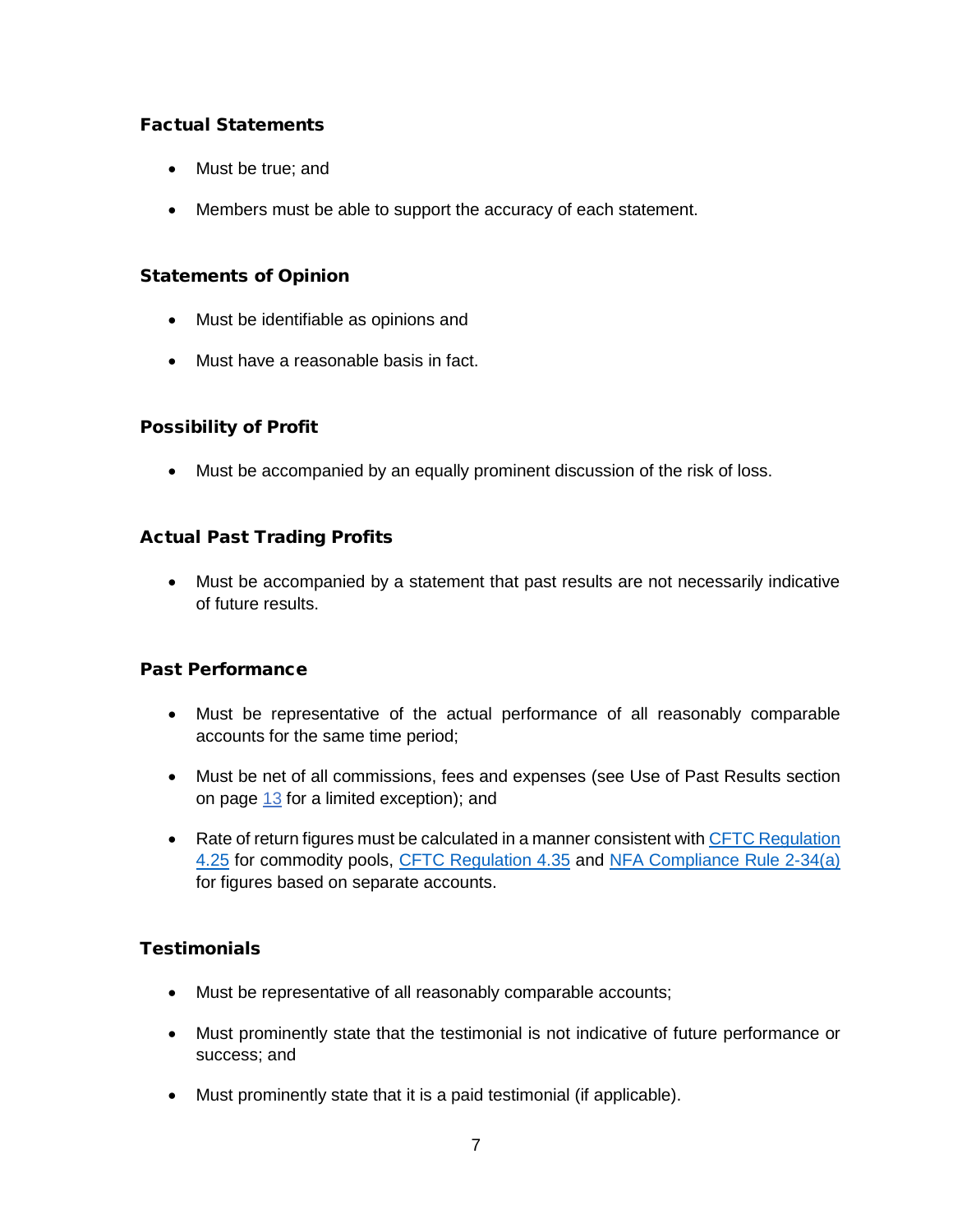# <span id="page-7-0"></span>Hypothetical Results

- Cannot be presented for any trading program that has at least three months of actual client or proprietary trading results;
- Must include comparable information regarding the past performance of all customer accounts directed by the Member pursuant to a power of attorney or letter of direction over the past five years; and
- If the Member has less than one year of experience directing customer accounts, past performance of the Member's proprietary trading for the past five years must be included in the material.
- Promotional material that is directed exclusively to Qualified Eligible Persons (QEPs) as defined under CFTC Regulation 4.7 is exempt from each of the above requirements. However, under circumstances where excluding the performance of actual customer accounts would cause the material to be misleading, client performance would still need to be shown, regardless of the intended audience.
- Must be accompanied by prescribed statements regarding hypothetical performance results, as well as by the material assumptions that were made in creating the hypothetical performance results. These requirements apply regardless of the intended audience.

# <span id="page-7-1"></span>Additional Product Specific Requirements

- Members and their APs that offer security futures products must adhere to additional promotional material requirements as discussed in detail in the Security Futures Products section on page [30.](#page-29-0)
- Members and APs must also comply with additional promotional material requirements related to forex transactions as discussed in detail in the Forex section on page [34.](#page-33-0)
- Members and APs must also comply with additional requirements that are exclusive to communications related to virtual currency derivatives (i.e., futures, options and cleared swaps) and virtual currency products as discussed in detail in the [Virtual](#page-36-0)  [Currency Derivatives and Virtual Currency Products](#page-36-0) section on page [37.](#page-36-0)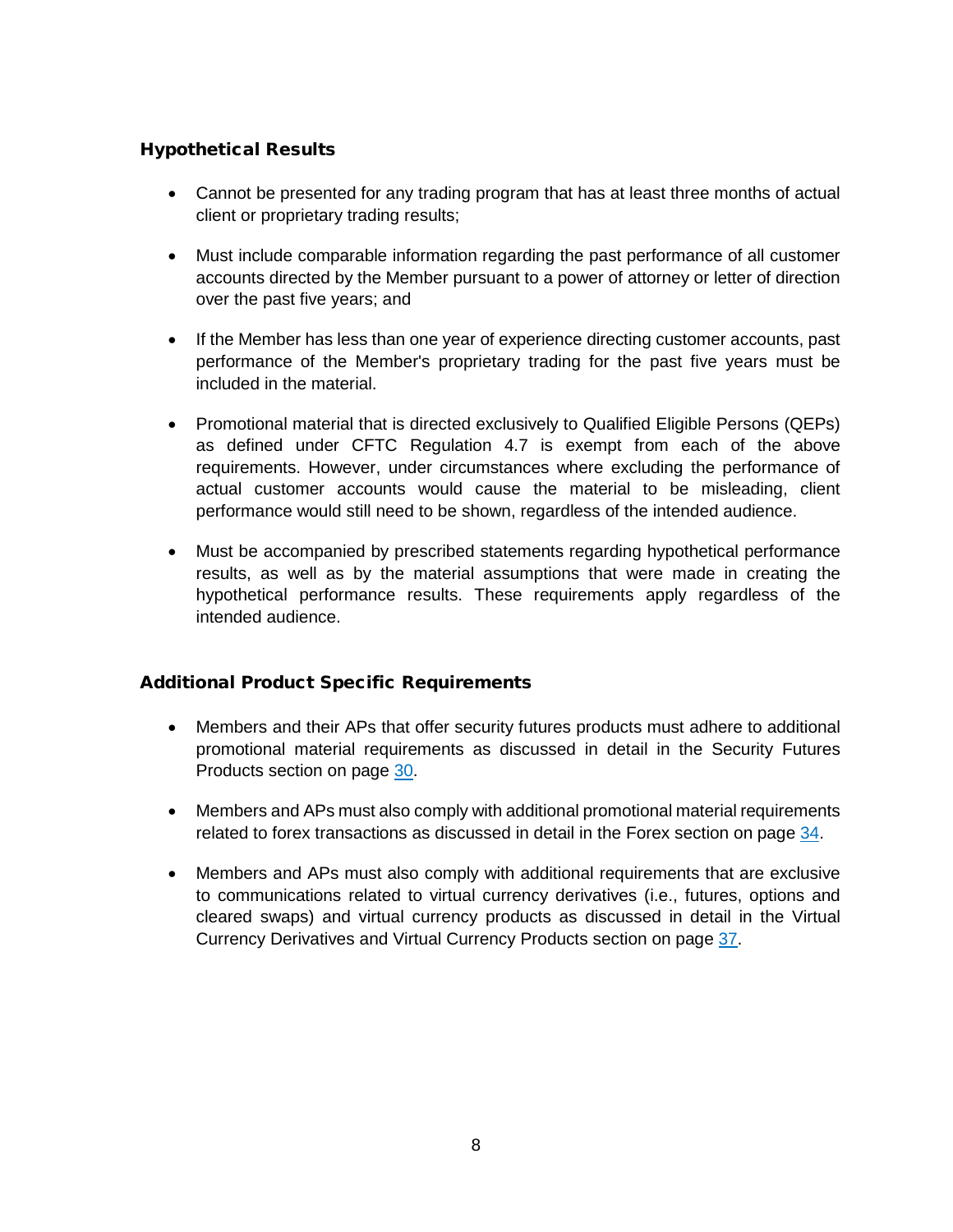# <span id="page-8-0"></span>Review and Approval of Promotional Material

- Members must have written supervisory procedures for promotional material produced and used by APs and employees.
- Supervisory personnel must document the review and approval of all promotional material in writing before it is used.
	- o Supervisory personnel includes an officer, general partner, sole proprietor, branch office manager or other supervisory employee other than the individual who prepared such material (unless the material was prepared by the only individual qualified to review and approve such material).
- If the material specifically refers to security futures products, the review and approval must be done by a designated security futures principal.
- Promotional material, along with a record of the review and approval and any supporting materials for any results, must be maintained on file for a period of five years from the date of last use and in a readily accessible location during the first two years of the five year period.

## **Additional NFA References:**

- [NFA Interpretive Notice 9003:](https://www.nfa.futures.org/rulebook/rules.aspx?Section=9&RuleID=9003) NFA Compliance Rule 2-29: Communications with the Public and Promotional Material
- [NFA Interpretive Notice 9009:](https://www.nfa.futures.org/rulebook/rules.aspx?Section=9&RuleID=9009) NFA Compliance Rule 2-29: Review of Promotional Material Prior to its First Use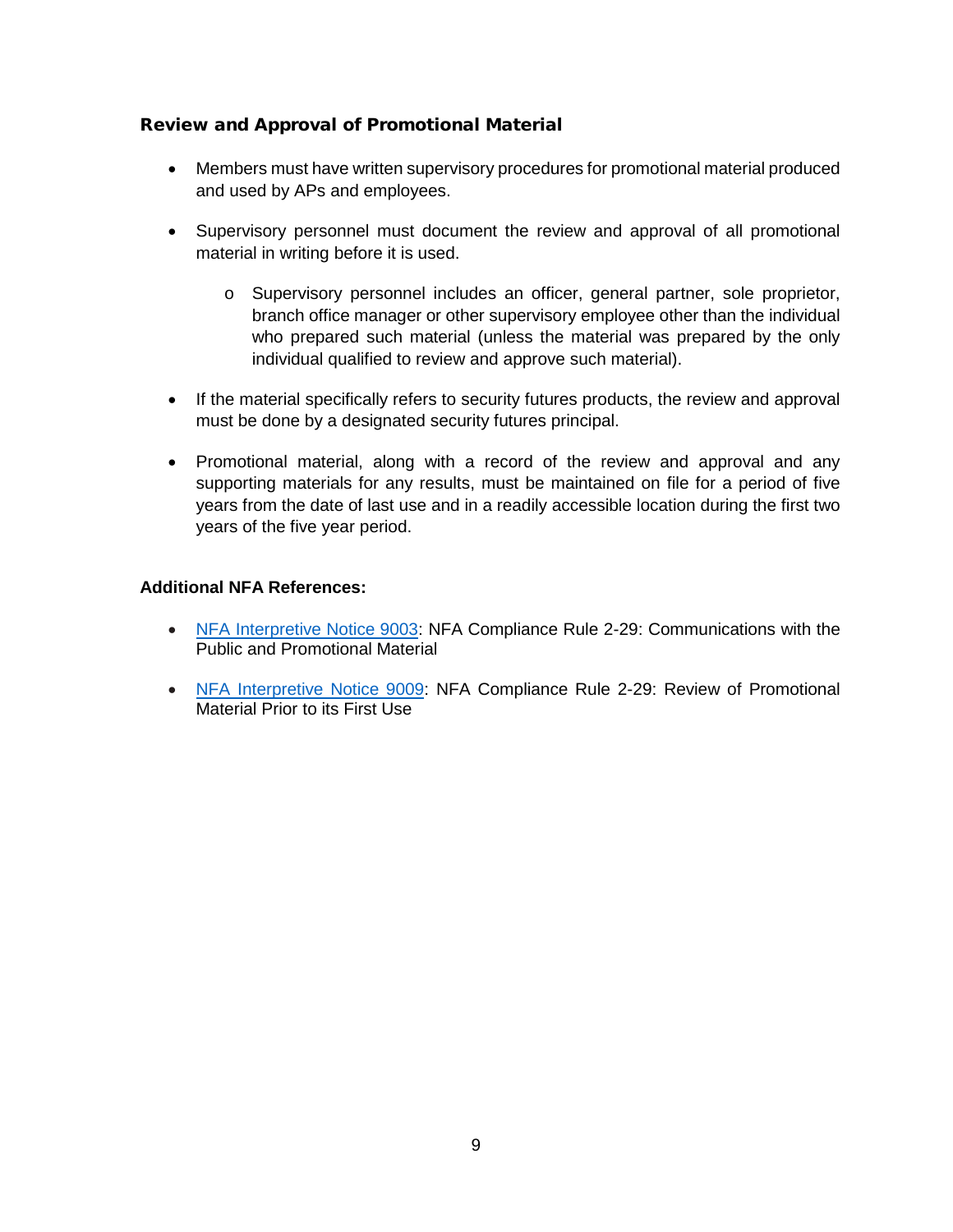## <span id="page-9-1"></span><span id="page-9-0"></span>Deceptive and Misleading Communication

Communications with the public may not be deceptive or misleading. This includes both dayto-day communications and promotional material. In general, day-to-day communications are spontaneous communications that respond to a particular person's needs and concerns, while promotional material is prepared or thought out in advance. A communication may be deceptive or misleading even if no customer or potential customer is actually deceived.

Whether a communication is deceptive or misleading depends on the content and the overall impression it makes, regardless of whether it is a day-to-day communication or promotional material. Statements that are deceptive in promotional material are generally deceptive in day-to-day communications as well. However, the standards for holding a Member or AP responsible for those statements are different for the two types of communications.

- A Member or AP is held responsible for deceptive and misleading statements in dayto-day communications if the Member or AP intended to mislead or made the statement recklessly. NFA's Committees have consistently found that Members and APs act recklessly when they make statements that they should know are false or misleading.
- A different standard applies for promotional material because the Member or AP has the opportunity to think about the content before using the material. A Member or AP can be held responsible if it should have reasonably been able to determine that the promotional material is likely to deceive the public. This means that a Member or AP must conduct a reasonable inquiry into any affirmative statements and must review the overall impact of the promotional material. A Member or AP can also be held responsible for factual omissions if the Member or AP knew about the omitted fact and the omission makes the promotional material misleading.

# <span id="page-9-2"></span>Use of High Pressure

Members and APs may not use high-pressure sales tactics or make communications that are part of a high-pressure sales approach. The following are some, but not all, of the tactics that NFA Committees have found to involve high pressure:

- An AP rushing a customer through account opening forms and glossing over the risk disclosure in haste to open the account;
- An AP inundating a customer with multiple communications designed to provide a sense of urgency to open an account to avoid missing out on predicted market movements;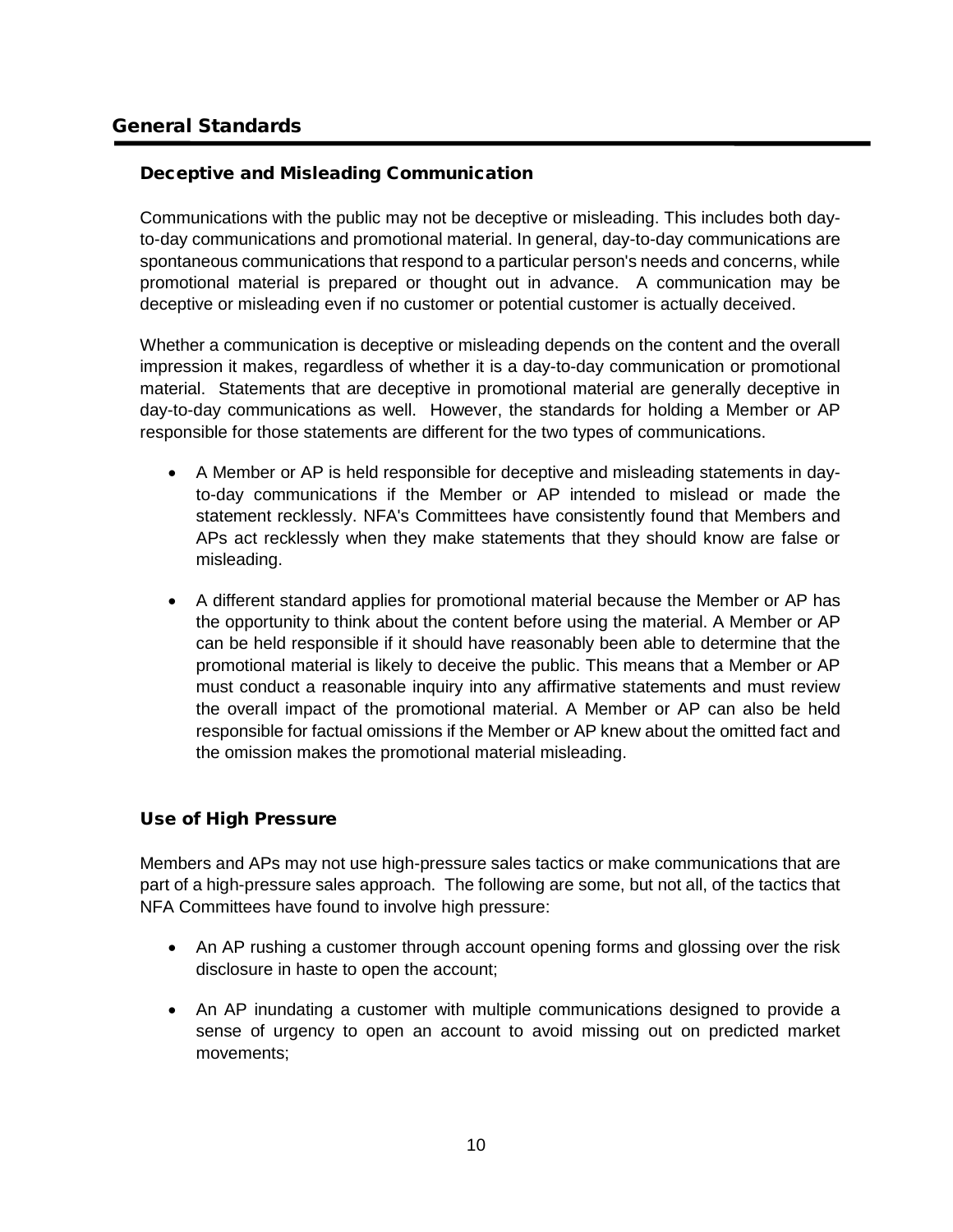- The use of electronic communications with bolded, capitalized, or highlighted text or subject lines in an attempt to convey a false urgency to a customer;
- Threatening or intimidating customers; and
- Telephone calls, emails, instant messages and/or text messages made at unusual hours and with unusual frequency, which annoy and harass a customer into opening an account.

## <span id="page-10-0"></span>Appropriateness of Trading

Communications with the public may not state or imply that commodity interest trading is appropriate for everyone. NFA Committees have found that using testimonials from unsophisticated customers, stating "anyone can do it, my mother can do it," and calling trades "no-brainers" violate this provision.

## **Additional NFA References**

- [NFA Interpretive Notice 9003:](https://www.nfa.futures.org/rulebook/rules.aspx?Section=9&RuleID=9003) NFA Compliance Rule 2-29: Communications with the Public and Promotional Material
- [NFA Interpretive Notice 9033:](https://www.nfa.futures.org/rulebook/rules.aspx?Section=9&RuleID=9033) NFA Compliance Rule 2-29: Deceptive Advertising
- [NFA Interpretive Notice 9038:](https://www.nfa.futures.org/rulebook/rules.aspx?Section=9&RuleID=9038) NFA Compliance Rule 2-29: High Pressure Sales **Tactics**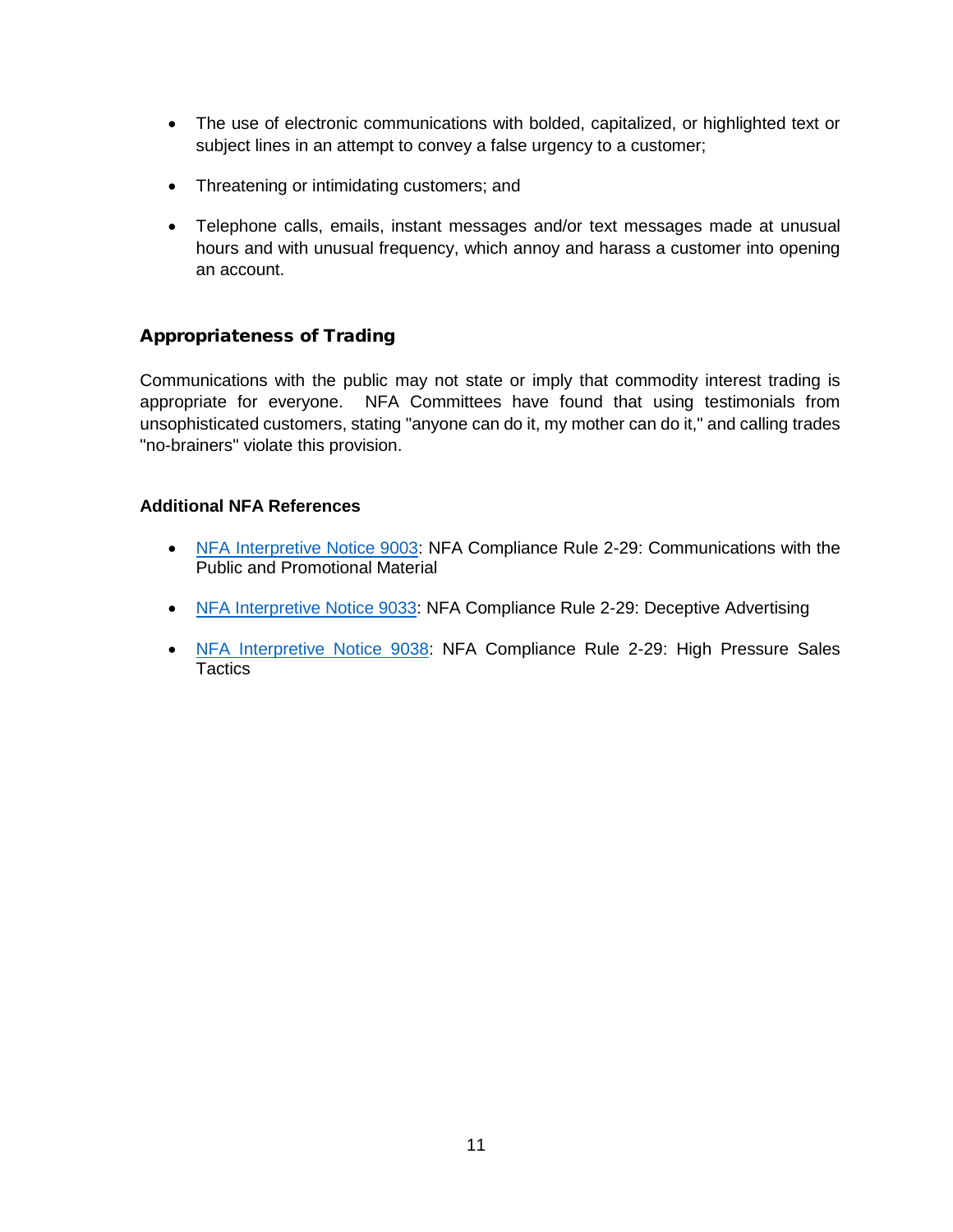## <span id="page-11-1"></span><span id="page-11-0"></span>Balance Profit Potential with Risk of Loss

NFA Compliance Rules 2-29 and 2-36 require any mention of the possibility of profit to be accompanied by an equally prominent discussion of the risk of loss. The rule requires that profit and loss be emphasized proportionately.

In addition, when Members and APs solicit customers to trade forex, they may not solicit based on the leverage available unless they balance any discussion regarding leverage by closely preceding or following it with an equally prominent disclosure that increasing leverage increases risk.

A discussion of profit may take many forms, including:

- Past performance results;
- Graphs depicting the growth of an account;
- Discussion of opportunity; and
- Statements or images that imply or infer profit.

Evaluating balance requires a Member to analyze the overall piece. These factors may be a part of the final determination, so Members should consider them when developing promotional material:

- Font size of the risk disclaimer vs. the remainder of the text  $-$  a risk disclaimer that is not as prominent as the rest of the text may be viewed as downplaying the risk of loss.
- The number of times profit is addressed vs. the number of times risk of loss is addressed – a five page piece of promotional material that contains several references to profit potential or opportunity with only one risk statement at the bottom of each page may be considered unbalanced.
- The manner in which risk is addressed a risk disclaimer must address the significant risk of loss that is unique to commodity interest trading.
	- o "Commodity trading involves substantial risk of loss" is an appropriate disclaimer, whereas "All trading involves risk" is not as it fails to address the risk of loss that is unique to the commodity industry.
	- o Furthermore, the discussion addressing risk should stand alone and should not include qualifiers. For example, the following disclaimer is not acceptable, "Commodity trading involves substantial risk of loss. However, it is less risky than investing in swaps."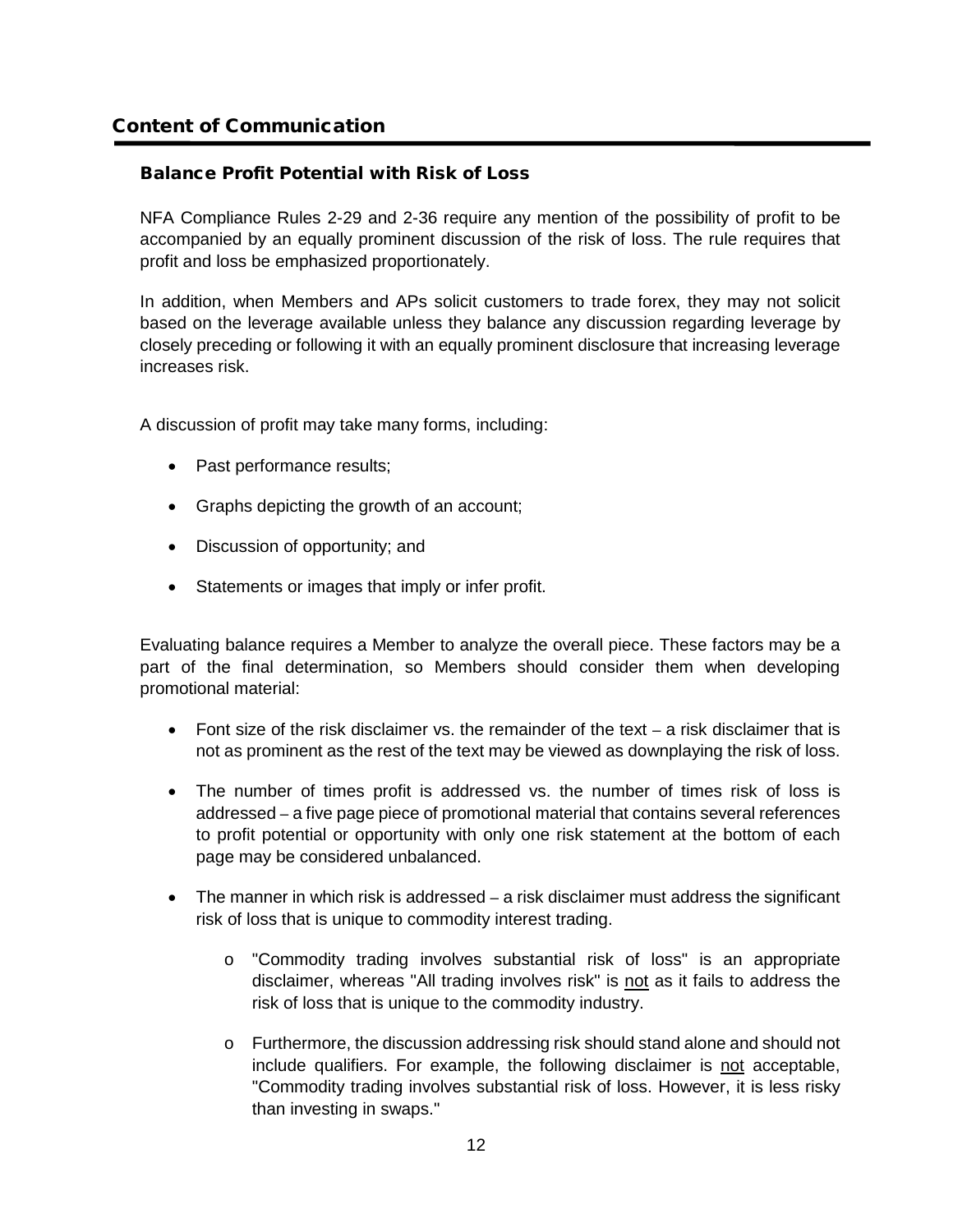On the other hand, it is not enough to make sure that the font sizes are the same or that the material contains the same number of references to profit and loss. For example, a piece of promotional material that contains five references to extremely large profits is not balanced by five references to the fact that there is some risk. Furthermore, merely including a performance disclaimer, such as "past results are not necessarily indicative of future results," may not suffice in balancing promotional material that discusses actual or potential profits.

# <span id="page-12-0"></span>Statements of Opinion

Statements of opinion may be included in promotional material as long as the following criteria are met:

- Statements are *clearly identified* as opinions and
- Members are able to support that their opinions have a reasonable basis in fact.

The extent of the support required depends on the nature of the opinion. Certain opinions by their nature may not be susceptible to ironclad documentation, but Members should always be able to demonstrate at least a reasonable basis for their claims.

# <span id="page-12-1"></span>**Performance**

## <span id="page-12-2"></span>*Use of Past Results*

Members often use their clients' past trading results to demonstrate the effectiveness of a trading strategy or program. Use of this information is generally acceptable as long as the following guidelines are met:

- Performance is representative of all customer accounts trading the program or strategy;
- Performance is presented net of all commissions, fees and expenses<sup>[1](#page-12-3)</sup>;
	- o **Note**: A CTA Member that is also an SEC Registered Investment Adviser and/or its Associate may present past performance results, including the rate of return, to an eligible contract participant (ECP) on a gross basis in a nonpublic, one-on-one presentation, if the CTA Member provides the ECP client with a written disclosure that the performance results are presented on a gross basis and do not reflect the deduction of fees and expenses, which will reduce the client's returns, and offers to provide the client with the performance results

<span id="page-12-3"></span> <sup>1</sup> Fees and expenses that are not required to participate in a trading program (e.g., non-mandatory custodial or administrative fees) need not be reflected in the performance presentation.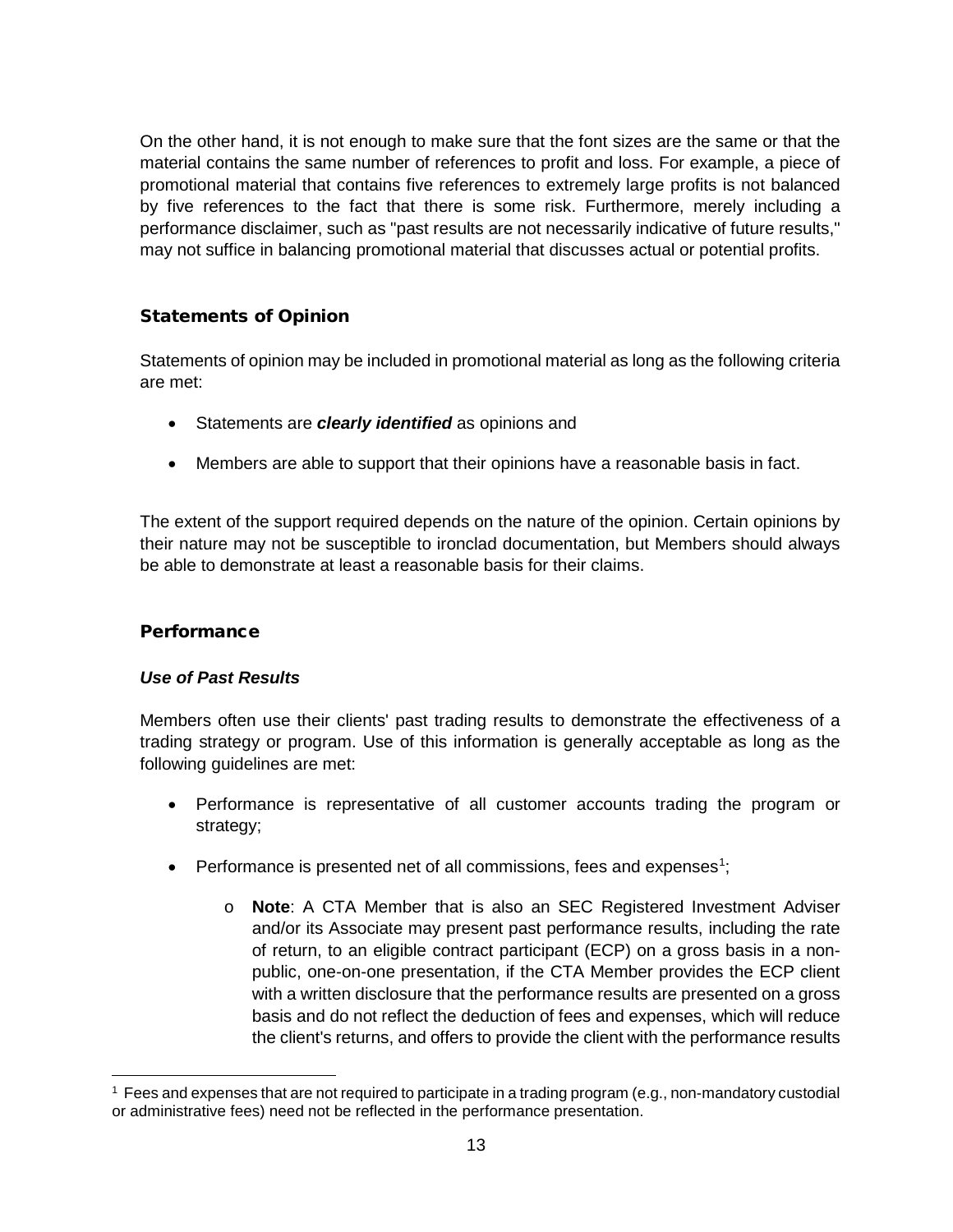net of any fees and expenses agreed upon by the CTA Member and the ECP client at or prior to exercising discretion over the client's account.

- Performance is accompanied by a statement that past results are not necessarily indicative of future results;
- The material is balanced with regard to the risk of loss involved in trading commodity interests;
- The material does not omit information that would render the performance data misleading;
- The material discloses all relevant costs, including commissions, pip spreads and fees applicable to the trading strategy or program; and
- Full disclosure is made about the results. For example,
	- o References to such things as "average rate of return" generally require a significant amount of disclosure; and
	- o Presenting an "average" or "cumulative" return when the individual returns for the period have wide fluctuations is considered misleading.

## <span id="page-13-0"></span>*Annual Rates of Return*

NFA Compliance Rules 2-29, 2-36, and their related Interpretive Notices require rate of return (ROR) figures to be calculated in a manner consistent with CFTC regulations:

- ROR should be net of all commissions, fees and expenses;
- ROR should be computed on a compounded monthly basis<sup>[2](#page-13-1)</sup>; and
- ROR should be calculated by dividing net performance by beginning net asset value.

The CFTC allows three variations of this method. These variations are:

- Time Weighting for Additions and Withdrawals;
- Only Accounts Traded; and
- Compounded ROR.

<span id="page-13-1"></span><sup>&</sup>lt;sup>2</sup> For programs where net performance does not affect the nominal account size, and therefore profits are not reinvested, the CTA should sum the monthly performance returns instead of compounding them when calculating the annual return, the peak-to-valley draw-down percentage and the net lifetime ROR.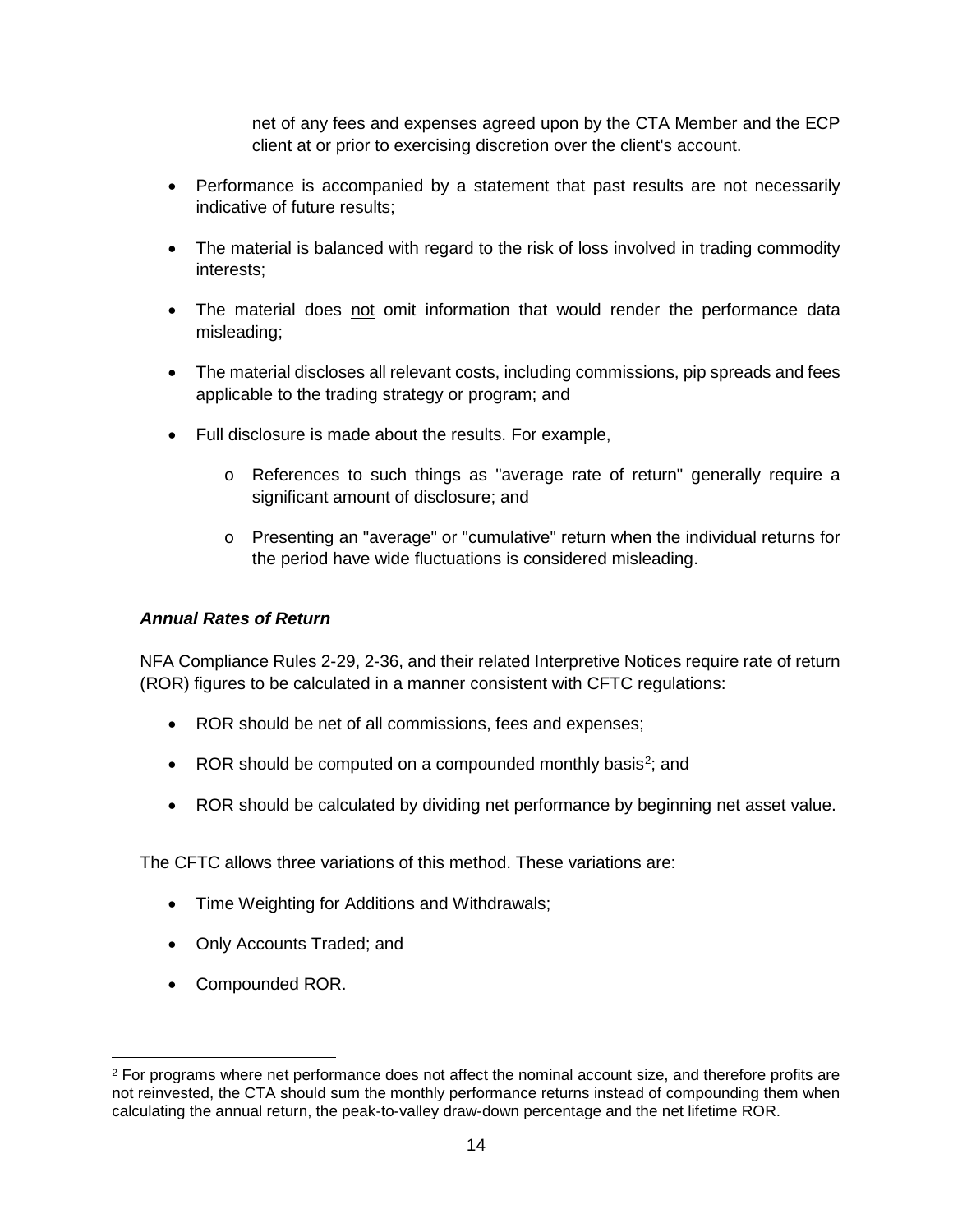Each of these alternative methods is fully explained in [Appendix B to Part](https://www.ecfr.gov/cgi-bin/text-idx?SID=a373f36c927f71565d95b04e5f6351c9&mc=true&node=ap17.1.4.0000_0nbspnbspnbsp.b&rgn=div9) 4 of the CFTC's regulations and in [NFA Interpretive Notice 9054:](https://www.nfa.futures.org/rulebook/rules.aspx?Section=9&RuleID=9054) Compliance Rule 2-34: CTA Performance Reporting and Disclosures.

Members should select the method that most accurately depicts client performance. Furthermore, once a method is selected, it should be used consistently unless it produces misleading results.

## <span id="page-14-0"></span>*Pro-forma Performance*

Pro-forma performance is performance that has been adjusted to account for the commissions and fees the Member charges. Pro-forma performance must be *clearly labeled* as "Pro-Forma" and should include complete information on the pro-forma adjustments made.

**Note**: Members who charge negotiable fees should use the most representative or the maximum fees possible when presenting pro-forma performance.

The following performance should be presented with pro-forma adjustments for fees and expenses:

- Proprietary performance and
- Performance for client accounts that were charged no fees.

## <span id="page-14-1"></span>*Hypothetical Performance*

NFA Compliance Rules 2-29, 2-36, and their related Interpretive Notices regarding the use of hypothetical performance results have specific requirements for material that contains hypothetical data. The purpose of these requirements is to ensure that the audience realizes the results are in fact hypothetical and therefore have significant limitations that should be considered.

NFA considers the following data to be hypothetical:

- A trade or series of trades that were not actually executed for one account,
- Paper or simulated trading,
- Combining the performance of several advisors who have not traded together, and
- Applying arithmetic calculations to actual performance (e.g., modifying actual results for a different leverage level).

It is misleading to refer to results as "*real-time*" simply because a system was tested using a live data-feed. Similarly, it is misleading to refer to hypothetical results as "*pro-forma*." These results should be *prominently labeled* "hypothetical" and should adhere to all of the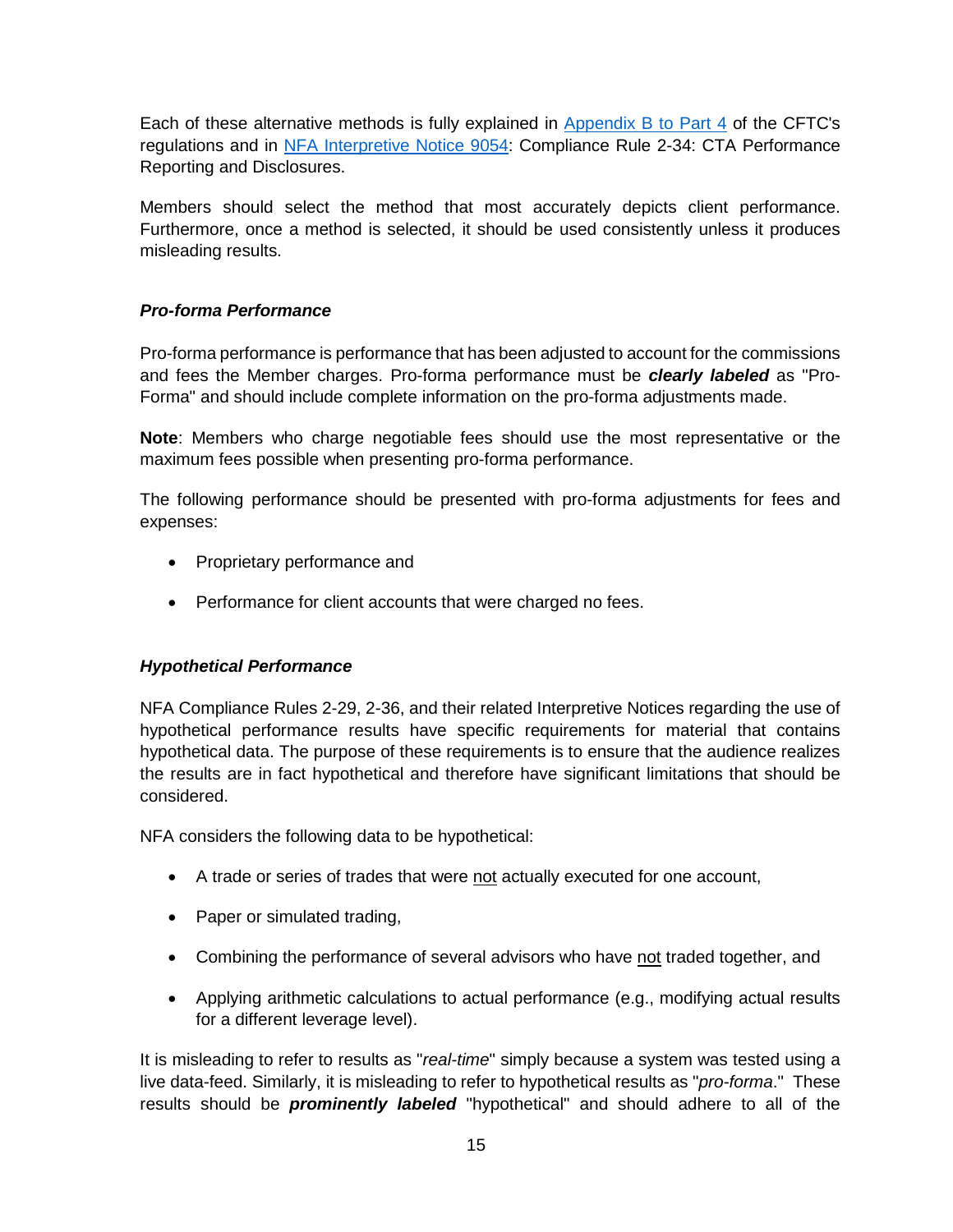hypothetical requirements.

Members or APs who use hypothetical performance results must comply with the following requirements:

- Hypothetical results must be *clearly labeled* as hypothetical. Hypothetical performance should be calculated the same way as actual performance.
- Hypothetical results may not be used for any trading program that has at least three months of actual client or proprietary performance.<sup>[3](#page-15-0)</sup>
- The basis for the hypothetical results and the underlying theory that generated them must be demonstrated to NFA upon request.
- Hypothetical performance for a new trading program must be for a program that is significantly different from other programs with actual results.
- The actual past performance of all customer accounts directed by the Member pursuant to a power of attorney over the past five years must be included in the material. [4](#page-15-1)
- If a Member has less than one year of experience directing client accounts, past performance of all proprietary accounts for the last five years must be included in the material. [5](#page-15-2)
- The material must include a discussion of all of the assumptions that were made in preparing the hypothetical results. [6](#page-15-3) Such assumptions, at a minimum, must include:
	- o Initial investment amount;
	- o Whether profits were reinvested or distributed;
	- o Commissions and fees that were charged; and
	- $\circ$  A general discussion of how the performance was calculated (e.g., based on settlement prices, real-time pricing).

<span id="page-15-0"></span><sup>&</sup>lt;sup>3</sup> This requirement does not apply to promotional material directed exclusively to QEPs.

<span id="page-15-1"></span><sup>4</sup> This requirement does not apply to promotional material directed exclusively to QEPs. However, in certain circumstances where there are dramatic differences between hypothetical results and actual client results, NFA may still deem failure to include actual trading results in the material directed to QEPs to be misleading, and a violation of NFA Compliance Rule 2-29(b)(2).

<span id="page-15-2"></span><sup>&</sup>lt;sup>5</sup> This requirement does not apply to promotional material directed exclusively to QEPs.

<span id="page-15-3"></span><sup>6</sup> For promotional material directed exclusively to QEPs, the Member is required to provide the material assumptions only in those instances where the material assumptions differ from the disclosed features of the offered trading program.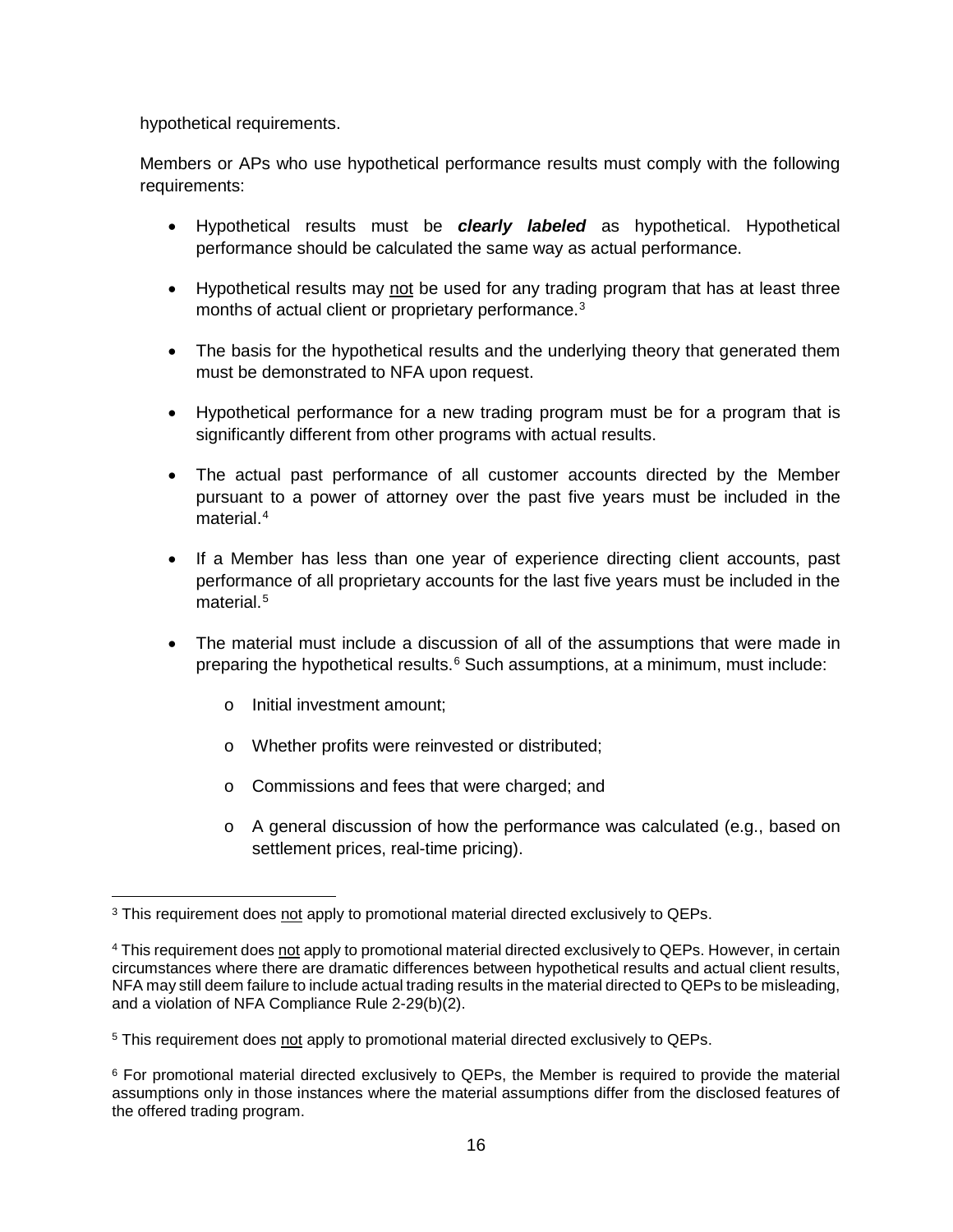• The following disclaimers should immediately precede or immediately follow hypothetical performance results:

**HYPOTHETICAL PERFORMANCE RESULTS HAVE MANY INHERENT LIMITATIONS, SOME OF WHICH ARE DESCRIBED BELOW. NO REPRESENTATION IS BEING MADE THAT ANY ACCOUNT WILL OR IS LIKELY TO ACHIEVE PROFITS OR LOSSES SIMILAR TO THOSE SHOWN. IN FACT, THERE ARE FREQUENTLY SHARP DIFFERENCES BETWEEN HYPOTHETICAL PERFORMANCE RESULTS AND THE ACTUAL RESULTS SUBSEQUENTLY ACHIEVED BY ANY PARTICULAR TRADING PROGRAM.**

**ONE OF THE LIMITATIONS OF HYPOTHETICAL PERFORMANCE RESULTS IS THAT THEY ARE GENERALLY PREPARED WITH THE BENEFIT OF HINDSIGHT. IN ADDITION, HYPOTHETICAL TRADING DOES NOT INVOLVE FINANCIAL RISK, AND NO HYPOTHETICAL TRADING RECORD CAN COMPLETELY ACCOUNT FOR THE IMPACT OF FINANCIAL RISK IN ACTUAL TRADING. FOR EXAMPLE, THE ABILITY TO WITHSTAND LOSSES OR ADHERE TO A PARTICULAR TRADING PROGRAM IN SPITE OF TRADING LOSSES ARE MATERIAL POINTS WHICH CAN ALSO ADVERSELY AFFECT ACTUAL TRADING RESULTS. THERE ARE NUMEROUS OTHER FACTORS RELATED TO THE MARKETS IN GENERAL OR TO THE IMPLEMENTATION OF ANY SPECIFIC TRADING PROGRAM WHICH CANNOT BE FULLY ACCOUNTED FOR IN THE PREPARATION OF HYPOTHETICAL PERFORMANCE RESULTS AND ALL OF WHICH CAN ADVERSELY AFFECT ACTUAL TRADING RESULTS.**

Members or APs who have less than one year of experience directing client accounts or trading proprietary accounts must also include this statement:

**(THE MEMBER) HAS HAD LITTLE OR NO EXPERIENCE IN TRADING ACTUAL ACCOUNTS FOR ITSELF OF FOR CUSTOMERS. BECAUSE THERE ARE (LITTLE OR) NO ACTUAL TRADING RESULTS TO COMPARE TO THE HYPOTHETICAL RESULTS, CUSTOMERS SHOULD BE PARTICULARLY WARY OF PLACING UNDUE RELIANCE ON THESE HYPOTHETICAL PERFORMANCE RESULTS.**

• However, Members or APs who use hypothetical performance records which show what a multi-advisor account or pool could have achieved if assets had been allocated among certain advisors should replace the above disclaimer with the following<sup>[7](#page-16-0)</sup>:

**THIS COMPOSITE PERFORMANCE RECORD IS HYPOTHETICAL AND THESE TRADING ADVISORS HAVE NOT TRADED TOGETHER IN THE MANNER SHOWN IN THE COMPOSITE. HYPOTHETICAL PERFORMANCE RESULTS HAVE MANY INHERENT LIMITATIONS, SOME OF WHICH ARE DESCRIBED BELOW. NO REPRESENTATION IS BEING MADE THAT ANY MULTI-ADVISOR MANAGED** 

<span id="page-16-0"></span> <sup>7</sup> Hypothetical performance that is directed exclusively to QEPs and includes a measurement or description of or makes reference to a composite performance record, showing what a multi-advisor account portfolio or pool could have achieved in the past if assets had been allocated among particular trading advisors must be accompanied by either the hypothetical disclaimer that follows as required under NFA Compliance Rule  $2-29(c)(2)$  or other language that appropriately describes the performance shown and the limitations of such performance.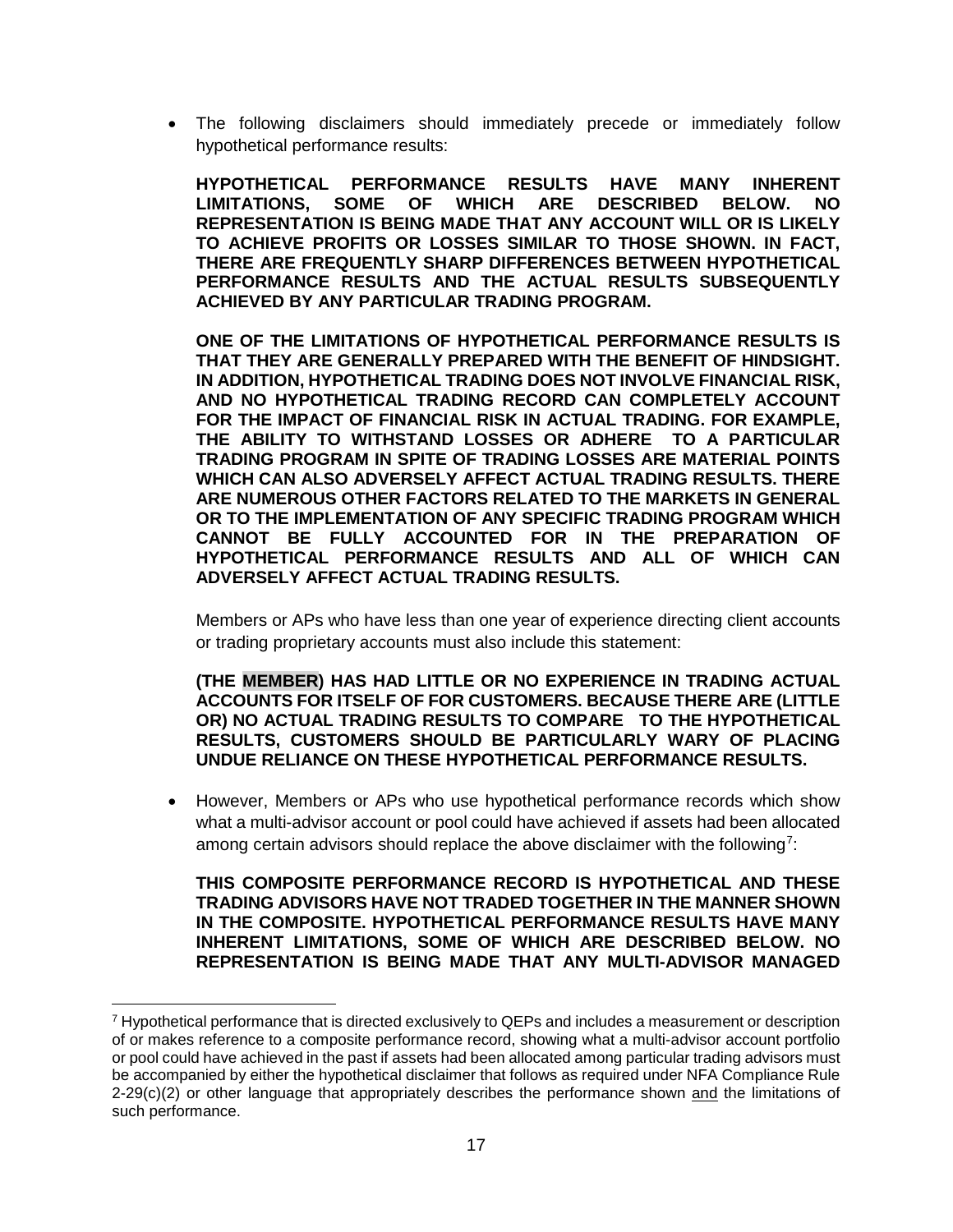**ACCOUNT OR POOL WILL OR IS LIKELY TO ACHIEVE A COMPOSITE PERFORMANCE RECORD SIMILAR TO THAT SHOWN. IN FACT, THERE ARE FREQUENTLY SHARP DIFFERENCES BETWEEN A HYPOTHETICAL COMPOSITE RECORD AND THE ACTUAL RECORD SUBSEQUENTLY ACHIEVED.**

**ONE OF THE LIMITATIONS OF A HYPOTHETICAL COMPOSITE PERFORMANCE RECORD IS THAT DECISIONS RELATING TO THE SELECTION OF TRADING ADVISORS AND THE ALLOCATION OF ASSETS AMONG THOSE TRADING ADVISORS WERE MADE WITH THE BENEFIT OF HINDSIGHT BASED UPON THE HISTORICAL RATES OF RETURN OF THE SELECTED TRADING ADVISORS.**

**THEREFORE COMPOSITE PERFORMANCE RECORDS INVARIABLY SHOW POSITIVE RATES OF RETURN. ANOTHER INHERENT LIMITATION ON THESE RESULTS IS THAT THE ALLOCATION DECISIONS REFLECTED IN THE PERFORMANCE RECORD WERE NOT MADE UNDER ACTUAL MARKET CONDITIONS AND THEREFORE, CANNOT COMPLETELY ACCOUNT FOR THE IMPACT OF FINANCIAL RISK IN ACTUAL TRADING. FURTHERMORE, THE COMPOSITE PERFORMANCE RECORD MAY BE DISTORTED BECAUSE THE ALLOCATION OF ASSETS CHANGES FROM TIME TO TIME AND THESE ADJUSTMENTS ARE NOT REFLECTED IN THE COMPOSITE.**

Furthermore, if the Member or AP has less than one year of experience allocating assets among particular trading advisors, then the disclaimer must also contain the following statement:

**(THE MEMBER) HAS HAD LITTLE OR NO EXPERIENCE ALLOCATING ASSETS AMONG PARTICULAR TRADING ADVISORS. BECAUSE THERE ARE (LITTLE OR) NO ACTUAL ALLOCATIONS TO COMPARE TO THE PERFORMANCE RESULTS FROM THE HYPOTHETICAL ALLOCATION, CUSTOMERS SHOULD BE PARTICULARLY WARY OF PLACING UNDUE RELIANCE ON THESE RESULTS.**

#### <span id="page-17-0"></span>*Extracted Performance*

Extracted performance, in which a Member highlights the performance of one component of a trading program, is only permitted in the following circumstances:

- A CPO's or CTA's disclosure document designates the specific percentage of assets committed to the component being highlighted (e.g., if a pool's disclosure document states that 25% of the fund's assets are dedicated to trading financial futures, the CPO may present the extracted performance of the financial futures component).
- For managed account programs directed by an FCM or IB, the FCM or IB must have previously provided to customers a written report or similar document which designated the percentage of assets that would be committed toward a particular component of the overall trading program.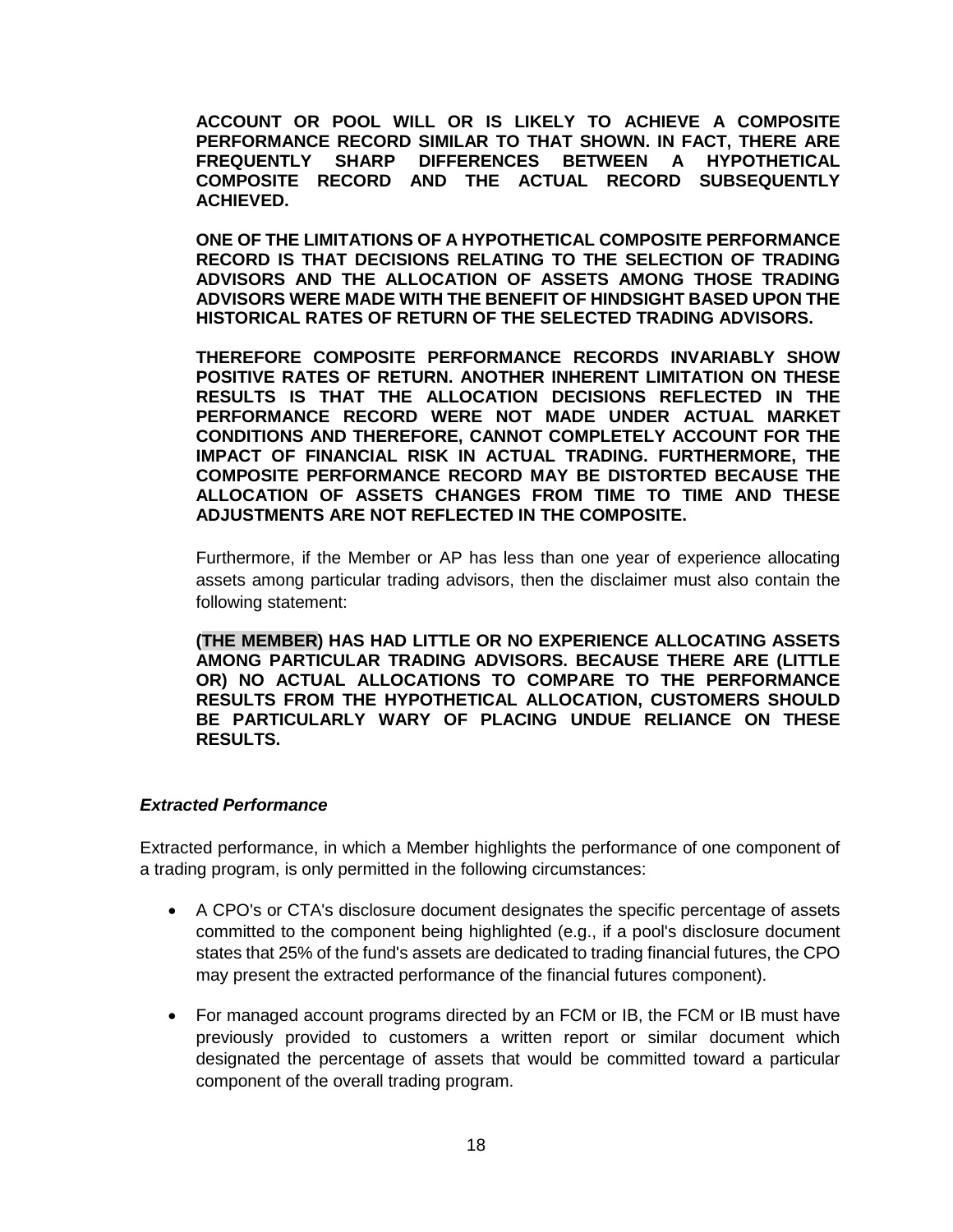- Trading results of the overall program are disclosed in an equally prominent manner.
- The extracted performance is accompanied by the applicable hypothetical disclaimer(s) outlined in the [Hypothetical Performance](#page-14-1) section above.

Extracted performance that is directed exclusively to QEPs does not need to meet the above requirements. However, such performance must be accompanied by either the hypothetical disclaimer required under NFA Compliance Rule 2-29(c)(1) or other language that appropriately describes the performance shown and the limitations of such performance.

• Any extracted results, regardless of intended audience, must be *clearly labeled* as such.

## **Additional NFA References**

- [NFA Interpretive Notice 9003:](https://www.nfa.futures.org/rulebook/rules.aspx?Section=9&RuleID=9003) NFA Compliance Rule 2-29: Communications with the Public and Promotional Material
- [NFA Interpretive Notice 9025:](https://www.nfa.futures.org/rulebook/rules.aspx?Section=9&RuleID=9025) Compliance Rule 2-29: Use of Promotional Material Containing Hypothetical Performance Results
- [NFA Interpretive Notice 9043:](https://www.nfa.futures.org/rulebook/rules.aspx?Section=9&RuleID=9043) Compliance Rule 2-29: Use of Past or Projected Performance; Disclosing Conflicts of Interest for Security Futures Products
- [NFA Interpretive Notice 9054:](https://www.nfa.futures.org/rulebook/rules.aspx?Section=9&RuleID=9054) Compliance Rule 2-34: CTA Performance Reporting and Disclosures

# <span id="page-18-0"></span>Deceptive Communications

The following practices can be highly misleading, and may only be used if Members and APs are able to demonstrate that, based on the actual performance of their customers, the claims they are making are not misleading.

## <span id="page-18-1"></span>*Proprietary Accounts*

Members and APs who disclose the past performance of their personal trading accounts should also comply with the following:

- Proprietary performance data should not be combined with client performance data unless the material *clearly discloses* what performance is that of clients and what performance is proprietary;
- Proprietary assets should not be included when reporting client assets under management;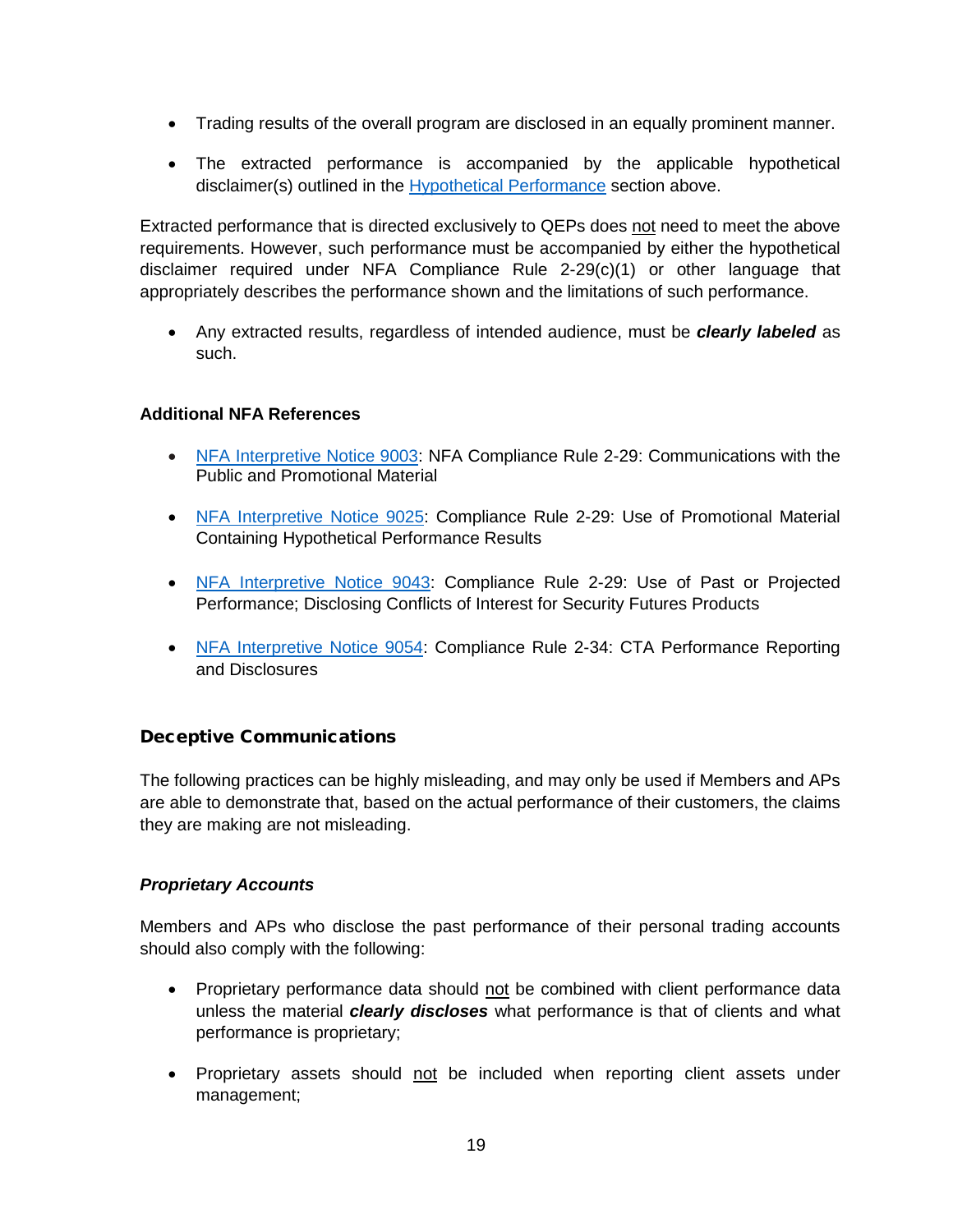- The results must be *clearly labeled* as proprietary;
- The results should be pro-forma adjusted to reflect the commissions and fees that clients will incur; and
- Any differences between proprietary trading and client trading must be fully explained.

## <span id="page-19-0"></span>*Profit Projections*

Statements such as, "turn \$10,000 into \$40,000," are misleading unless the Member or AP can demonstrate to NFA that this is representative of its overall customer performance.

Also, highlighting the tremendous profits that will result from projected price movements that are characterized, directly or indirectly, as conservative estimates when, in fact, such price movements would be dramatic is deceptive and misleading.

## <span id="page-19-1"></span>*Leverage Examples*

Many Members and APs use examples to demonstrate the leverage that is available in commodity interest trading. Promotional material that utilizes the term "leverage" must include a thorough discussion of the relationship between margin and the product being traded.

In addition, the following guidelines should be considered when using leverage examples:

- Using option-related leverage examples to promote long options, when a Member's or AP's customer base does not routinely exercise options, is misleading.
- Using leverage examples that suggest that prospective customers are likely to earn large profits when past performance does not support this claim, is considered misleading.
- Including disclaimers which indicate that the examples are mathematical in nature and are not intended to imply that customers have achieved or may achieve similar results, will still be considered misleading if the thrust of the ad conveys the opposite message.
- Using an arbitrary leverage level factor (e.g., depicting returns that are based on the cash portion of a partially funded investment) different from the level at which the trading program being advertised trades in order to inflate rate of return information or reduce drawdowns is misleading.

## <span id="page-19-2"></span>*Claims Regarding Seasonal Trades*

Some Members and APs utilize promotional material which emphasizes that the seasonal nature of supply and demand drives prices higher or lower. These discussions can be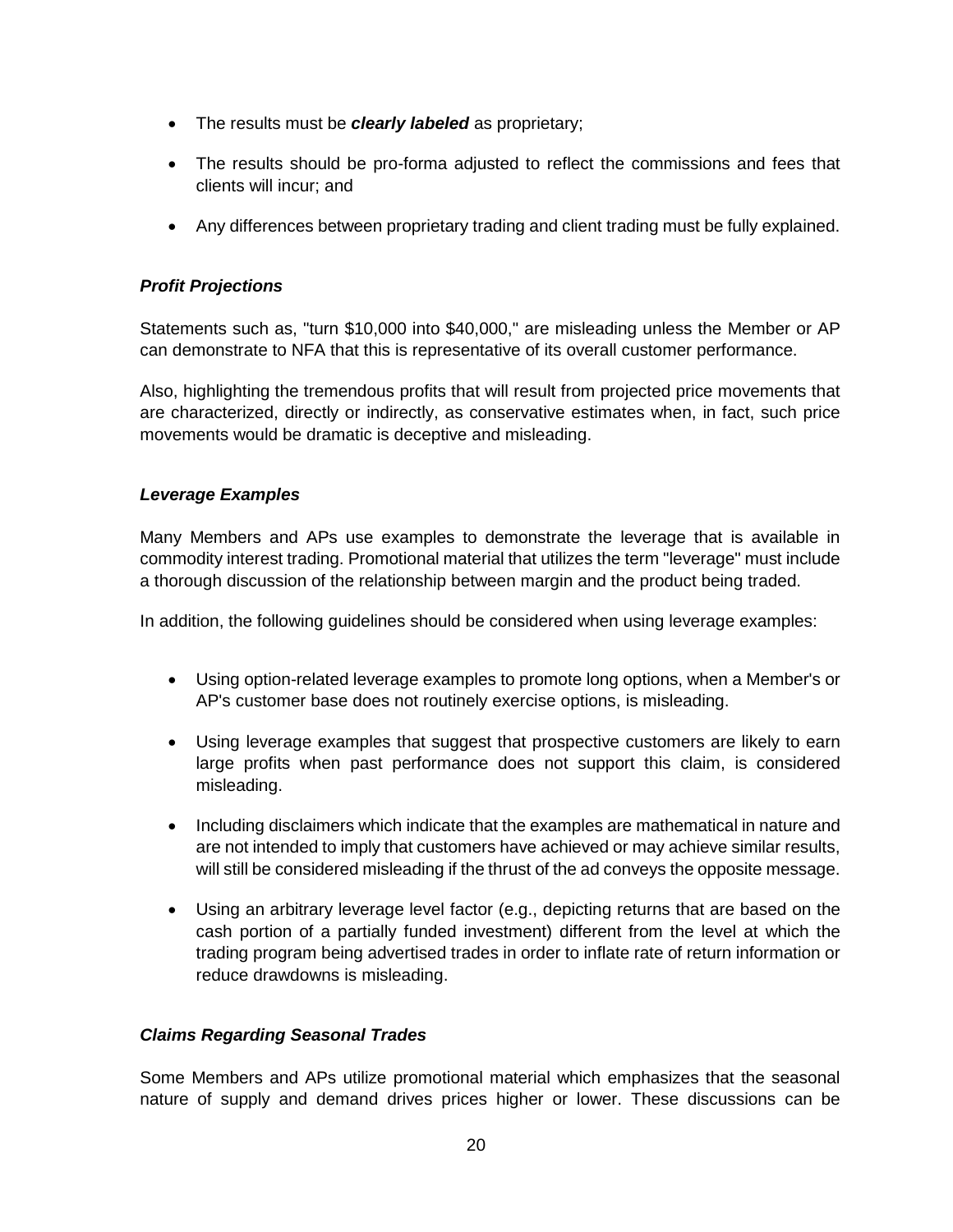misleading and violate NFA Compliance Rules 2-29 and 2-36 when:

- They fail to mention that futures prices have already factored in the seasonal aspects of supply and demand;
- The communication cites historic data which appears to demonstrate that certain trades produce dramatic profits year in and year out; or
- Actual customers have not experienced the types of profits touted in the material.

# <span id="page-20-0"></span>*Claims Using Historic Price Moves or Outdated Information*

Communications that include a record-setting historic price move with a suggestion that the same record-setting move is likely to occur again are misleading. By suggesting that a similar move is imminent, customers are misguided into thinking they can double, triple or quadruple their investments in a short period of time.

The following practices are also misleading:

- Using historic data for products other than the one being marketed (e.g., using data from the cash market to sell futures or from an at-the-money option to sell out-of-themoney options);
	- o **Note**: Including price data or price charts for products other than the product being marketed is permissible and can add some value to promotional material, if this data is shown in an educational manner only and with a complete discussion of the relationship between the different products.
- Using historic data for the same product if the information does not include commissions and fees comparable to those charged by the Member; and
- Suggesting that a significant price move is a conservative move.

Members and APs also should avoid using outdated information to support current claims. The practice of suggesting that such outdated information is relevant, given current market conditions, is highly misleading.

## <span id="page-20-1"></span>*Use of Third-Party Index Performance*

Members and APs have used the performance of a third-party index as a way to promote the benefits of managed futures even though it is not representative of the Member's or AP's trading program or performance results. These discussion can be misleading and violate NFA Compliance Rules 2-29 and 2-36 when:

• Third-party index performance is used in lieu of or more prominently than the Member's own trading performance;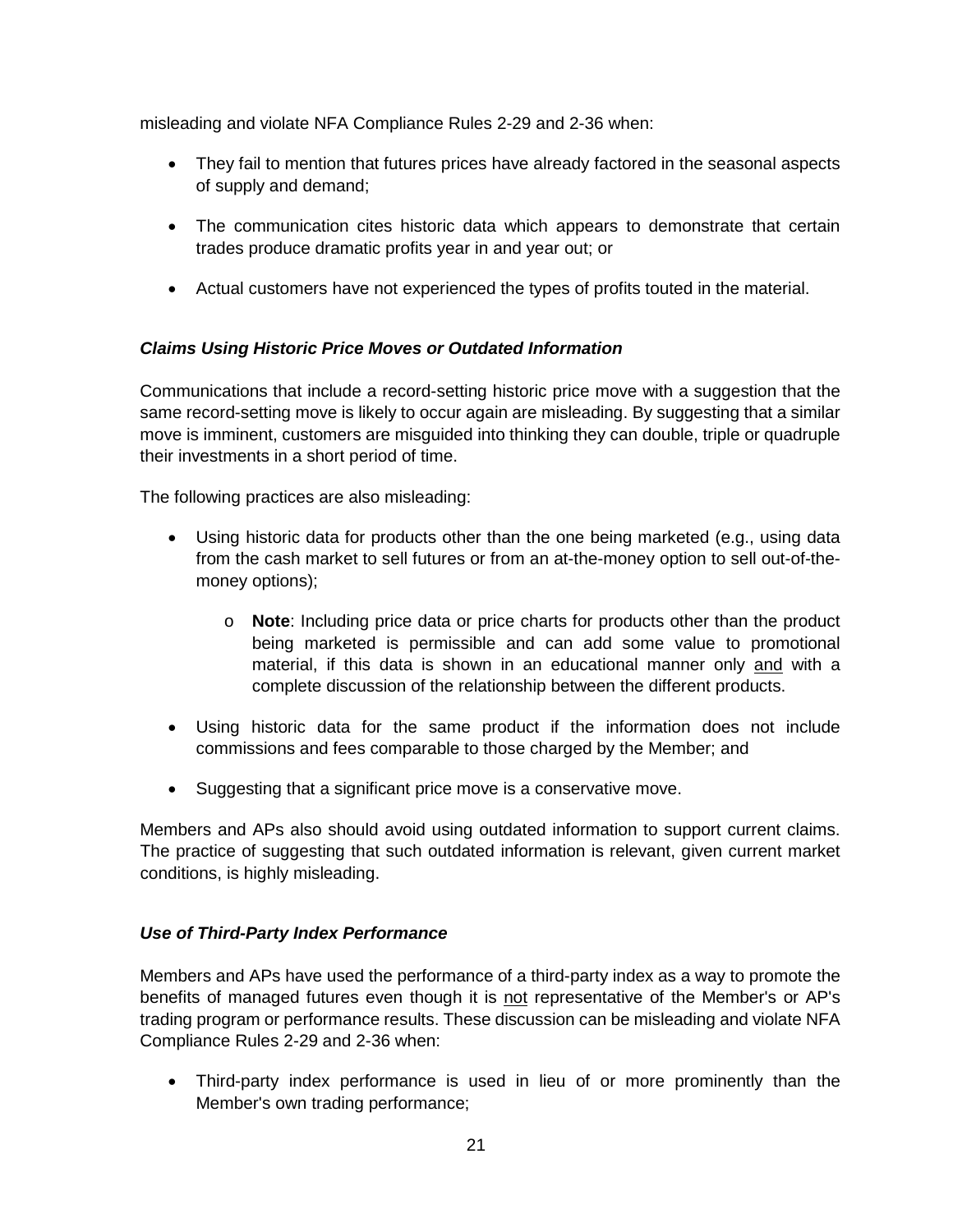- Inappropriate or misleading comparisons are drawn between the Member's or AP's trading program and the performance of a third-party index; or
- Third-party index performance is used without disclosing the basis and limitations associated with the index and/or a statement that the customer is unable to invest directly in the index.

## <span id="page-21-0"></span>*Cherry Picking*

Cherry picking is the process of highlighting the performance of isolated accounts or isolated trades within an account. This practice can be highly misleading. Therefore:

- Performance of one particular account (e.g., a model account) may not be presented unless that performance is representative of all reasonably comparable accounts.
- Similarly, performance of specific trades within an account may not be presented unless those returns are representative of the account's overall performance.

## <span id="page-21-1"></span>*Testimonials*

Use of client testimonials that are not representative of the Member's or AP's overall customer performance or how that customer account performed overall is misleading.

In addition, a testimonial must:

- Prominently state that the testimonial is not indicative of future success and
- Prominently state that it is a paid testimonial (if applicable).

## **Additional NFA References**

- [NFA Interpretive Notice 9003:](https://www.nfa.futures.org/rulebook/rules.aspx?Section=9&RuleID=9003) NFA Compliance Rule 2-29: Communications with the Public and Promotional Material
- [NFA Interpretive Notice 9033:](https://www.nfa.futures.org/rulebook/rules.aspx?Section=9&RuleID=9033) NFA Compliance Rule 2-29: Deceptive Advertising

## <span id="page-21-2"></span>Ratings and Rankings by Outside Sources

There are a number of magazines, newsletters, and other services which evaluate, rate or rank the performance of managed accounts and pools. A Member or AP utilizing these ratings or rankings must:

• Ensure proper disclosure is made about the basis and limitations of such ratings/rankings. Examples of possible disclosures include: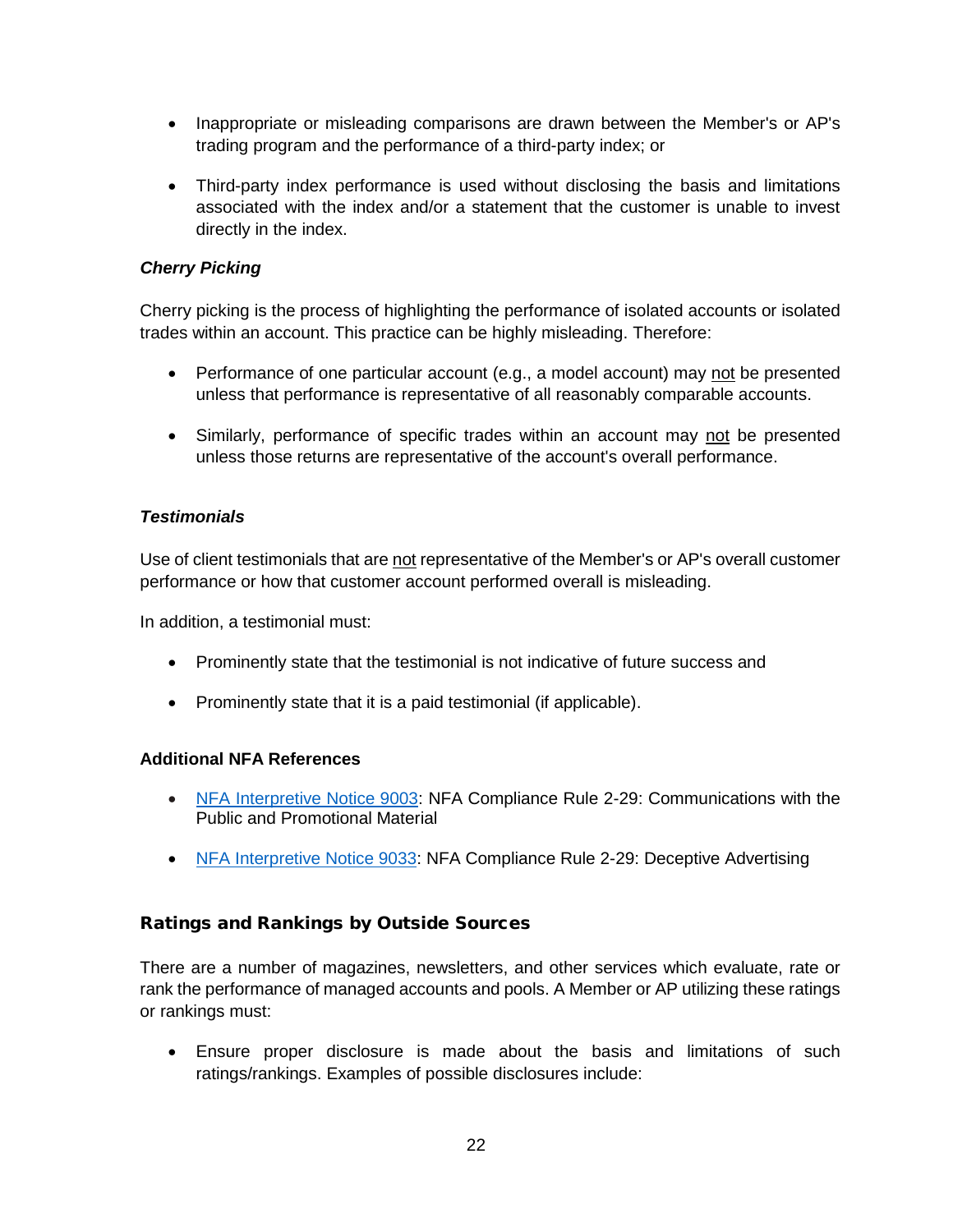- o "only advisors or pool operators that submitted their performance data were rated,"
- o "only advisors with \$\_\_\_\_\_ under management were rated,"
- o "only public pools were considered," or
- o "only \_\_\_\_\_ number of entrants participated in the contest."
- Be able to demonstrate that all rate of return calculations, even those of outside rating services, are calculated in a manner consistent with [CFTC Regulation 4.25,](https://www.ecfr.gov/cgi-bin/text-idx?SID=2769bf01a54c1076b6652995d1533990&mc=true&node=se17.1.4_125&rgn=div8) [CFTC](https://www.ecfr.gov/cgi-bin/text-idx?SID=100503b3f31cf7f73c7b768099fc68a1&mc=true&node=se17.1.4_135&rgn=div8)  [Regulation 4.35,](https://www.ecfr.gov/cgi-bin/text-idx?SID=100503b3f31cf7f73c7b768099fc68a1&mc=true&node=se17.1.4_135&rgn=div8) and [NFA Compliance Rule 2-34\(a\),](https://www.nfa.futures.org/rulebook/rules.aspx?Section=4&RuleID=RULE%202-34) as applicable.
- Have all of the necessary data available to support performance results and other numeric information.
- Ensure that the ratings or results are balanced with an equally prominent discussion of the risk of loss.
- Include a statement that past results are not necessarily indicative of future results.

A Member or AP cannot state or imply that the ratings or rankings presented are officially sanctioned by the commodities industry.

# <span id="page-22-0"></span>*Trading Championships*

Members and APs who participate in trading championships may only promote their performance results if full disclosure is made of all material differences between the program followed in the contest and the program being used to trade customer accounts. Examples of such differences include:

- Markets traded.
- Leverage used,
- Margin rates and
- Commission and fees.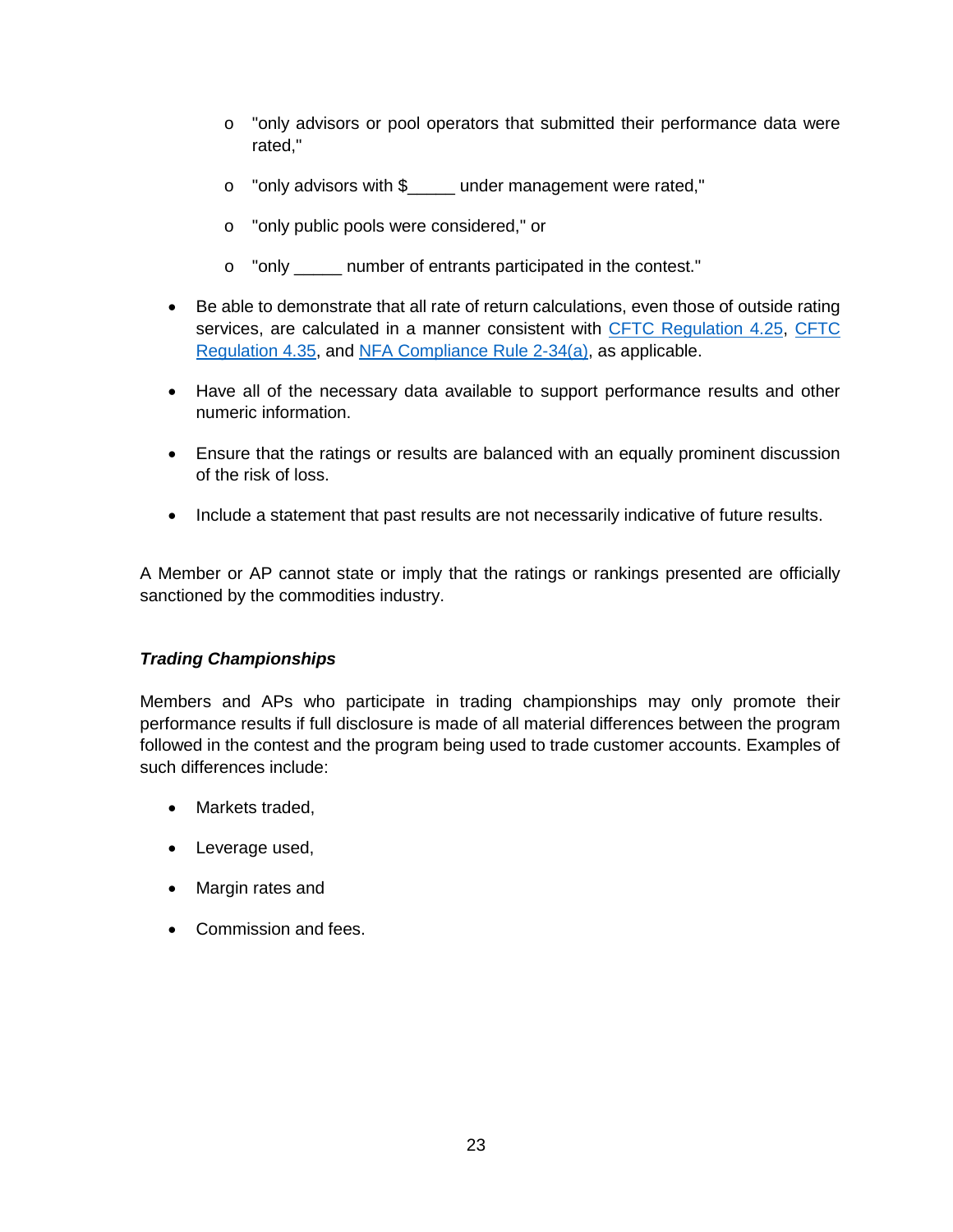# <span id="page-23-0"></span>Electronic Media

## <span id="page-23-1"></span>Audio and Video Promotional Materials

Members who use or directly benefit from any promotional material that uses audio or video content that is disseminated or directed to the public to make specific trade recommendations or to refer to past or potential profits are required to submit the advertisements to NFA for review and approval at least ten  $(10)$  days prior to use.<sup>[8](#page-23-3)</sup>

Audio or video content must be pre-approved if the promotional material:

- Highlights particular markets more than others;
- Provides an opinion regarding the anticipated direction of a particular market or markets;
- Represents that a potential opportunity exists in a particular market or markets regardless of whether the discussion is purely subjective or based upon factual data; or
- Provides the implication of opportunity through the use of adjectives such as "hot" or "explosive."

Characteristics that would not, by themselves, require an advertisement to be submitted include:

- A general discussion of the services the firm provides and the markets traded and
- Factual market data that does not highlight potential opportunity.

These lists are not intended to be exhaustive. Promotional material that does not contain any of the characteristics listed above may still require pre-approval. NFA will continue to look at these types of promotional material on a case-by-case basis.

## <span id="page-23-2"></span>*Live Advertisements*

Members who conduct live advertisements that would otherwise require pre-approval must adhere to the following requirements:

<span id="page-23-3"></span><sup>&</sup>lt;sup>8</sup> Submission of promotional materials for NFA review is not a substitute for a Member's own responsibility to review promotional material. NFA staff will not independently verify the accuracy of statements made in an advertisement; that responsibility remains with the Member. Submitting promotional material to NFA will not preclude NFA from raising compliance issues with the content of the promotional material or instituting a disciplinary action if misstatements, omissions of material fact or other violations of NFA rules are subsequently identified.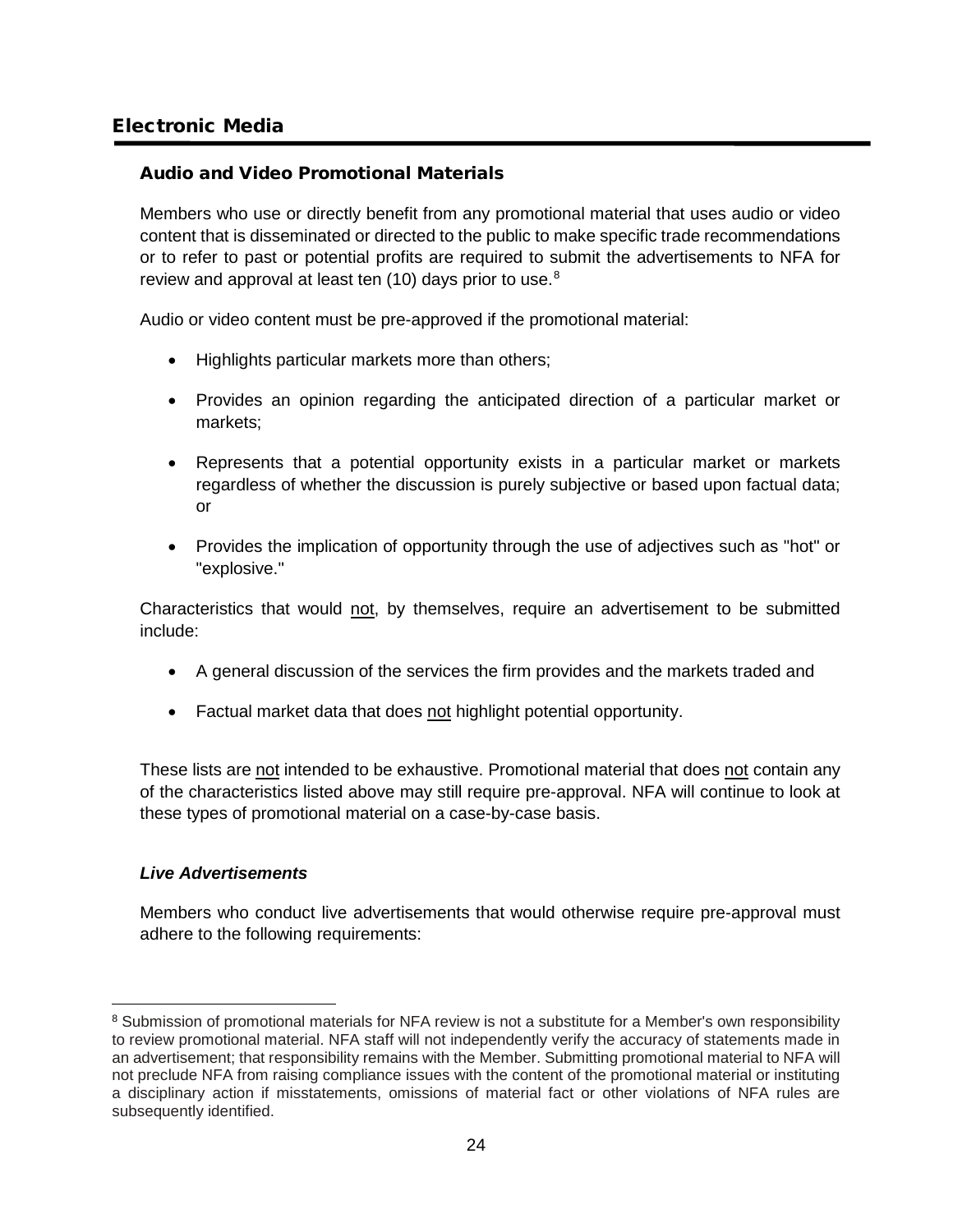- A script or detailed outline must be submitted to NFA at least ten days prior to the broadcast and
- A recording of the actual advertisement must be submitted to NFA immediately after broadcasting.

## **Additional NFA References**

- [NFA Interpretive Notice 9039:](https://www.nfa.futures.org/rulebook/rules.aspx?Section=9&RuleID=9039) NFA Compliance Rules 2-29 and 2-9: NFA's Review and Approval of Certain Audio and Video Advertisements
- [NFA Interpretive Notice 9053:](https://www.nfa.futures.org/rulebook/rules.aspx?Section=9&RuleID=9053) Forex Transactions

# <span id="page-24-0"></span>Website, Social Media Page, Other Internet-Based Forum and Electronic Communications

In many instances, electronic communications may constitute promotional material. Electronic communications directed to the public to solicit business constitutes advertising and is subject to the same rules as any other form of promotional material. For example, an e-mail, text message, or instant message sent to targeted individuals or groups is considered promotional material if the ultimate purpose is to solicit funds or orders.

Therefore, a Member's electronic communications procedures must be designed to ensure that this type of electronic communication complies with NFA's promotional material content and review requirements. This requires, among other things, the prior review and approval of the material by the appropriate supervisory personnel.

The following guidelines should be considered when using electronic communications:

## <span id="page-24-1"></span>*Disclaimers*

Members may not downplay or hide disclaimers by requiring users to go through an additional step to read them. Therefore, when promoting performance data, trading programs, or trading systems, all applicable disclaimers must immediately precede or follow the discussion.

## <span id="page-24-2"></span>*Hyperlinks*

Members can be held responsible for the content of a hyperlinked site if:

- There is an agency relationship between the Member and the firm/site it is linked to;
- The Member benefits, either directly or indirectly, from the link; or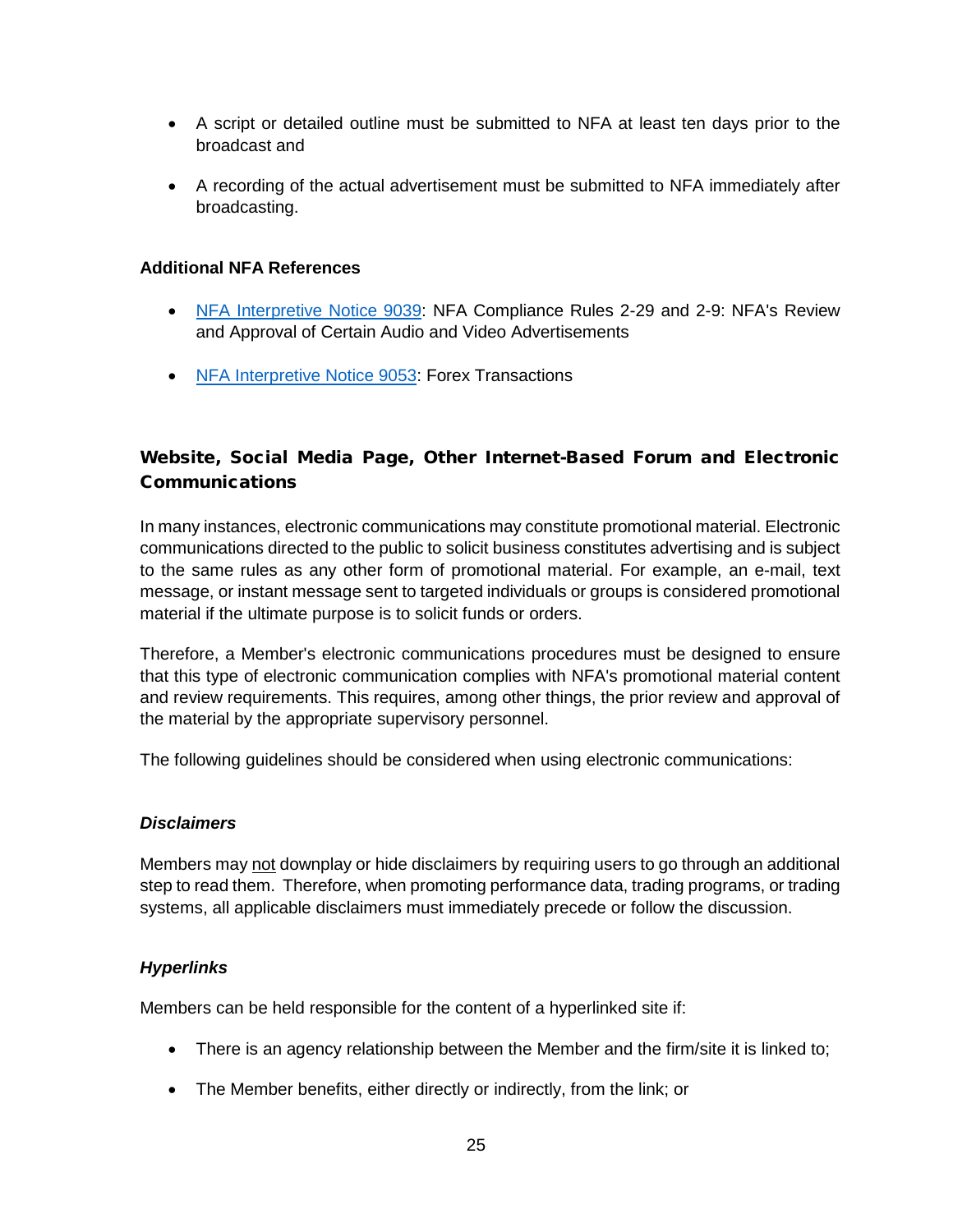• The Member has reason to know that a site it is linked to contains misleading information.

## <span id="page-25-0"></span>*CPO and CTA Websites*

While CPOs and CTAs are not required to make their disclosure documents available on their websites, a CPO or CTA should still consider including a link from its website to its disclosure document as it helps ensure that appropriate risk disclosure is provided to the potential client.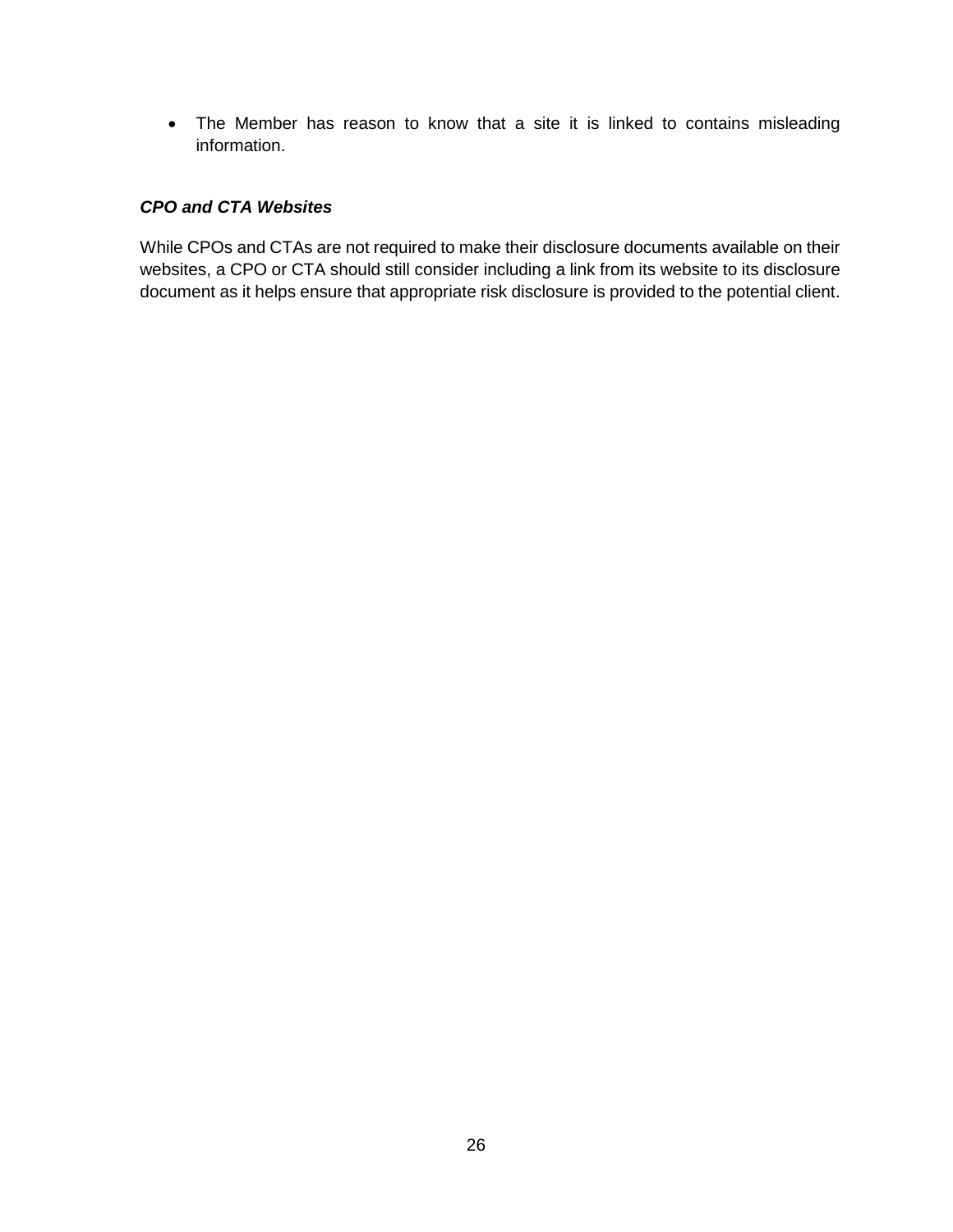# <span id="page-26-0"></span>**Seminars**

Some Members conduct educational seminars for their customers and the investing public. Since these seminars constitute promotional material, they must comply with the requirements of NFA Compliance Rules 2-29 and 2-36. As such, Members must prepare and maintain on file a detailed script or outline of each seminar. In addition, since NFA may require Members to substantiate that the script or outline was followed, we strongly encourage Members to maintain an audio or video recording of the event on file.

# <span id="page-26-1"></span>Sales Training

Members use many different methods to train their APs on both industry issues and sales techniques. One such method is to provide APs with a script or outline of a telephone conversation with a potential customer. While use of these scripts is not prohibited, Members must ensure that they comply with the requirements of NFA Compliance Rules 2-29 and 2-36 and their related Interpretive Notices. Claims that the scripts are, "for training purposes only" will not relieve Members of their responsibility for the scripts' content.

Members have been found to violate NFA rules by training APs to use high-pressure sales tactics or make misleading statements.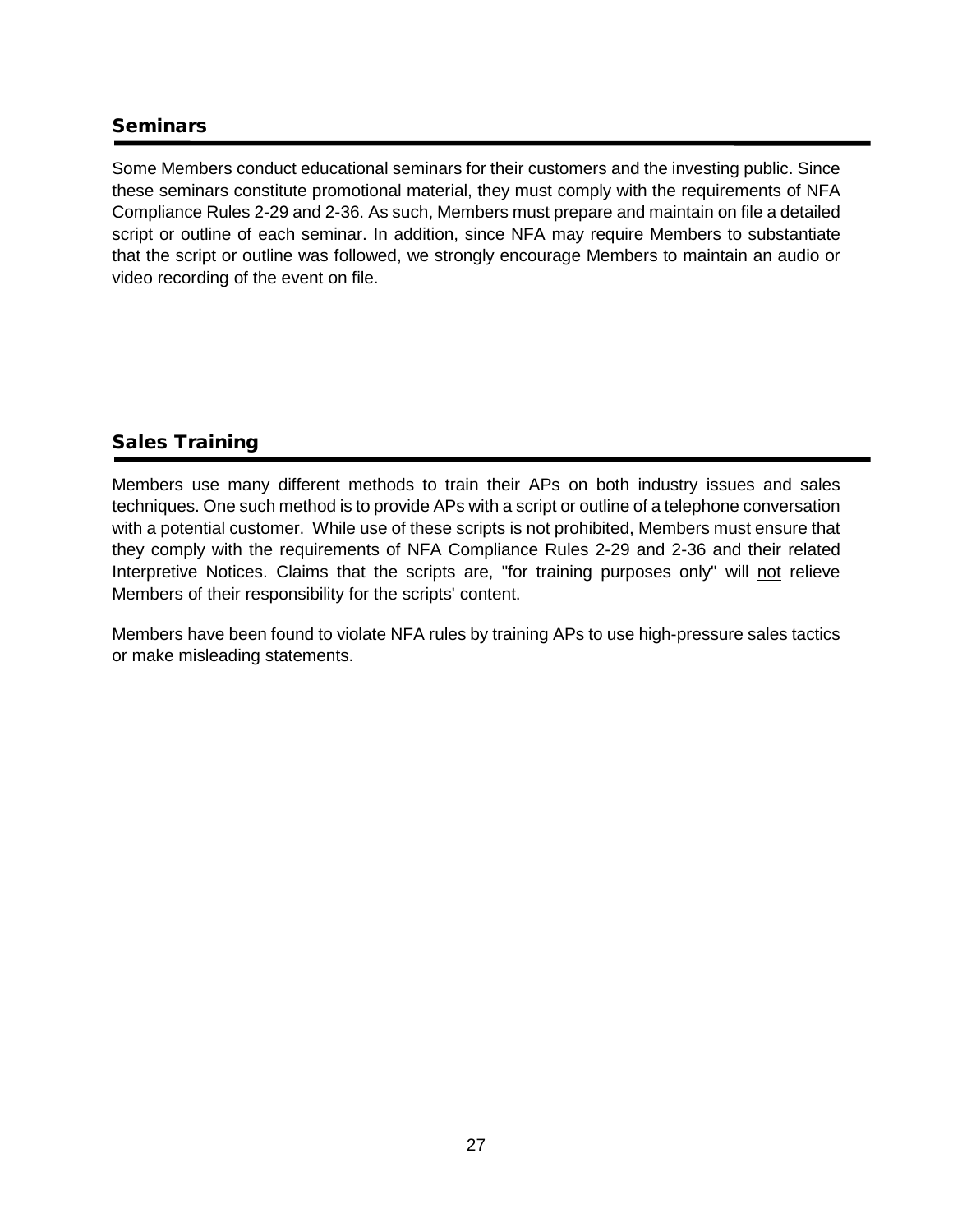# <span id="page-27-0"></span>Options Trading

## <span id="page-27-1"></span>Option Related Communications

While NFA does not prescribe standardized disclosures for promotional material featuring options, Members and APs must ensure discussions of options trading adequately discloses the risks associated options trading and price data/price charts used are not misleading:

## <span id="page-27-2"></span>*Long Options*

Communications that indicate option trading involves:

- Limited risk or
- No margin calls

Will be considered misleading unless it adequately discloses that such characteristics apply to long options only. Furthermore, the communication should clearly disclose that the risk of loss is limited to the premium paid on the option plus commissions and fees.

Using the term "limited risk" to imply that the likelihood of loss is limited is highly misleading. Any discussion of limited risk must make it clear that the term refers to the amount of the loss but not the likelihood of loss.

## <span id="page-27-3"></span>*Short Options*

Conversely, promotional material that solicits for short options should adequately disclose that sellers are:

- Subject to margin calls and
- Exposed to virtually unlimited risk.

## <span id="page-27-4"></span>*Using Cash, Futures Market or Forex Data to Sell Options*

It is generally misleading to use cash, futures market or forex data to sell options. For example, promotional material for options should not:

- Include futures or forex price charts unless accompanied by option price charts;
- Use futures, options and forex charts with different time periods;
- Imply that options prices move in tandem with cash, futures or forex prices;
- Use price data for at-the-money options to sell out-of-the money options; or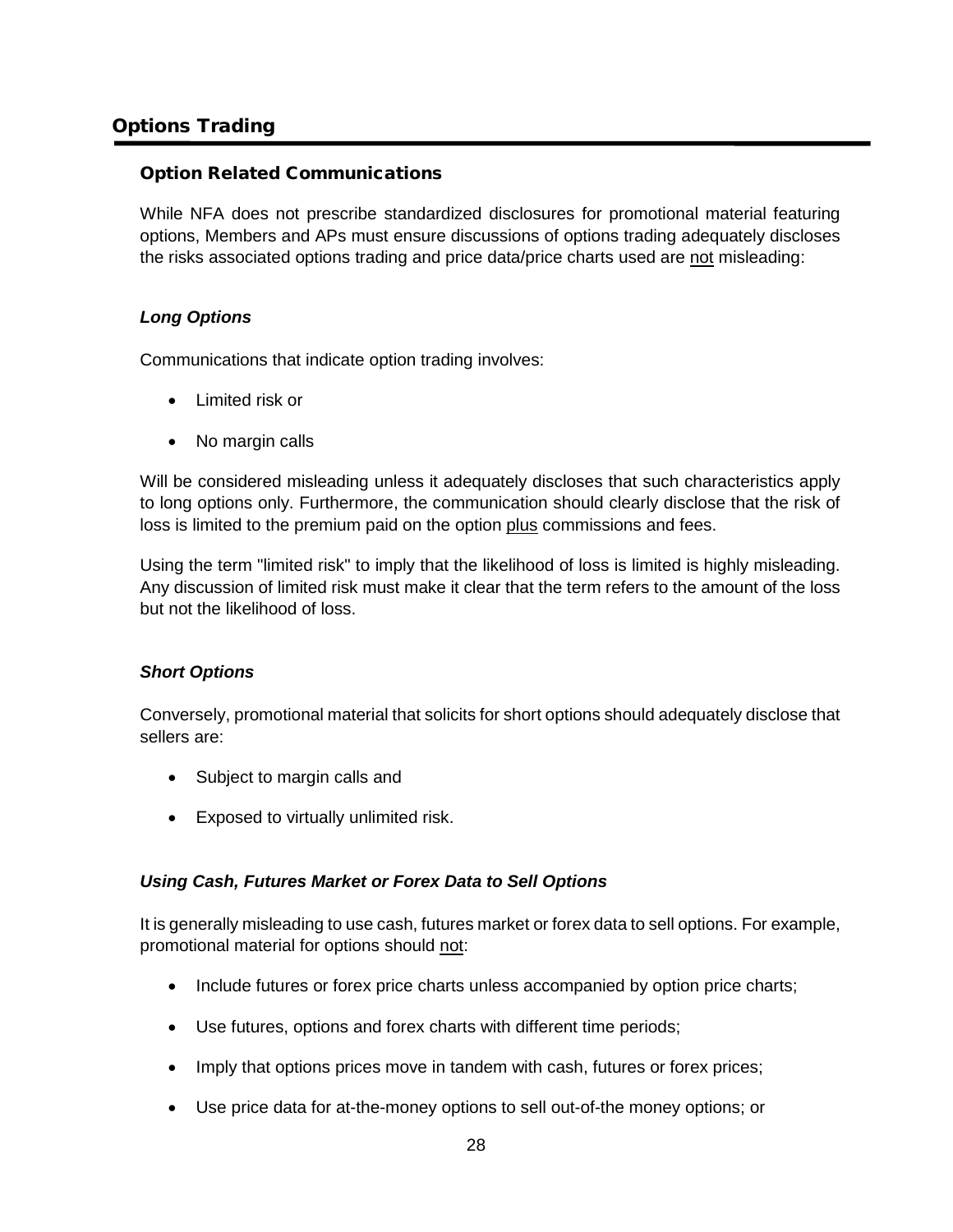• Use price data that does not include commissions and fees comparable to those charged by the Member.

## **Additional NFA References**

• [NFA Interpretive Notice 9033:](https://www.nfa.futures.org/rulebook/rules.aspx?Section=9&RuleID=9033) NFA Compliance Rule 2-29: Deceptive Advertising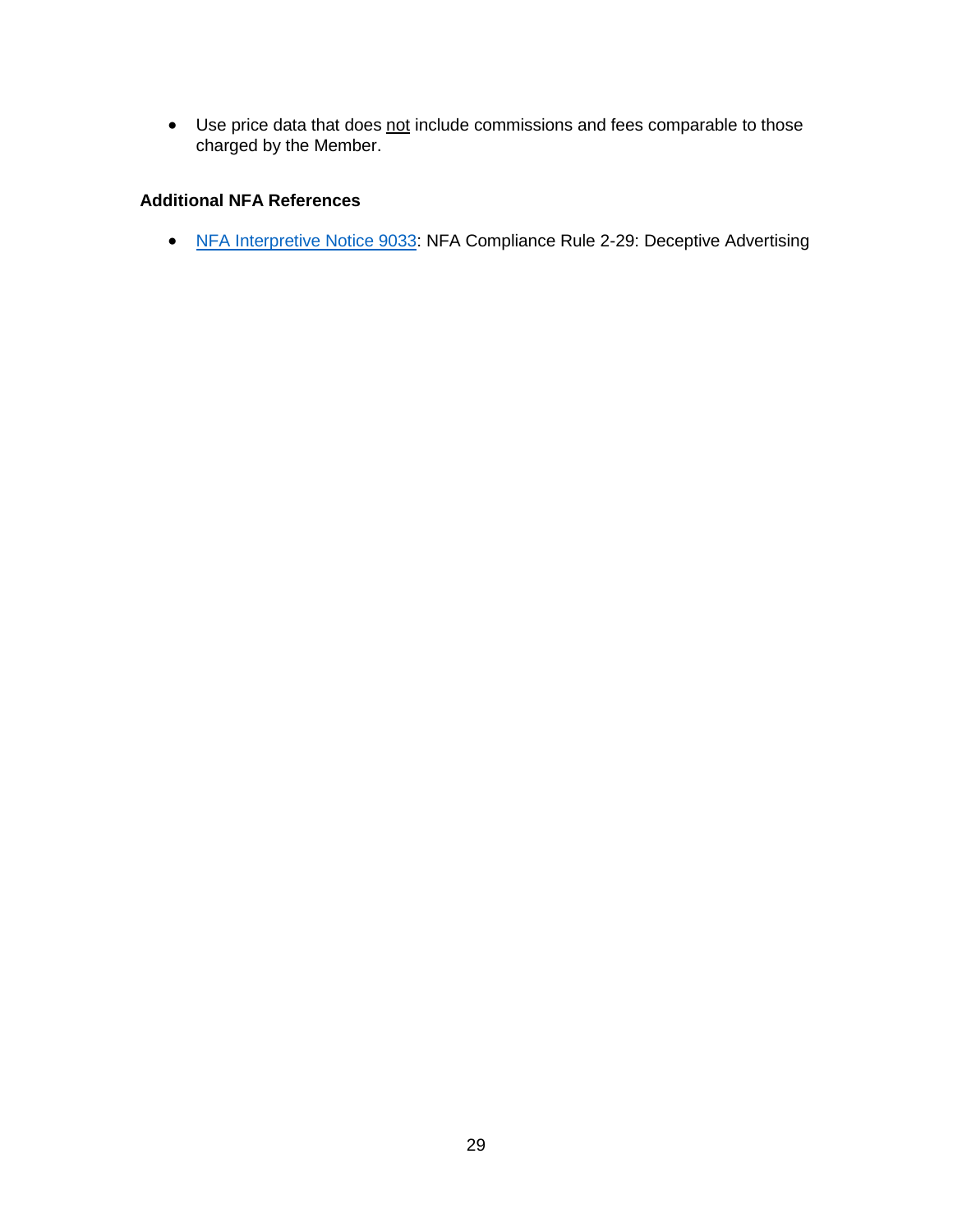# <span id="page-29-0"></span>Security Futures Products

Compliance Rule 2-29(j) applies to promotional material that specifically refers to security futures products.

Compliance Rule 2-29(j) is applicable to material used by NFA Member FCMs and IBs who have notice registered as broker-dealers and their APs. NFA's rules regarding security futures products are quite extensive. As such, an overview of Compliance Rule 2-29(j) follows.

## <span id="page-29-1"></span>Mandatory Requirements

All promotional material for security futures products must adhere to the following:

- Must prominently identify the Member;
- Must include the date the material was first used;
- Must provide contact information for obtaining a copy of the Risk Disclosure Statement [for Security Futures Products;](https://www.nfa.futures.org/members/member-resources/files/security-futures-disclosure.pdf)
- Must state that security futures products are not suitable for all customers;
- Must be reviewed and approved in writing, by a designated security futures principal prior to first use;
- If the material only includes a general description of the security futures products that is being solicited, then the name of the Member and contact information for obtaining a copy of the Risk Disclosure Statement for Security Futures Products is not required if the material is accompanied or preceded by the disclosure statement for security futures product; and
- Promotional material designed to reach a public audience through mass media (e.g., newspapers, magazines, radio, television or other electronic media) must be submitted to NFA for review and approval at least ten days prior to first use.
	- o **Note**: Promotional material whose only reference to security futures products is in a listing of the firm's services does not have to be submitted to NFA for review and approval.

Promotional material for security futures products cannot:

• Include a statement suggesting that security futures positions can be liquidated at any time; or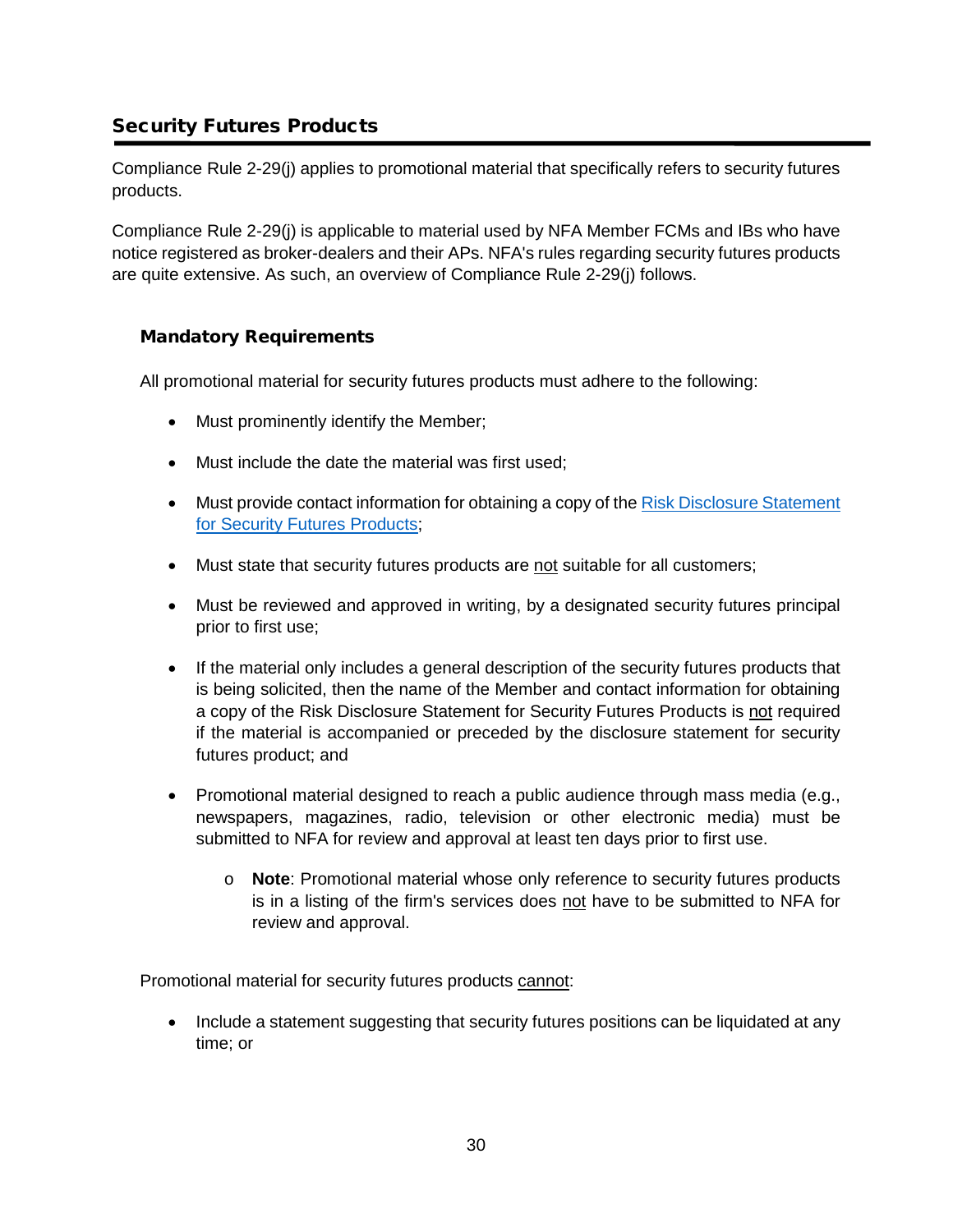• Include a cautionary statement, caveat or disclaimer that is not legible, that attempts to disclaim responsibility for the content of the promotional material or the opinions expressed in the material, that is misleading, or that is otherwise inconsistent with the content of the material.

In addition to the various general requirements, promotional material that incorporates any of the following topics must adhere to the additional requirements discussed below.

# <span id="page-30-0"></span>Past Performance

Promotional material for security futures products may not contain any discussion of past performance unless accompanied or preceded by the Risk Disclosure Statement for Security Futures Products. This means that most forms of mass media advertising cannot discuss past performance.

## <span id="page-30-1"></span>Participation in a Trading Program

FCMs, IBs and their APs who use promotional material to solicit for trading programs that include security futures products must disclose the following:

- The cumulative past performance of all of the Member's customers who have traded the program. The past performance data must comply with the following requirements:
	- o Performance must be calculated in a manner consistent with [CFTC Regulation](https://www.ecfr.gov/cgi-bin/text-idx?SID=100503b3f31cf7f73c7b768099fc68a1&mc=true&node=se17.1.4_135&rgn=div8)  [4.35](https://www.ecfr.gov/cgi-bin/text-idx?SID=100503b3f31cf7f73c7b768099fc68a1&mc=true&node=se17.1.4_135&rgn=div8) and [NFA Compliance Rule 2-34\(a\);](https://www.nfa.futures.org/rulebook/rules.aspx?Section=4&RuleID=RULE%202-34)
	- o Members and APs must maintain records showing how the performance was calculated; and
	- o A designated security futures principal must determine that the performance data is accurate and representative of all reasonably comparable accounts.
- If the Member does not have any customers who have traded the program, the promotional material must state that the trading program is unproven and must include all of the information required by section (c) of Compliance Rule 2-29 and [NFA](https://www.nfa.futures.org/rulebook/rules.aspx?Section=9&RuleID=9025)  [Interpretive Notice 9025.](https://www.nfa.futures.org/rulebook/rules.aspx?Section=9&RuleID=9025) See Hypothetical Results on page [8](#page-7-0) and [Hypothetical](#page-14-1)  [Performance](#page-14-1) on page [15](#page-14-1) for details.

## <span id="page-30-2"></span>Statistics and Charts

Promotional material that incorporates charts and statistics regarding security futures products must adhere to the following: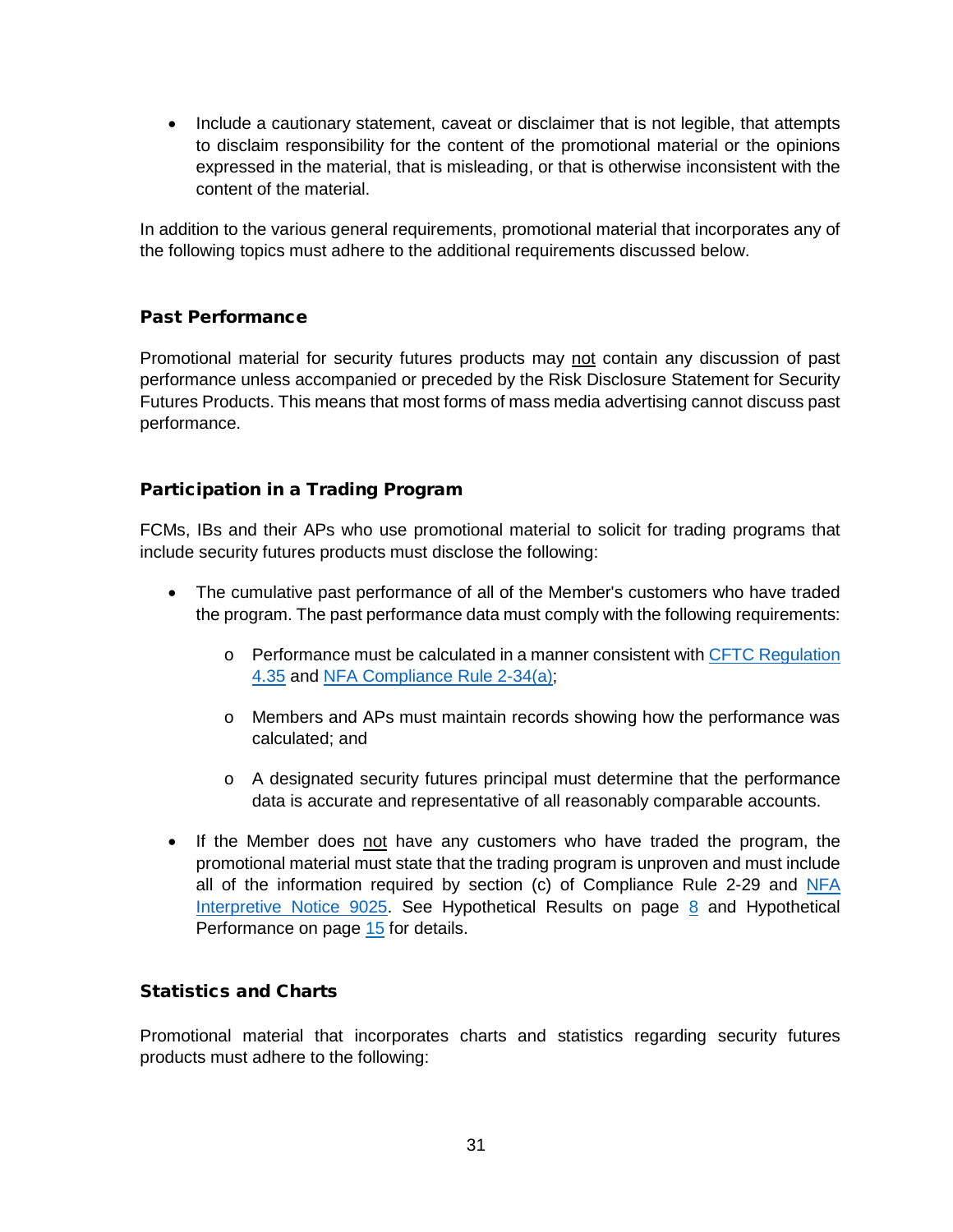- Must disclose the source of any statistical data or illustrations, unless otherwise obvious; and
- Must state that supporting documentation will be furnished upon request for all claims, comparisons, recommendations, statistics or other technical data.

## <span id="page-31-0"></span>Past Trade Recommendations

A Member may not use promotional material that refers to past trade recommendations in security futures products, the underlying securities, or derivatives thereof unless the promotional material describes all other recommendations made for similar products (e.g. type, kind, grade or classification of securities) over the past year. The following information must be disclosed:

- The name of each security recommended;
- The date of each recommendation;
- The specific nature of each recommendation (e.g., buy/sell, limit order, GTC);
- The price at the time of the recommendation:
- The price or price range within which the recommendation was to be acted upon;
- The date and price at the end of the recommendation period, or when liquidation was suggested; and
- The general market conditions during the period covered.

## <span id="page-31-1"></span>Current Trade Recommendations

Promotional material that includes specific trade recommendations for security futures products must adhere to the following guidelines:

- The Member must have a reasonable basis for the recommendation;
- The material must contain contact information for obtaining the list of prior recommendations described under Past Trade Recommendations above; and
- The material must disclose all material conflicts of interest created by the Member's activities in the underlying security, including the following, if any:
	- $\circ$  The Member and/or its officers or partners own options, rights, or warrants to purchase any of the securities of the issuer whose securities underlie the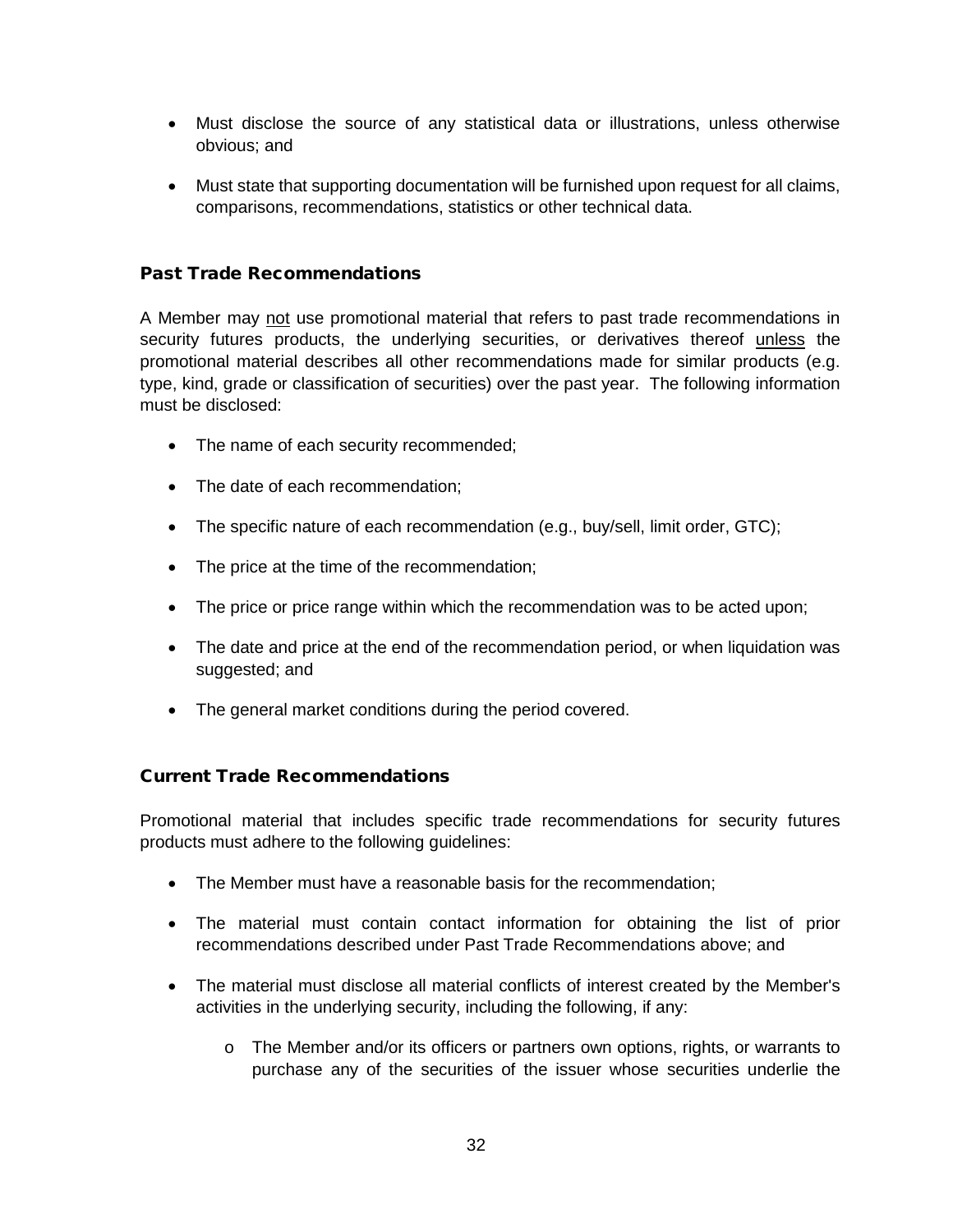security futures product being recommended, unless the ownership is nominal; and

o Within the last three years, the Member was manager or co-manager of a public offering of any securities of the issuer whose securities underlie the security futures product being recommended.

## <span id="page-32-0"></span>Research Reports

Research reports for the *underlying* securities are not considered promotional material under NFA Compliance Rule 2-29. However, research reports that mention security futures products or strategies that include them are considered promotional material and, therefore, must fully comply with the rule.

#### **Additional NFA References**

- [NFA Interpretive Notice 9025:](https://www.nfa.futures.org/rulebook/rules.aspx?Section=9&RuleID=9025) Compliance Rule 2-29: Use of Promotional Material Containing Hypothetical Performance Results
- [NFA Interpretive Notice 9037:](https://www.nfa.futures.org/rulebook/rules.aspx?Section=9&RuleID=9037) NFA Compliance Rules 2-9, 2-29, 2-36 and 2-39: Guidance on the Use and Supervision of Websites, Social Media and other Electronic Communications
- [NFA Interpretive Notice 9043:](https://www.nfa.futures.org/rulebook/rules.aspx?Section=9&RuleID=9043) NFA Compliance Rule 2-29: Use of Past or Projected Performance; Disclosing Conflicts of Interest for Security Futures Products
- [NFA Interpretive Notice 9050:](https://www.nfa.futures.org/rulebook/rules.aspx?Section=9&RuleID=9050) NFA Compliance Rule 2-30(b): Risk Disclosure Statement for Security Futures Contracts
- [Risk Disclosure Statement for Security Futures Products](https://www.nfa.futures.org/members/member-resources/files/security-futures-disclosure.pdf)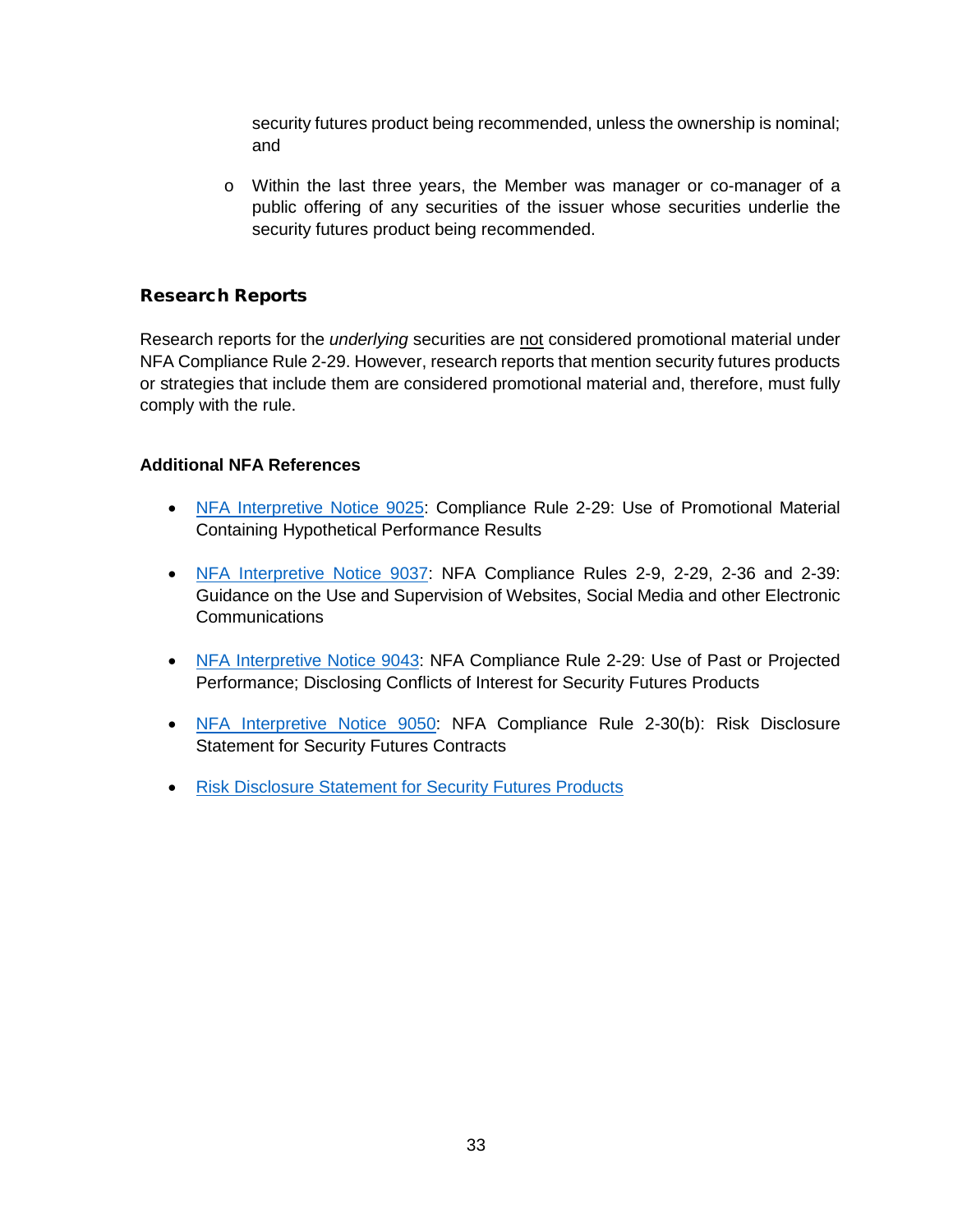## <span id="page-33-1"></span><span id="page-33-0"></span>Forex Related Communications and Promotional Material

Members and APs must also comply with the following requirements, which are exclusive to communications related to forex transactions:

- No Member of AP may represent that forex funds deposited with a Forex Dealer Member (FDM) are given special protection under bankruptcy laws or represent or imply that any assets necessary to satisfy its obligations to customers are more secure because that Member keeps some of all of those assets at a regulated entity in the United States or a money center country.
- No Member or AP may represent that its services are commission free without prominently disclosing how it is compensated in near proximity to that representation.
- No Member or AP may represent that a customer will have direct access to the interbank-market because the FDM is actually the counterparty to every customers' forex transactions.
- No Member or AP that is straight-through processing orders can suggest that they are not the counterparty to the customers' trades. For example, they cannot say that the FDM is simply acting as a middleman between the customer and the prime broker in the interbank market.
- No Member or AP may represent that it offers trading with "no-slippage" or that it guarantees the price at which a transaction will be executed or filled, unless:
	- o It can demonstrate that all orders for all customers have been executed and fulfilled at the price initially quoted on the trading platform when the order was placed<sup>[9](#page-33-2)</sup>; and
	- $\circ$  No authority exists, pursuant to the contract, agreement, or otherwise, to adjust customer accounts in a manner that would have the direct or indirect effect of changing the price at which an order was executed.[10](#page-33-3)
- Members and APs may not solicit customers based on the leverage available unless they balance any discussion regarding the advantages of leverage by closely

<span id="page-33-2"></span><sup>&</sup>lt;sup>9</sup> The FDM is not required to give the customer a price that is no longer reflected on the platform at the time the order reaches it. The FDM is not responsible for transmission delays outside its control. If the FDM, however, advertises "no-slippage" or that it guarantees fill prices, it must prominently disclose that transmission delays might result in customer orders being executed at a price other than that seen by the customer.

<span id="page-33-3"></span><sup>10</sup> This includes *force majeure* provisions.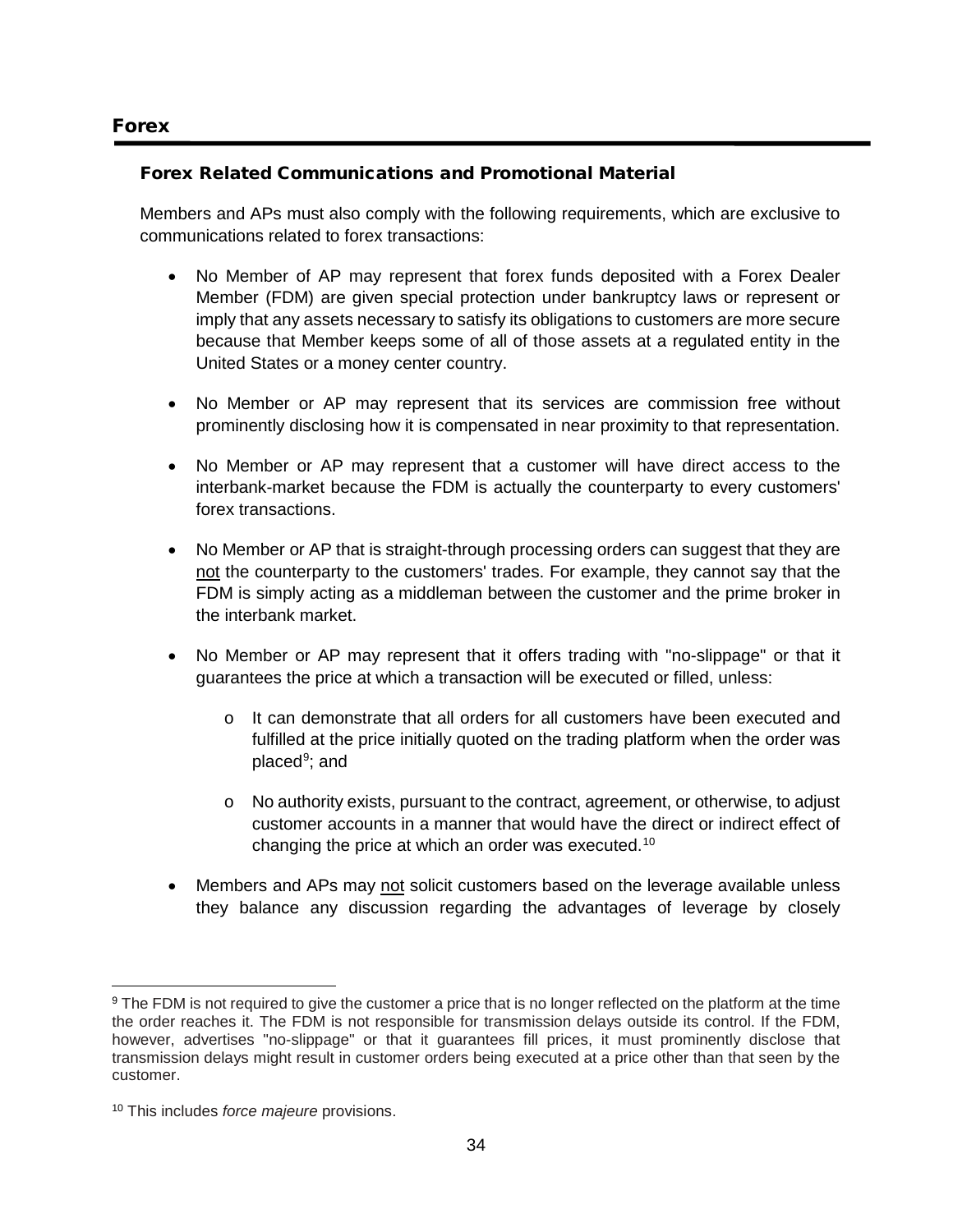preceding or following it with an equally prominent disclosure that increasing leverage increases risk.

• Members and APs may not represent that they can either guarantee against any customer losses or that they can guarantee only limited customer losses.

Members may also be subject to discipline for promotional material promoting forex trading systems developed by third parties. For example, a Member has direct responsibility for misleading promotional material if the Member prepares or distributes it; has agency responsibility if the trading system developer is an agent of the Member under established principles of agency law; and has supervisory responsibility if the Member fails to supervise its own employees when linking to a third-party trading system developer's website, recommending a third-party's trading system, or entering into a referral agreement with a thirdparty system developer.

## <span id="page-34-0"></span>Additional Website Disclosure Obligations for FDMs

NFA Compliance Rule 2-36(n) also requires each FDM make the following financial information readily available on its website and update such information as is necessary, but no less frequently than on an annual basis:

- The name, title, business background, areas of responsibility and the nature of the duties of each person that is a listed principal of the FDM;
- A discussion of the significant types of business activities and product lines engaged in by the FDM, and the approximate percentage of the FDM's assets and capital used in each type of activity;
- A discussion of the FDM's business on behalf of its customers, including types of customers, markets and currencies traded, international businesses, prime brokers and/or liquidity providers used, and the FDM's policies and procedures concerning the choice of bank depositories, custodians and counterparties to permitted transactions under CFTC Regulation 1.25;
- A discussion of the material risks associated with the FDM acting as a counterparty to eligible contract participants (ECP) as defined in Section 1a(18) of the Act, including any risks created by the FDM's affiliates and other ECPs acting as dealers;
- A discussion of any pending or completed material administrative, civil, enforcement or criminal complaints or actions filed against the FDM during the last three years;
- A summary schedule of the FDM's adjusted net capital; net capital and excess net capital; all computed in accordance with CFTC Regulation 5.7 and reflecting balances as of the month-end for the most recent 12 months;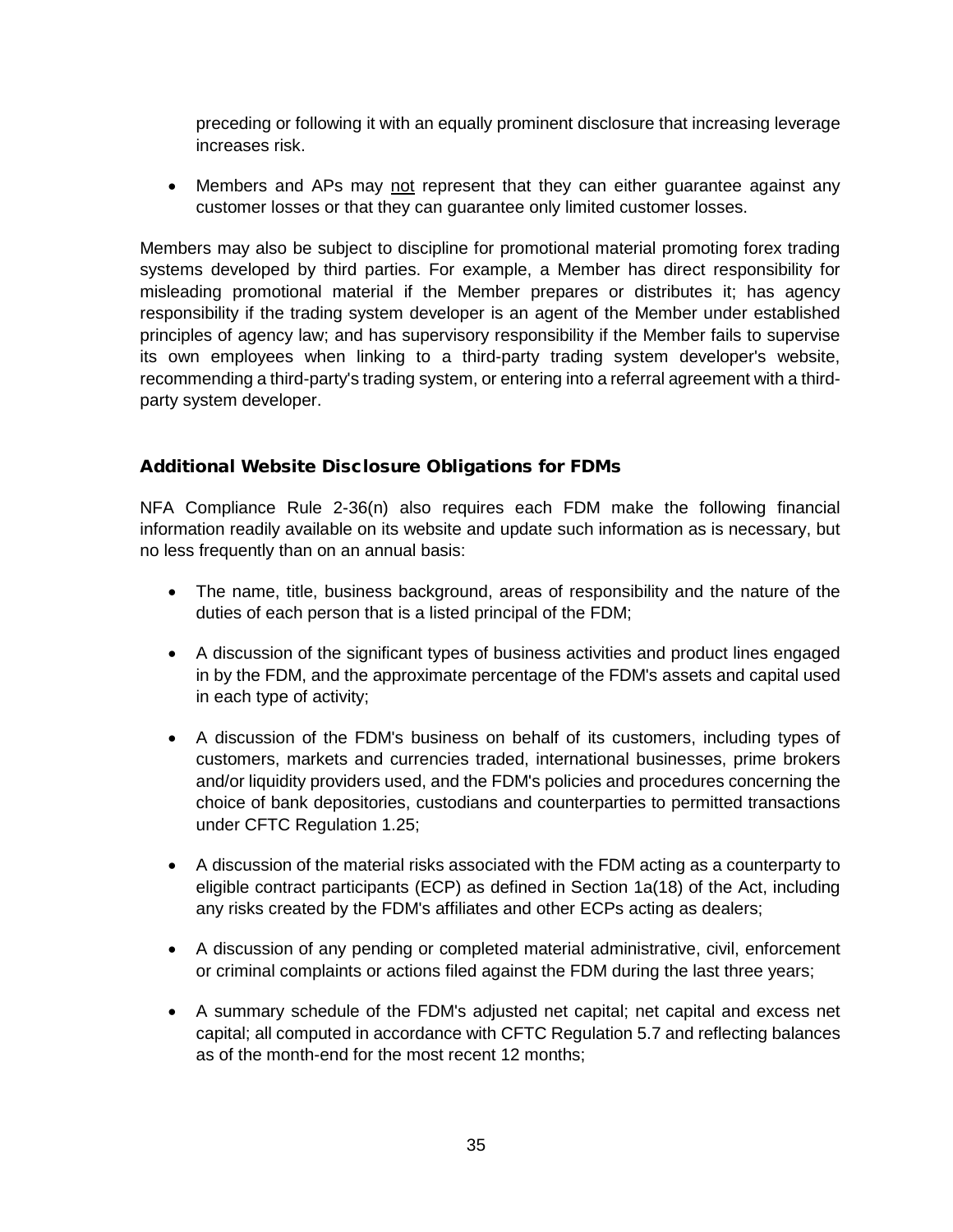- The Statement of Financial Condition and all related footnotes that are part of the FDM's most current certified annual report pursuant to CFTC Regulation 1.16;
- The total customer liability as reported each day to NFA on the Forex Financial Report for the last 12 months; and
- The disclosure, displayed in a prominent manner, required by CFTC Regulation 5.5(e) for each of the most recent four calendar quarters during which the FDM maintained retail forex customer accounts.

Furthermore, if the FDM amends any of the above referenced financial information, then the FDM must clearly notate what has been amended.

Additionally, each FDM must inform customers of their ability to request the transaction data outlined in NFA Rule 2-36(o) by a notice prominently displayed on the FDM's website, each customer's trading platform and each customer transaction confirmation statement.

## **Additional NFA References**

• [NFA Interpretive Notice 9053:](https://www.nfa.futures.org/rulebook/rules.aspx?Section=9&RuleID=9053) Forex Transactions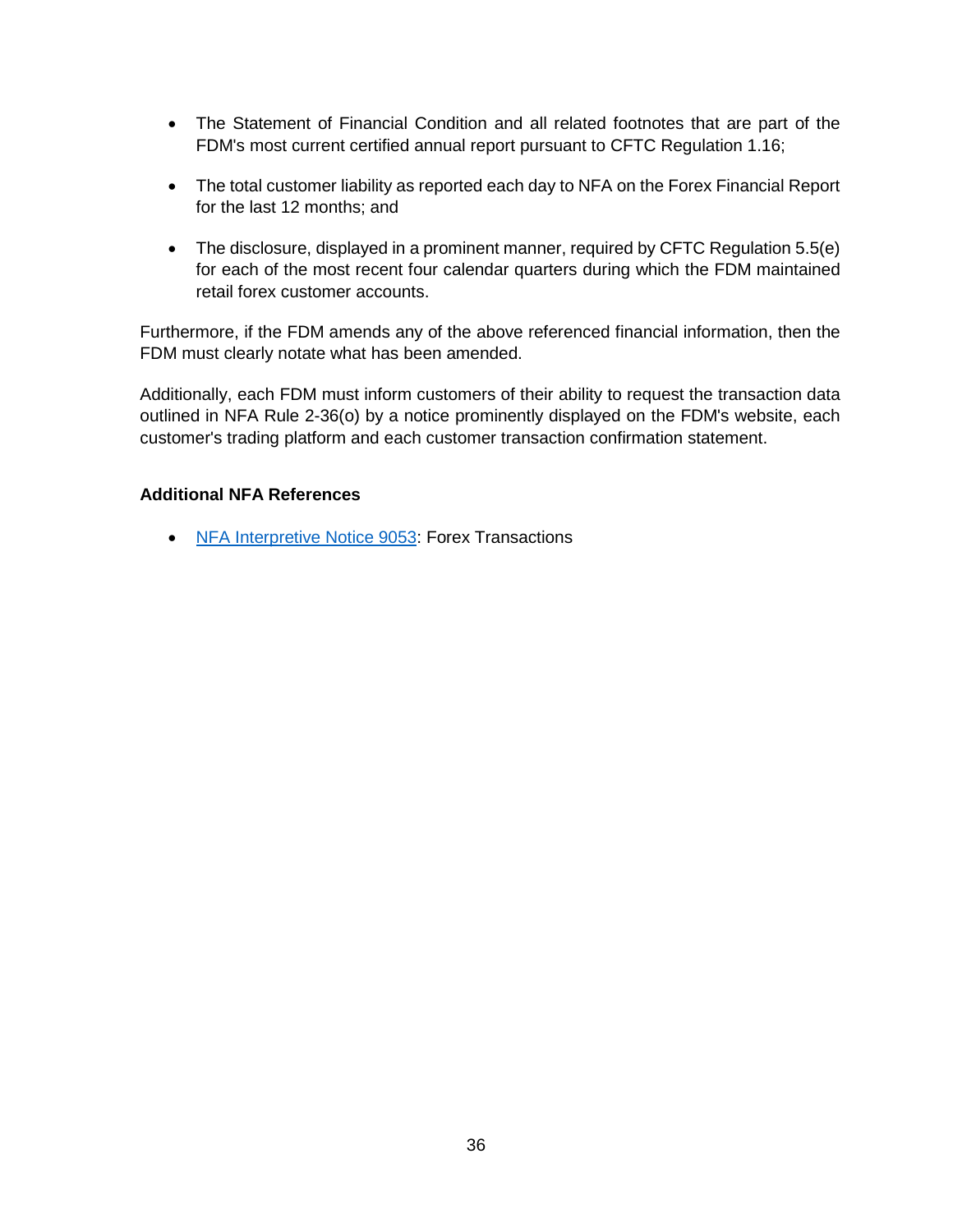# <span id="page-36-0"></span>Virtual Currency Derivatives and Virtual Currency Products

While NFA does not prescribe standardized disclosures for promotional material featuring either virtual currencies or virtual currency derivatives (i.e., futures, options and cleared swaps), Members and APs must comply with the following requirements, which are exclusive to communications related to virtual currency derivatives and virtual currency products:

# <span id="page-36-1"></span>Disclosure Obligations for FCMs and IBs

#### <span id="page-36-2"></span>*Virtual Currency Derivatives*

FCM and IB Members must provide *[NFA's Investor Advisory—Futures on Virtual](https://www.nfa.futures.org/investors/investor-advisory.html)  [Currencies Including Bitcoin](https://www.nfa.futures.org/investors/investor-advisory.html)* and the *[CFTC Customer Advisory: Understand the Risk of](https://www.cftc.gov/sites/default/files/idc/groups/public/@customerprotection/documents/file/customeradvisory_urvct121517.pdf)  [Virtual Currency Trading](https://www.cftc.gov/sites/default/files/idc/groups/public/@customerprotection/documents/file/customeradvisory_urvct121517.pdf)* to any customer that engages in a virtual currency derivative transaction with or through the FCM or IB Member. The advisories must be provided to a customer at or before the time the customer first engages in a virtual currency derivatives transaction with or through the FCM or IB Member.

**Note**: For introduced accounts, the above referenced advisories may be provided by either the FCM or IB Member.

#### <span id="page-36-3"></span>*Underlying or Spot Virtual Currencies*

Additionally, FCM and IB Members' promotional material soliciting for underlying or spot virtual currencies must prominently display the following disclosure:

**[NAME OF NFA MEMBER] IS A MEMBER OF NFA AND IS SUBJECT TO NFA'S REGULATORY OVERSIGHT AND EXAMINATIONS. HOWEVER, YOU SHOULD BE AWARE THAT NFA DOES NOT HAVE REGULATORY OVERSIGHT AUTHORITY OVER UNDERLYING OR SPOT VIRTUAL CURRENCY PRODUCTS OR TRANSACTIONS OR VIRTUAL CURRENCY EXCHANGES, CUSTODIANS OR MARKETS.**

FCM and IB Members must provide these advisories and disclosures described above to customers in writing or electronically in a prominent manner designed to ensure a customer is aware of them. It is not sufficient to merely display the advisories and disclosures on a Member's website. Rather, Members should consider including the advisories and disclosure language in a risk disclosure booklet that is distributed to customers or sending customers an e-mail including links to the advisories and disclosure language and explaining what the links are. These distribution methods would be sufficient if they are designed to achieve customer awareness and the disclosure language is prominently displayed.

## <span id="page-36-4"></span>Disclosure Obligations for CPOs and CTAs

CPO and CTA Members should carefully consider the risks arising from their activities in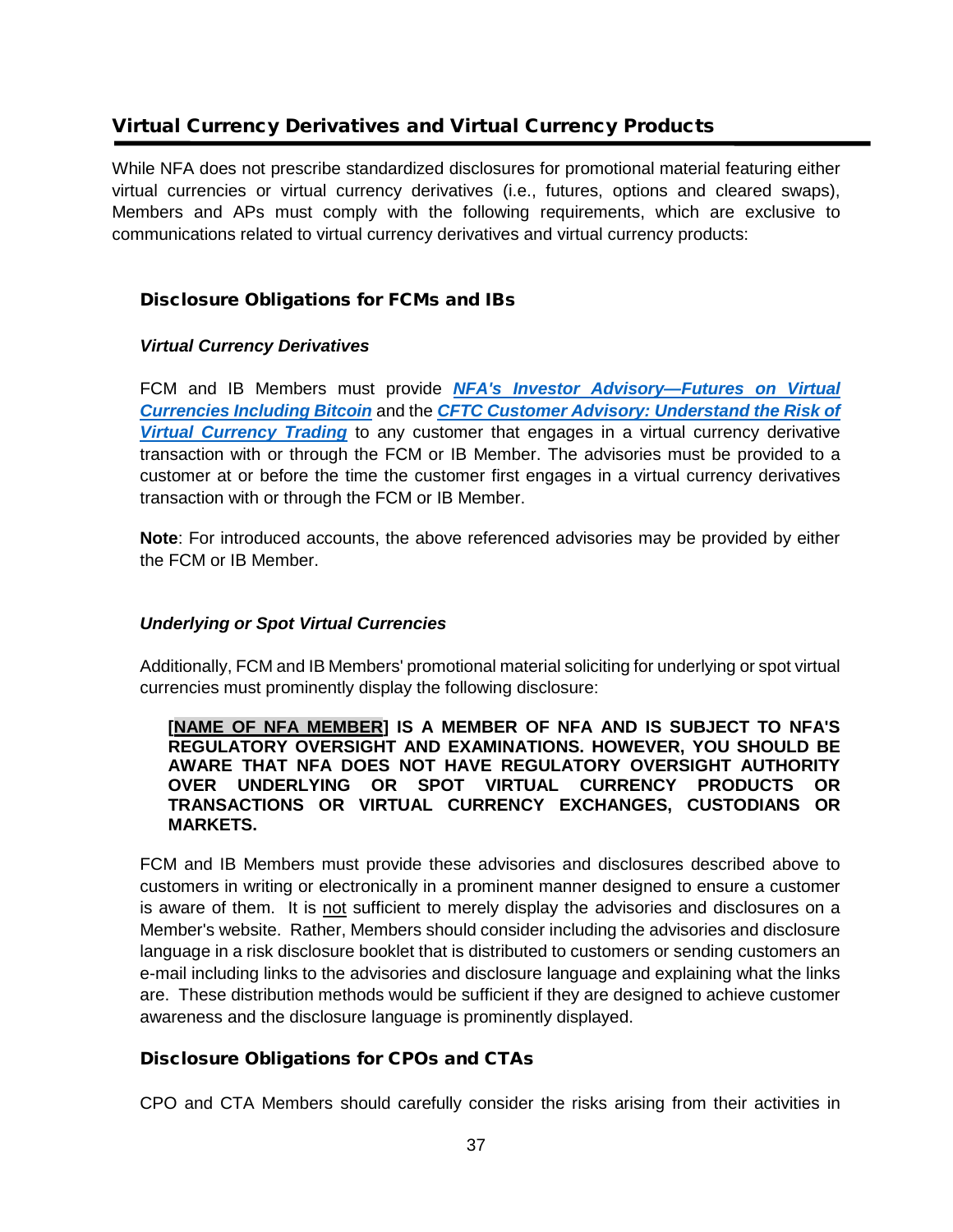virtual currency derivatives and virtual currencies and customize their disclosure documents, offering documents, and promotional material to address the unique risks related to their specific activities.

## <span id="page-37-0"></span>*Virtual Currency Derivatives*

NFA does not prescribe standardized disclosure language for CPO and CTA Members engaging in virtual currency derivatives transactions in a pool, exempt pool or managed account program. Rather, CPO and CTA Members' disclosure documents, offering documents and promotional material must address the number of unique features of virtual currency derivatives which may include, but is not limited to:

- Virtual currency derivatives may experience significant price volatility and the initial margin for virtual currency derivatives may be set as a percentage of the value of a particular contract, which means that margin requirements for long positions can increase if the price of the contract rises;
- Some FCMs may pose restrictions on customer trading activity in virtual currency derivatives, such as requiring additional margin, imposing position limits, prohibiting naked shorting or prohibiting give-in transactions; and
- The rules of certain designated contract markets impose trading halts that may restrict a market participant's ability to exit a position during a period of high volatility.

The risks associated with the unique features of engaging in virtual currency derivatives should be disclosed and the impact these risks may have on the trading program's performance should be explained.

# <span id="page-37-1"></span>*Underlying Spot Virtual Currency Products*

NFA does not prescribe standardized disclosure language for CPOs and CTAs engaging in underlying or spot virtual currency transactions in a pool or managed account program. Instead, CPO and CTA Members that engage in these transactions must address the following areas in their disclosure documents, offering documents, and promotional material (see additional details about each area in [NFA Interpretive Notice 9073](https://www.nfa.futures.org/rulebook/rules.aspx?Section=9&RuleID=9073) referenced below:

- Unique Features of Virtual Currencies
- Price Volatility
- Valuation and Liquidity
- Cybersecurity
- Opaque Spot Market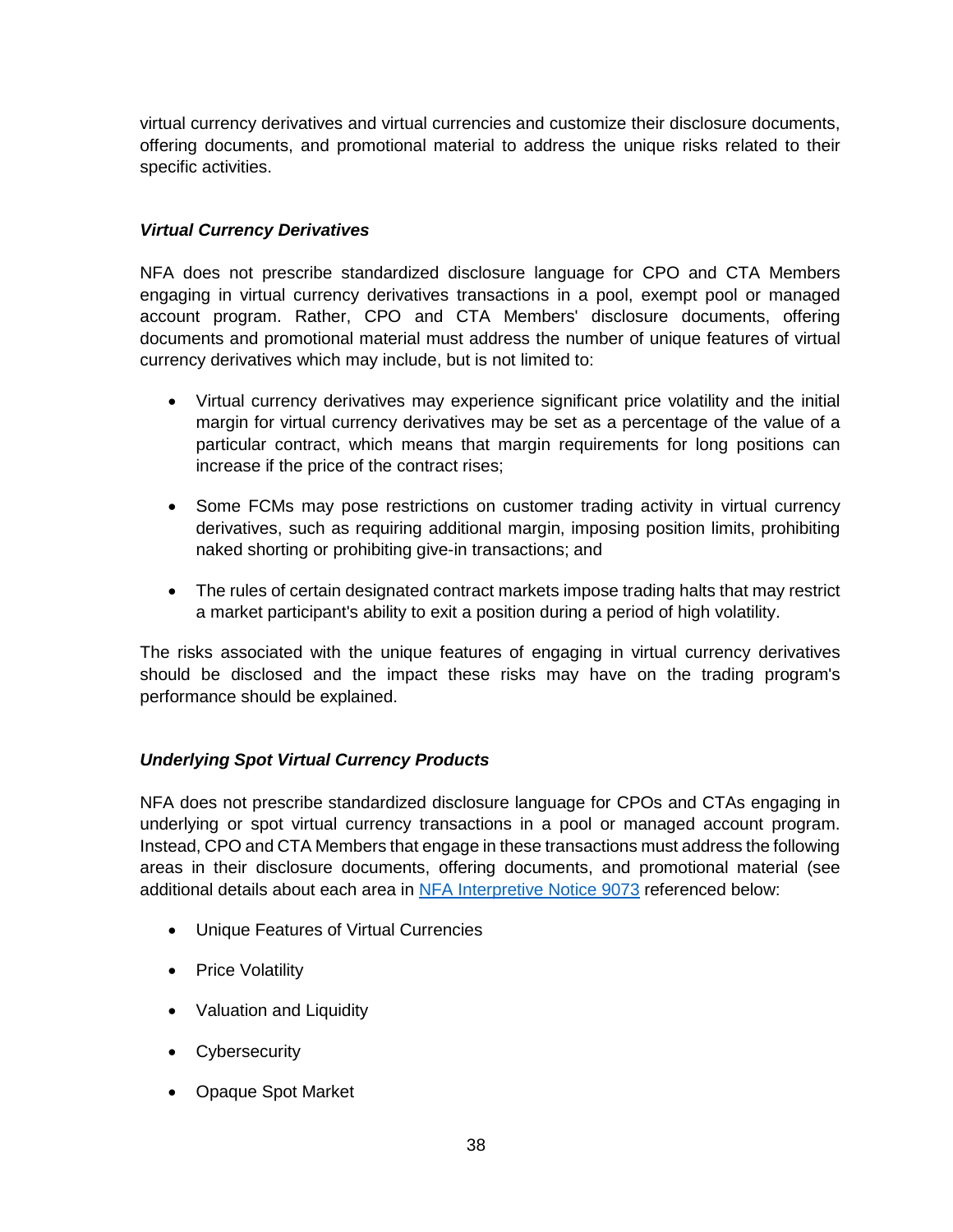- Virtual Currency Exchanges, Intermediaries and Custodians
- Regulatory Landscape
- Technology
- Transaction Fees

In addition, any CPO or CTA Member engaging in the underlying or spot virtual currency transaction in a commodity pool, exempt pool or managed account program must prominently display the following language in its disclosure document, offering document, and promotional material:

**[NAME OF NFA MEMBER] IS A MEMBER OF NFA AND IS SUBJECT TO NFA'S REGULATORY OVERSIGHT AND EXAMINATIONS. [NAME OF NFA MEMBER] HAS ENGAGED OR MAY ENGAGE IN UNDERLYING OR SPOT VIRTUAL CURRENCY TRANSACTIONS IN A [COMMODITY POOL OR MANAGED ACCOUNT PROGRAM]. ALTHOUGH NFA HAS JURISDICTION OVER [NAME OF NFA MEMBER] AND ITS [COMMODITY POOL OR MANAGED ACCOUNT PROGRAM], YOU SHOULD BE AWARE THAT NFA DOES NOT HAVE REGULATORY OVERSIGHT AUTHORITY FOR UNDERLYING OR SPOT MARKET VIRTUAL CURRENCY PRODUCTS OR TRANSACTIONS OR VIRTUAL CURRENCY EXCHANGES, CUSTODIANS OR MARKETS. YOU SHOULD ALSO BE AWARE THAT GIVEN CERTAIN MATERIAL CHARACTERISTICS OF THESE PRODUCTS, INCLUDING LACK OF A CENTRALIZED PRICING SOURCE AND THE OPAQUE NATURE OF THE VIRTUAL CURRENCY MARKET, THERE CURRENTLY IS NO SOUND OR ACCEPTABLE PRACTICE FOR NFA TO ADEQUATELY VERIFY THE OWNERSHIP AND CONTROL OF A VIRTUAL CURRENCY OR THE VALUATION ATTRIBUTED TO A VIRTUAL CURRENCY BY [NAME OF NFA MEMBER].**

# <span id="page-38-0"></span>Disclosure Obligations for Any Other Activities in Underlying or Spot Virtual **Currencies**

NFA Compliance Rule 2-22 prohibits a Member from, among other things, stating or implying that it has been sponsored, recommended or approved by NFA. To provide clear disclosure about the lack of NFA's regulatory oversight with regard to underlying or spot virtual currencies, any CPO or CTA Member engaging in these activities (other than those described above) must provide its customer or counterparty with the following disclosure language and prominently display the disclosure in any promotional materials related to the Member's other activity in virtual currencies:

**[NAME OF NFA MEMBER] IS A MEMBER OF NFA AND IS SUBJECT TO NFA'S REGULATORY OVERSIGHT AND EXAMINATIONS. HOWEVER, YOU SHOULD BE AWARE THAT NFA DOES NOT HAVE REGULATORY OVERSIGHT AUTHORITY OVER UNDERLYING OR SPOT VIRTUAL CURRENCY PRODUCTS OR TRANSACTIONS OR VIRTUAL CURRENCY EXCHANGES, CUSTODIANS OR MARKETS.**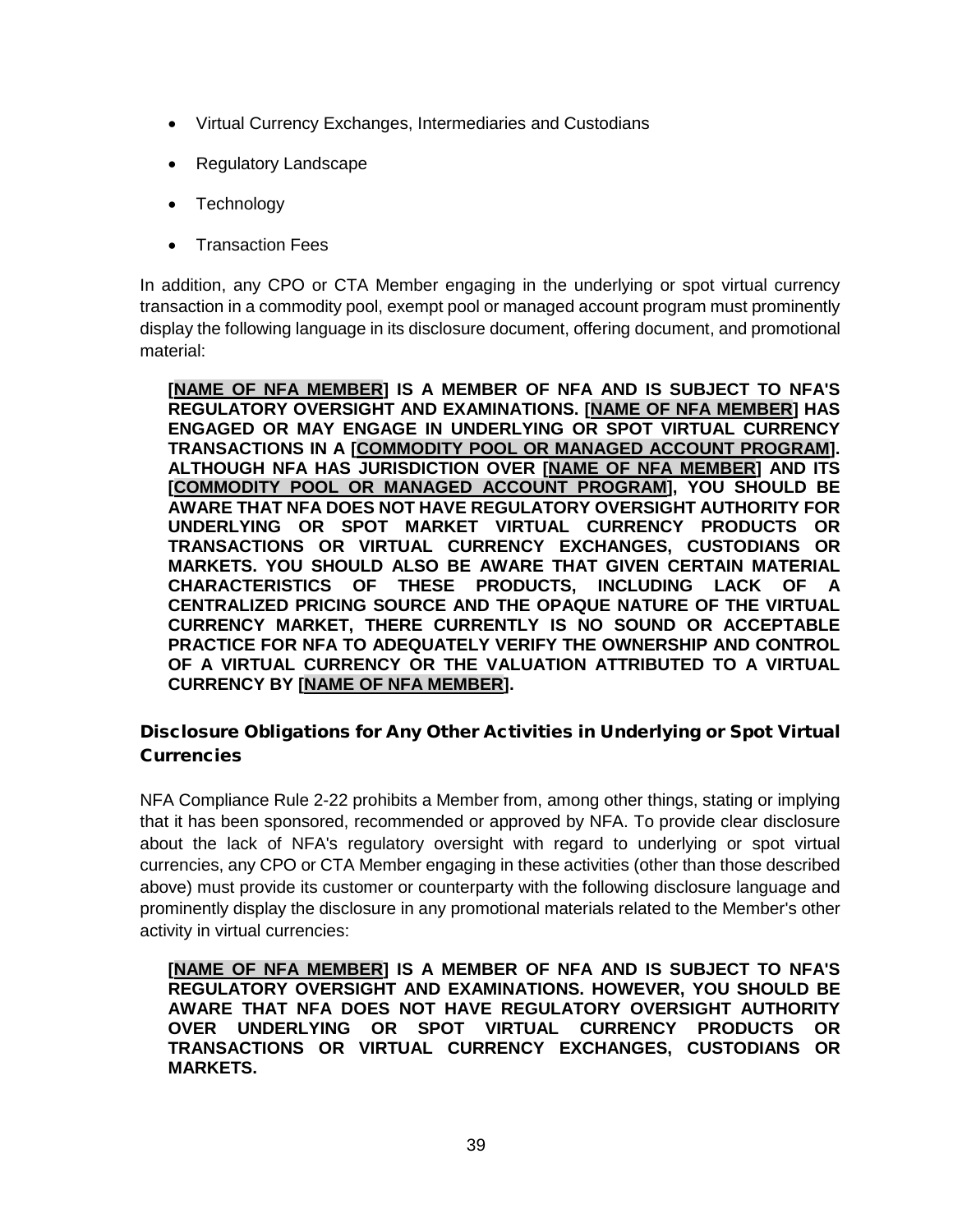## **Additional NFA References**

• [NFA Interpretive Notice 9073:](https://www.nfa.futures.org/rulebook/rules.aspx?Section=9&RuleID=9073) Disclosure Requirements for NFA Members Engaging in Virtual Currency Activities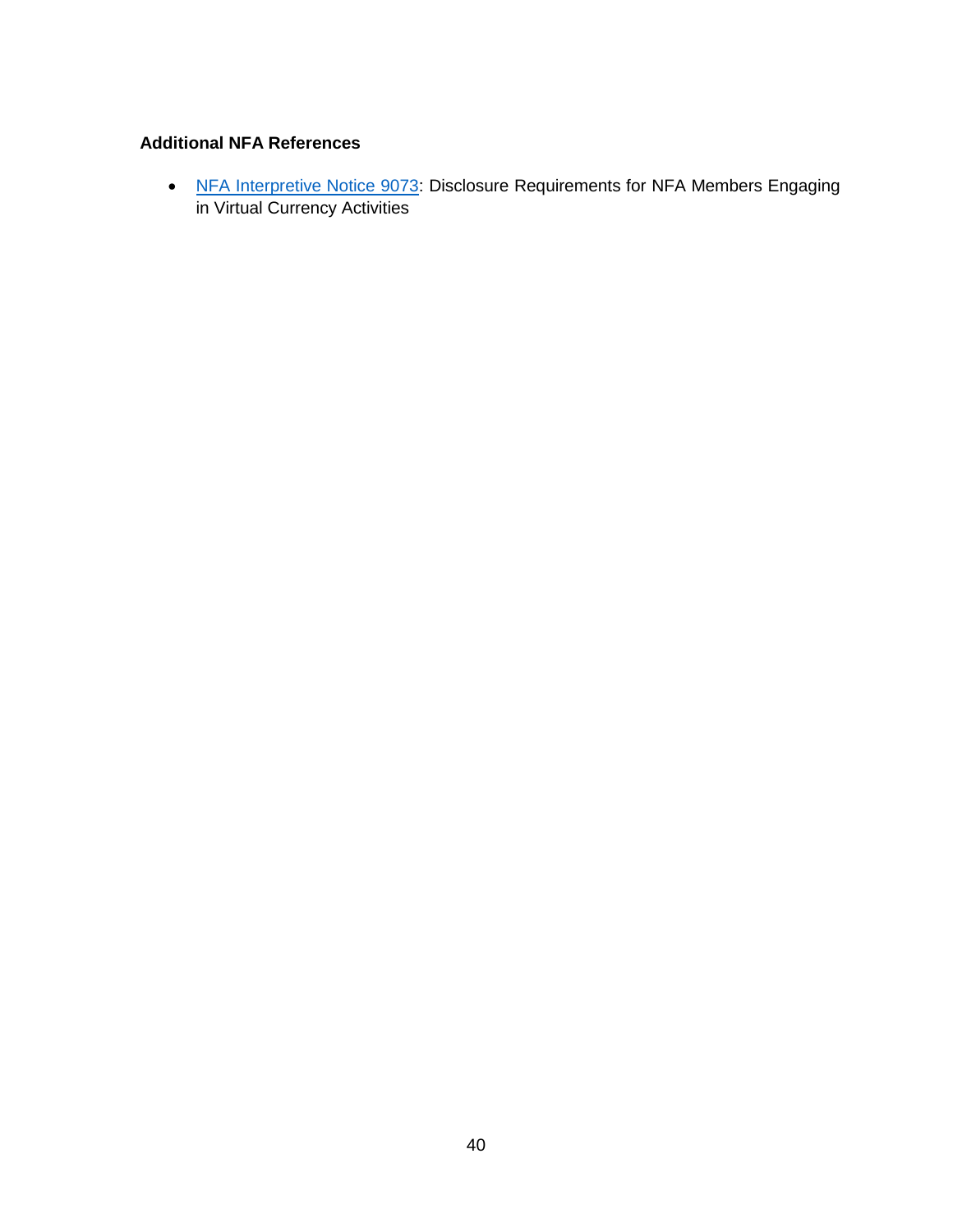# <span id="page-40-0"></span>Supervisory Procedures

Members must have written supervisory procedures for promotional material produced and used by APs and employees. NFA Compliance Rule 2-9 requires Members and APs with supervisory duties to diligently supervise employees and agents in the conduct of their commodity interest activities for or on behalf of the Member. The rule is broadly written to provide Members with flexibility in developing procedures tailored to meet their particular needs. Supervisory procedures must include the supervision of electronic communications used to conduct commodity interest business. These procedures should be similar to those required for non-electronic communications.

NFA requirements, including Compliance Rules 2-9, 2-10, 2-29, 2-36 and 2-39, apply to all forms of communication related to their commodity interest business. Supervisory procedures must be implemented to monitor the use these various forms of electronic communications as these platforms provide opportunities to spread unsubstantiated rumors, intentional misrepresentations and engage in other conduct that is inconsistent with NFA rules. This includes the use of websites, social media, other internet-based forums (e.g., blogs, chat rooms), as well as, e-mail and other electronic communications (e.g., instant messaging, text messaging, messaging services provided by a social networking site).

The information below is intended to provide guidance to help Members establish appropriate content standards and supervisory oversight of websites, social media and other electronic communications used to conduct commodity interest business.

## <span id="page-40-1"></span>Websites, Social Media and other Internet-Based Forums

Any communication related to a commodity interest account, agreement or transaction that is posted by or on behalf of a Member on a website, social media page or another internet-based forum (e.g., blogs, chat rooms) that can be viewed by the general public or a closed community that includes current and potential customers, falls within the definition of promotional material and is subject to the requirements of NFA rules. For example, a website, social media page or blog discussing commodity interests that is used, maintained or administered by or on behalf of a Member is considered promotional material. The same is true for any commodity interest-related content written by a Member or AP that is posted on a website, social media page or other communication platform maintained by a third party.

Members must implement written supervisory procedures governing the use of websites, social media and other internet-based forums that are designed to achieve compliance with the requirements of NFA rules, including Compliance Rules 2-10 and 2-29.

Supervisory procedures for websites, social media, and other internet-based forums:

• Must require prior review and documented approval by an appropriate supervisor before going "live";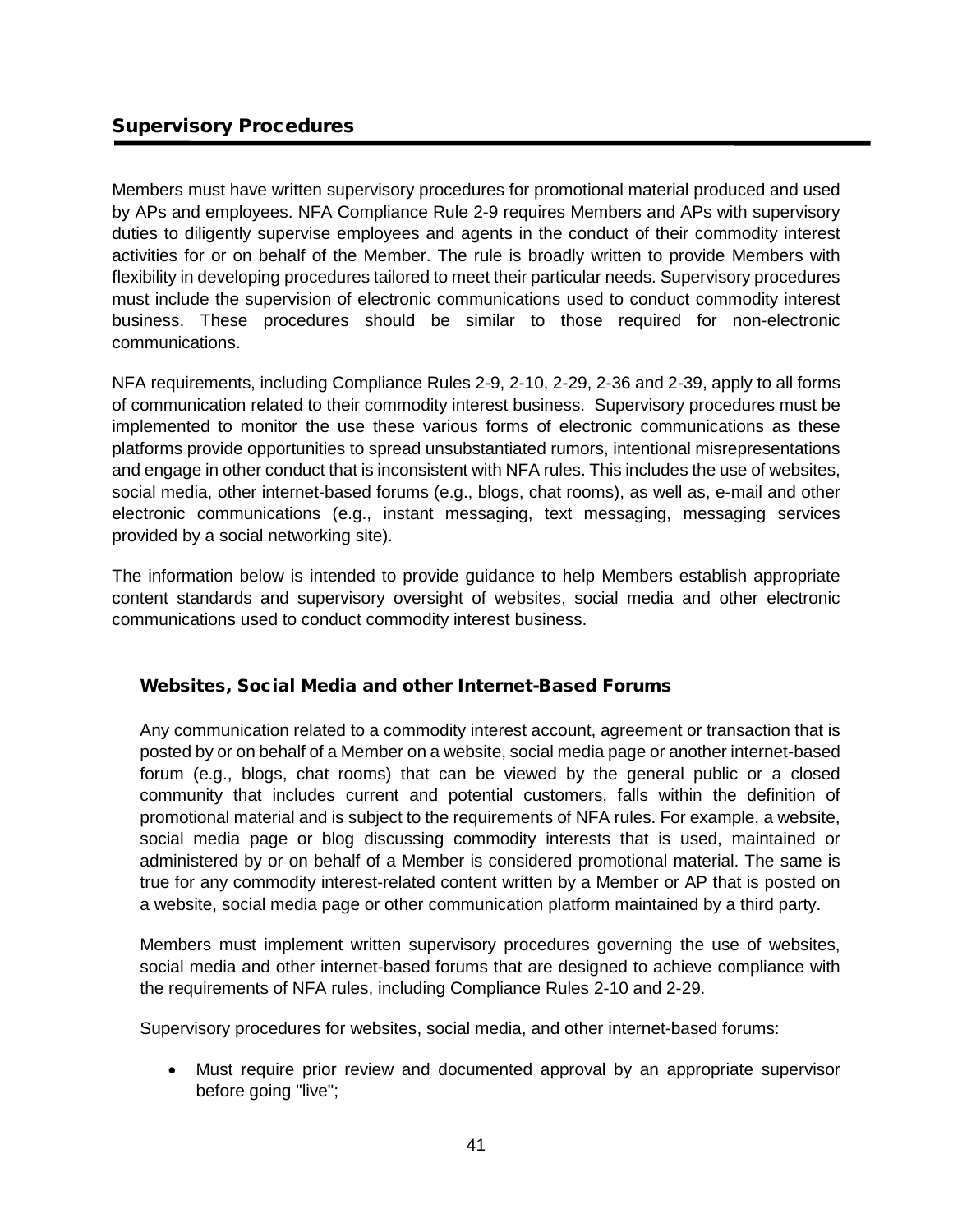- Must ensure that substantive changes to or new versions of the material is reviewed and approved prior to first use;
- Should prohibit or describe how the Member will supervise any features that cannot be reviewed in advance (e.g., streaming script containing real-time market news); and
- Should take into consideration the fact that content that does not limit access to a particular target audience, through a login mechanism or other means, is available to the public.

Members must periodically evaluate and, when necessary, modify their review procedures for website, social media and internet-based forums to ensure that they remain effective and must retain all required records, including records of prior versions and supervisory reviews and approvals.

The following issues should also be considered when developing supervisory procedures for websites, social media and other internet-based forums:

- Providing a means for identifying the time frame in which a particular version of a website, social media or other internet-based forum was in use;
- Enabling the review of employees' and agents' personal websites and social media profiles as those that are used in connection with their commodity interest activities constitute promotional material of the Member and must be covered by the Member's supervisory program;
- Specifying when and how hyperlinks to other websites will be reviewed; and
- Explaining how posts made by participants that are not affiliated with the Member will be monitored.

## <span id="page-41-0"></span>Electronic Communications

A Member's duty to supervise the use of commodity interest-related electronic communications, including e-mails, instant messages, text messages and messages sent through social media, by its employees and agents is basically the same as its duty to supervise other forms of correspondence. In many instances electronic communications may constitute promotional material. Electronic communications directed to the public soliciting business constitutes advertising and is subject to the same rules as any other form of promotional material. For example, an e-mail message sent to targeted individuals or groups would be considered promotional material if its ultimate purpose was to solicit funds or orders.

Each Member must adopt review procedures that are appropriate in light of its business activities, including the structure, size and nature of its business operations. Like other supervisory procedures, a Member's supervisory procedures for the use of electronic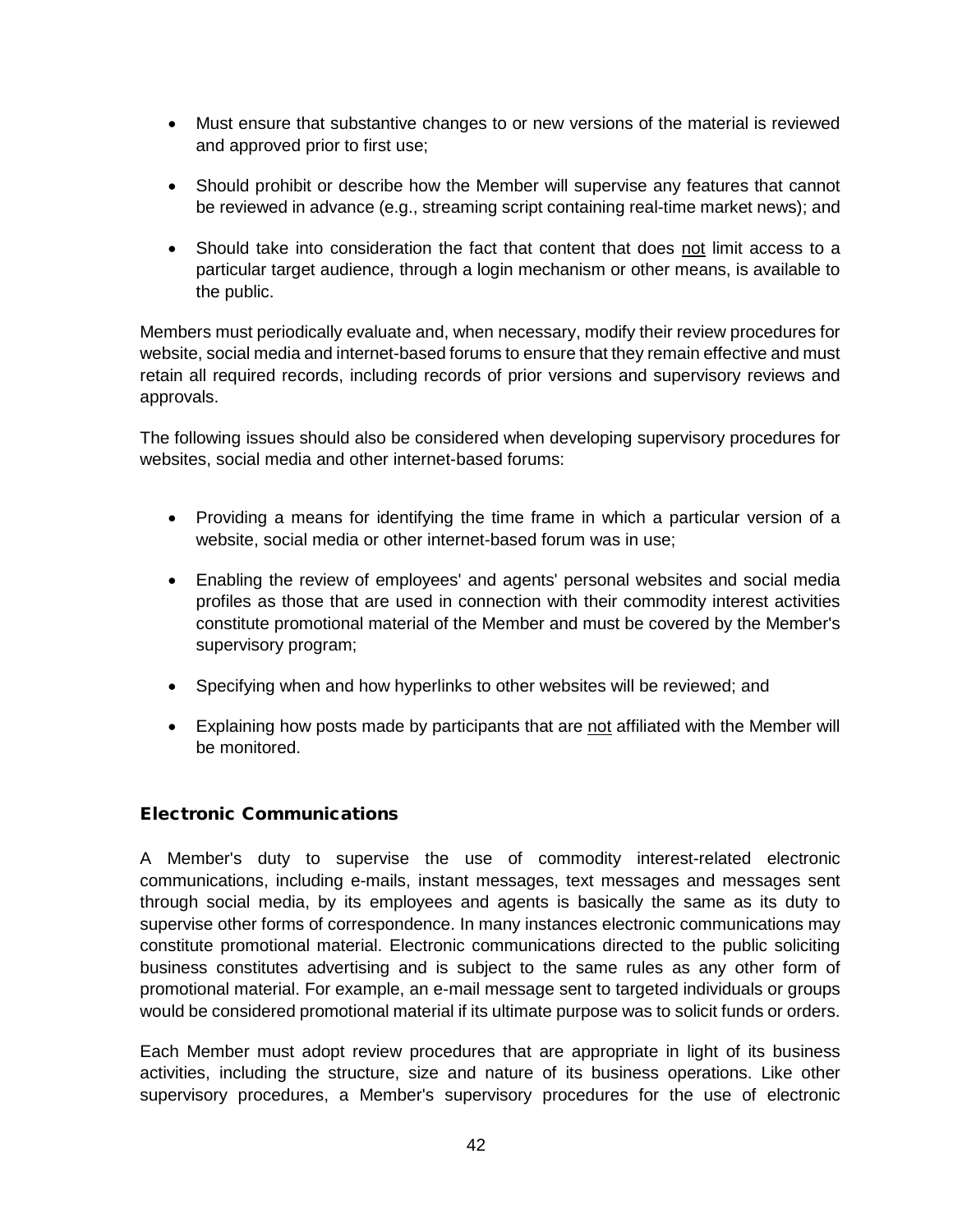communications must:

- Be in writing;
- Identify, by title or position, the person responsible for reviewing electronic communications;
- Specify how and with what frequency electronic communications will be reviewed and how that review will be documented;
- Categorize the type of electronic communications that will be pre-reviewed or postreviewed; and
- Specify how electronic communications will be maintained and made available upon request by NFA and the CFTC.

Procedures for reviewing electronic communications should be developed based on the size, structure, and nature of a firm's business operations. In addition, the following issues should be considered:

- The nature of the communication;
- The relative sophistication of the recipients; and
- The training and background of the Member's employees and agents.

A firm dealing with sophisticated or institutional customers might choose to sample a relatively small but representative amount of electronic correspondence. On the other hand, a firm dealing with relatively unsophisticated, retail customers should review a larger sample of or even all outgoing electronic communications. Similarly, firms who employ APs with prior disciplinary history should scrutinize those APs' electronic communications.

At a minimum, a firm's supervisory procedures should address the following:

- Whether employees and agents can use electronic communication systems (e.g., Facebook, Twitter, LinkedIn) other than the firm's;
- How the review will be documented, including the review of electronic communications other than the firm's systems;
- How frequently incoming and outgoing electronic communications will be reviewed;
- Whether certain types of electronic communications will require a pre-review or postreview; and
- How Members will educate and train employees on the firm's policies and procedures.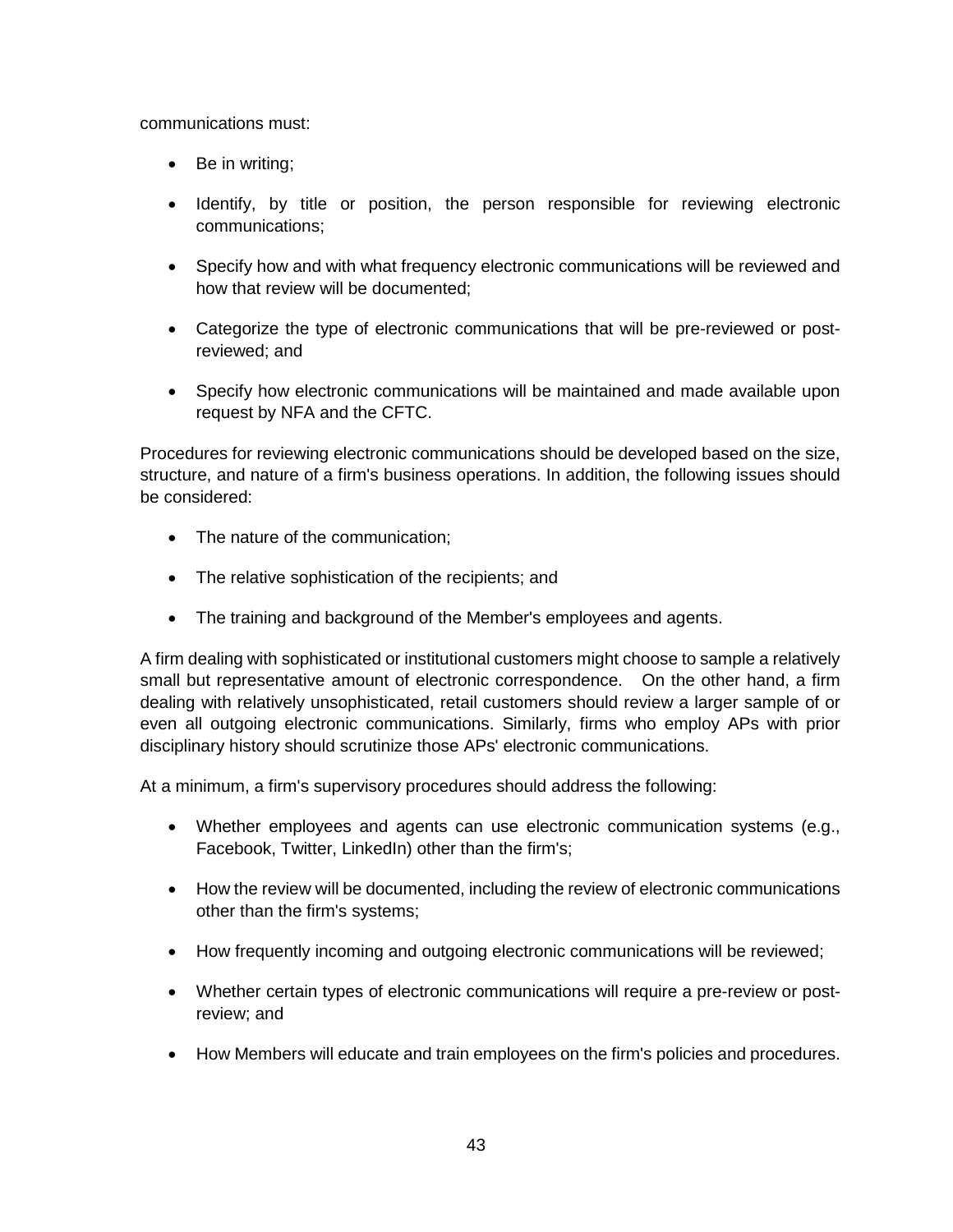**Note**: If a Member permits them to use other systems for business purposes, whether on their work or home computer, the Member's procedures must treat these off-system electronic communications as its own records and must ensure that the Member is capable of adequately retaining, reviewing and supervising these records. If Members choose not to permit their employees and agents to communicate with the public outside of work through an electronic communication system that is not linked to the firm's network, the Member should implement supervisory procedures that are reasonably designed to ensure that its personnel are not using unauthorized electronic communications systems to conduct business on behalf of the Member.

## **Additional NFA References**

• [NFA Interpretive Notice 9037:](https://www.nfa.futures.org/rulebook/rules.aspx?Section=9&RuleID=9037) NFA Compliance Rules 2-9, 2-29, 2-36 and 2-39: Guidance on the Use and Supervision of Websites, Social Media and other Electronic Communications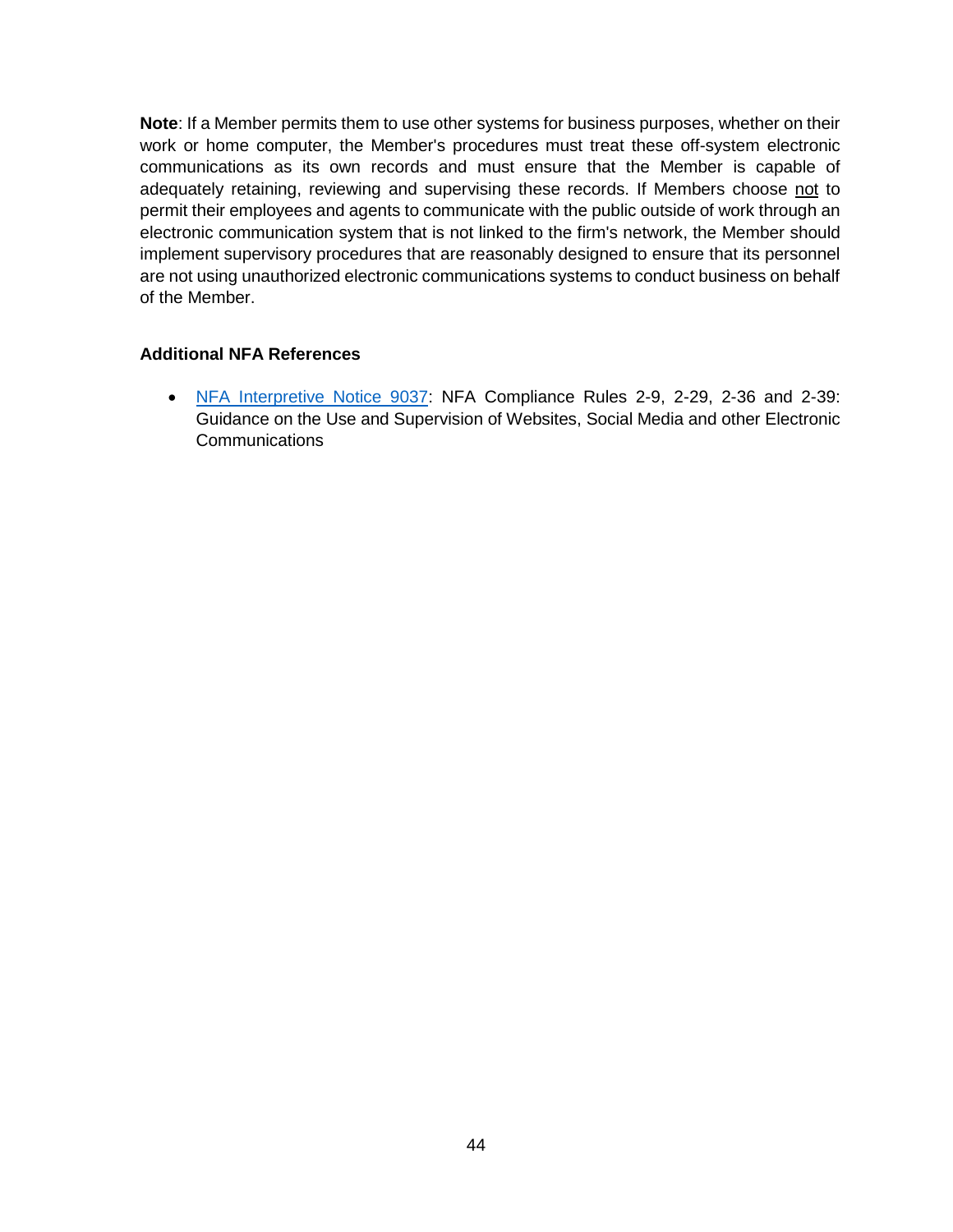# <span id="page-44-0"></span>Responsibility for Promotional Material Produced by Others

## <span id="page-44-1"></span>Member Responsibility

Members are responsible for all of the promotional material they use. This includes:

- All material distributed by the Member, whether prepared by the Member itself, its employees, other NFA Members or non-Members and
- All material distributed on the Member's behalf.

**Note**: This includes electronic communications used by firm APs; see the [Electronic](#page-41-0)  [Communications](#page-41-0) section above for further information.

In addition:

- Members cannot avoid responsibility for promotional material by claiming to be unaware of its content or appearance and
- Failure to review promotional material is a violation of NFA Compliance Rule 2-29(e) and 2-36(e).

Members who prepare promotional material on behalf of other Members may also be held liable for any misinformation the material includes. Therefore, Members who prepare promotional material for other Members must exercise good judgment and do their due diligence when preparing the material. For example, a Member relying on performance data supplied by a CTA should at least compare that data to the CTA's most recent disclosure document to obtain some level of comfort that the data is accurate.

# <span id="page-44-2"></span>Purchasing Leads

Prior to utilizing lead lists, Members should be able to demonstrate the following:

- The advertisements used to generate the leads were not fraudulent or misleading and
- The advertisement utilized by the lead provider to generate the leads complies with NFA Compliance Rule 2-29.

## <span id="page-44-3"></span>Article Reprints

Members who use articles from industry publications become responsible for the content of the articles and must ensure they comply with NFA Compliance Rules 2-29 and 2-36. For example: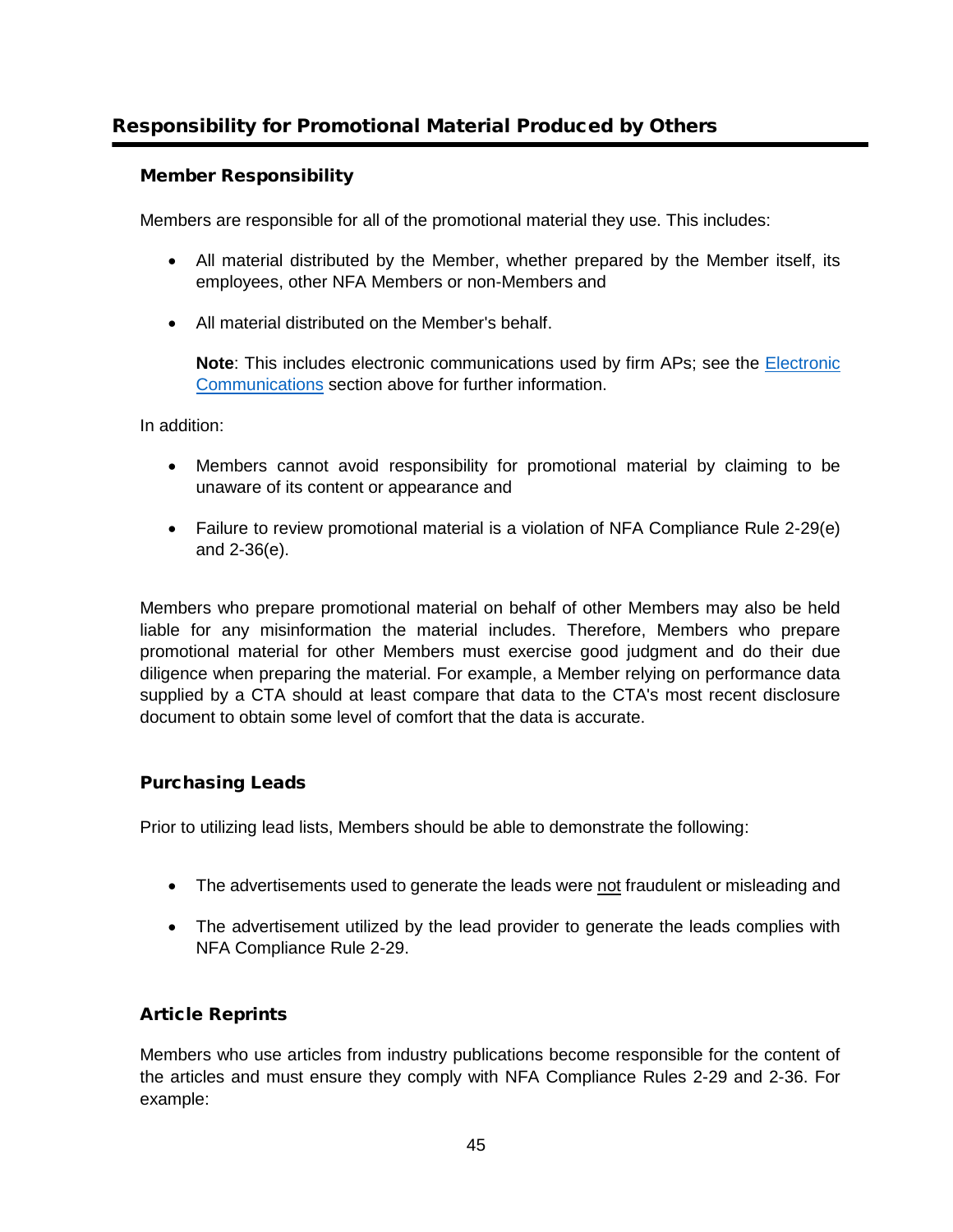- Many articles do not necessarily balance a discussion of profit potential with an equally prominent discussion of the risk of loss. As a result, Members must amend the articles appropriately. Acceptable amendments include stamping the material with appropriate risk disclosures or distributing the articles with other material that adequately discusses the risk of loss.
- Members are responsible for the accuracy of any numeric or statistical information contained in the articles.
- Members must be able to support any performance data cited in the articles.
- If the articles mention hypothetical performance results, the required hypothetical disclaimers must be included.
- If performance is discussed, it must be representative of the client accounts of the Member itself.

# <span id="page-45-0"></span>User-Generated Comments Related to Social Networking Groups

If a Member or AP hosts a blog, a chat room, or a forum where commodity interests are discussed, the Member or AP is required to supervise the use of that community. This requires, at a minimum, that the Member or AP regularly monitor the content of the sites it hosts, take down any misleading or otherwise fraudulent posts, and ban users for egregious or repeat violations. Similar requirements apply to Facebook and other sites that allow others to post to the Member or AP's "wall" (timeline) or other accessible area.

## **Additional NFA References**

• [NFA Interpretive Notice 9039:](https://www.nfa.futures.org/rulebook/rules.aspx?Section=9&RuleID=9039) NFA Compliance Rules 2-29 and 2-9: NFA's Review and Approval of Certain Audio and Video Advertisements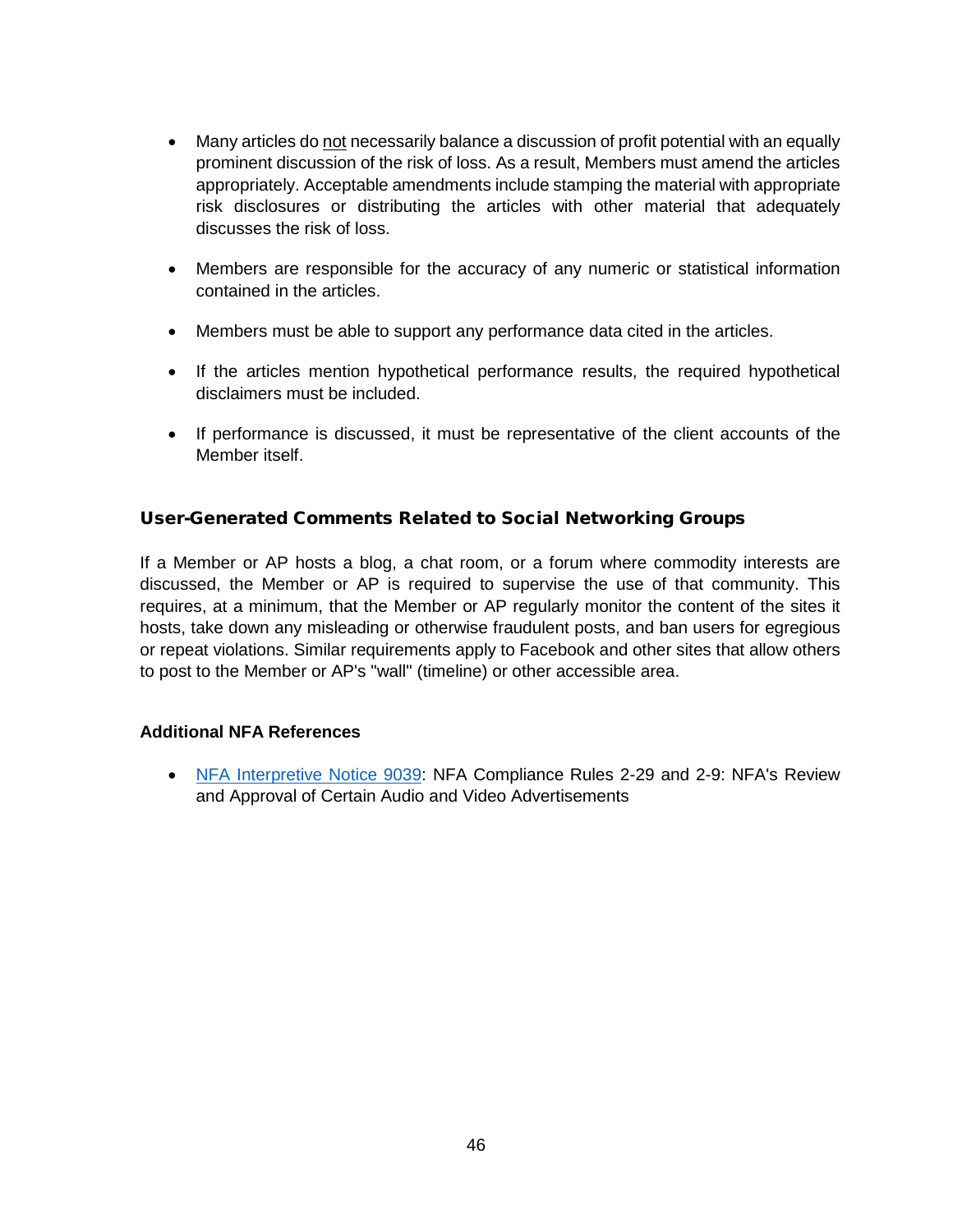# <span id="page-46-1"></span><span id="page-46-0"></span>Mandatory Pre-Approval

As mentioned earlier, certain types of audio and video advertising must be submitted to NFA for review and approval 10 days prior to their first use. Firms subject to special supervisory requirements under NFA Compliance Rule 2-9(b) must also submit their promotional material for pre-approval.

# <span id="page-46-2"></span>Voluntary Pre-Review Program

NFA offers Members a voluntary program to review promotional material prior to its first use. NFA will normally review submissions within 14 calendar days. Members will be notified by email when the review is complete and will be instructed to access the Promotional Material Filing System to view any comments or to obtain notification that no further comments were noted and the material may be used.

During the pre-review process, NFA will provide valuable guidance to Members in areas such as balance and the proper use of disclaimers. However, NFA will not verify the accuracy of the material. Submitting promotional material to NFA will not preclude NFA from raising compliance issues with the content of the promotional material or instituting a disciplinary action if misstatements, omissions of material fact or other violations of NFA rules are subsequently identified. The use of this program in no way lessens the requirement that Members review, approve, and supervise the use of their promotional material. A Member may not rely on or attempt to use NFA's review to meet its promotional material supervisory obligations under NFA Compliance Rule 2-29 and 2-36.

To take advantage of this pre-review program, the material must be submitted to NFA at least 14 days prior to its intended use.

# <span id="page-46-3"></span>Filing of Promotional Material

Any promotional material filed for review must be submitted electronically through NFA's [Promotional Material Filing System](https://www.nfa.futures.org/electronic-filing-systems/promotional-materials-filing-system.html) which can be easily accessed through the Electronic Filing Systems link on NFA's website. Before an individual can file promotional material through the filing system, the Member's security manager must provide the individual certain permissions to file promotional material on behalf of the firm. Such permissions can be added through the [Online Registration System](https://www.nfa.futures.org/ORS/) (ORS). See NFA's [ORS User Guide](https://www.nfa.futures.org/registration-membership/registration-resources/files/ORSUserGuideFirms.pdf) for more information on how to grant users access to NFA's systems.

# <span id="page-46-4"></span>General Questions about Promotional Material or Rule 2-29

Contact NFA's Information Center at (312) 781-1410 or (800) 621-3570 or through [information@nfa.futures.org.](mailto:information@nfa.futures.org) Inquires will be forwarded to the appropriate personnel for response.